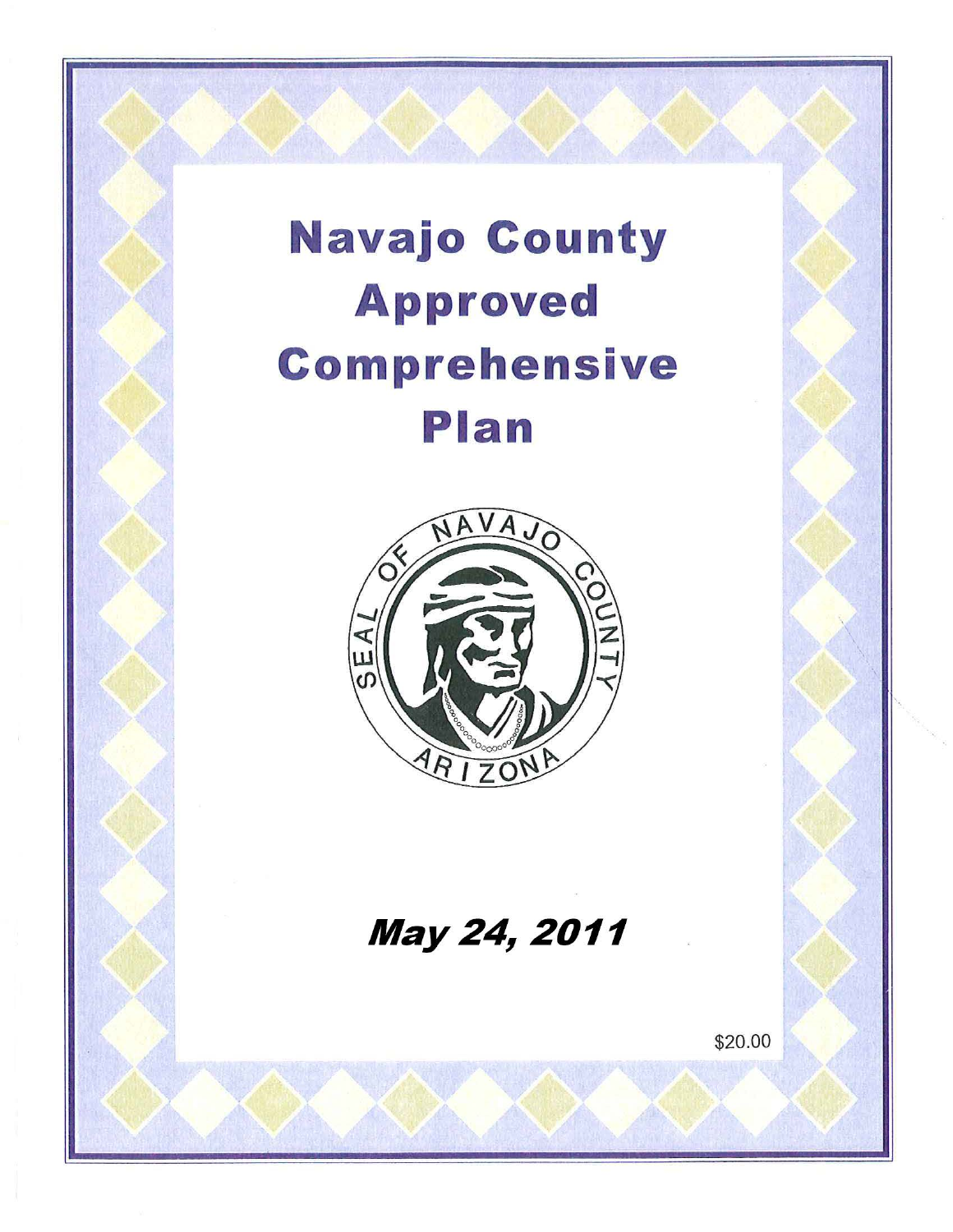# **TABLE OF CONTENTS**

| 1.0 |     |       |  |
|-----|-----|-------|--|
|     | 1.1 |       |  |
|     | 1.2 |       |  |
|     | 1.3 |       |  |
|     | 1.4 |       |  |
|     | 1.5 |       |  |
|     | 1.6 |       |  |
|     | 1.7 |       |  |
|     | 1.8 |       |  |
| 2.0 |     |       |  |
|     |     |       |  |
|     | 2.1 |       |  |
|     | 2.2 |       |  |
|     | 2.3 |       |  |
|     | 2.4 |       |  |
| 3.0 |     |       |  |
|     | 3.1 |       |  |
|     | 3.2 |       |  |
|     | 3.3 |       |  |
|     | 3.4 |       |  |
|     | 3.5 |       |  |
|     | 3.6 |       |  |
|     | 3.7 |       |  |
|     |     | 3.7.1 |  |
|     |     | 3.7.2 |  |
|     |     | 3.7.3 |  |
|     |     | 3.7.4 |  |
|     |     | 3.7.5 |  |
|     |     | 3.7.6 |  |
|     |     | 3.7.7 |  |
|     |     | 3.7.8 |  |
|     |     | 3.7.9 |  |
|     | 3.9 |       |  |
| 4.0 |     |       |  |
|     |     |       |  |
|     | 4.1 |       |  |
|     | 4.2 |       |  |
|     | 4.3 |       |  |
|     | 4.4 |       |  |
|     |     | 4.4.2 |  |
|     |     | 4.4.3 |  |
|     |     | 4.4.4 |  |
|     |     | 4.4.5 |  |
|     |     | 4.4.6 |  |

Navajo County Comprehensive Plan<br>As Approved & Adopted by the Navajo County Board of Supervisors: May 24, 2011 Page i of ii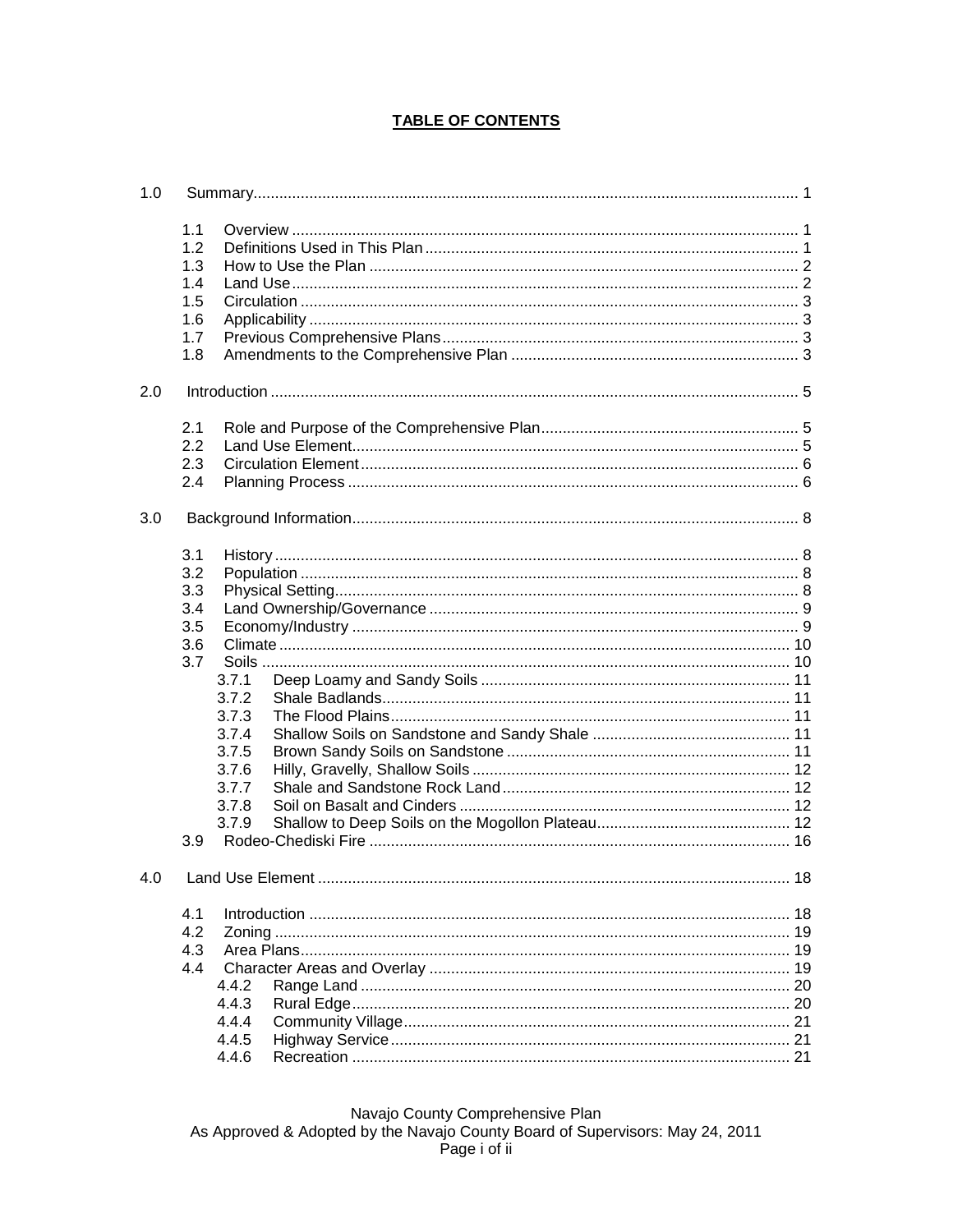|     | 4.5 |  |  |  |  |
|-----|-----|--|--|--|--|
|     |     |  |  |  |  |
|     |     |  |  |  |  |
|     | 4.6 |  |  |  |  |
|     | 47  |  |  |  |  |
| 5.0 |     |  |  |  |  |
|     | 5.1 |  |  |  |  |
|     | 5.2 |  |  |  |  |
|     | 5.3 |  |  |  |  |
|     | 5.4 |  |  |  |  |
| 6.0 |     |  |  |  |  |
|     | 6.1 |  |  |  |  |
|     | 6.2 |  |  |  |  |
|     | 6.3 |  |  |  |  |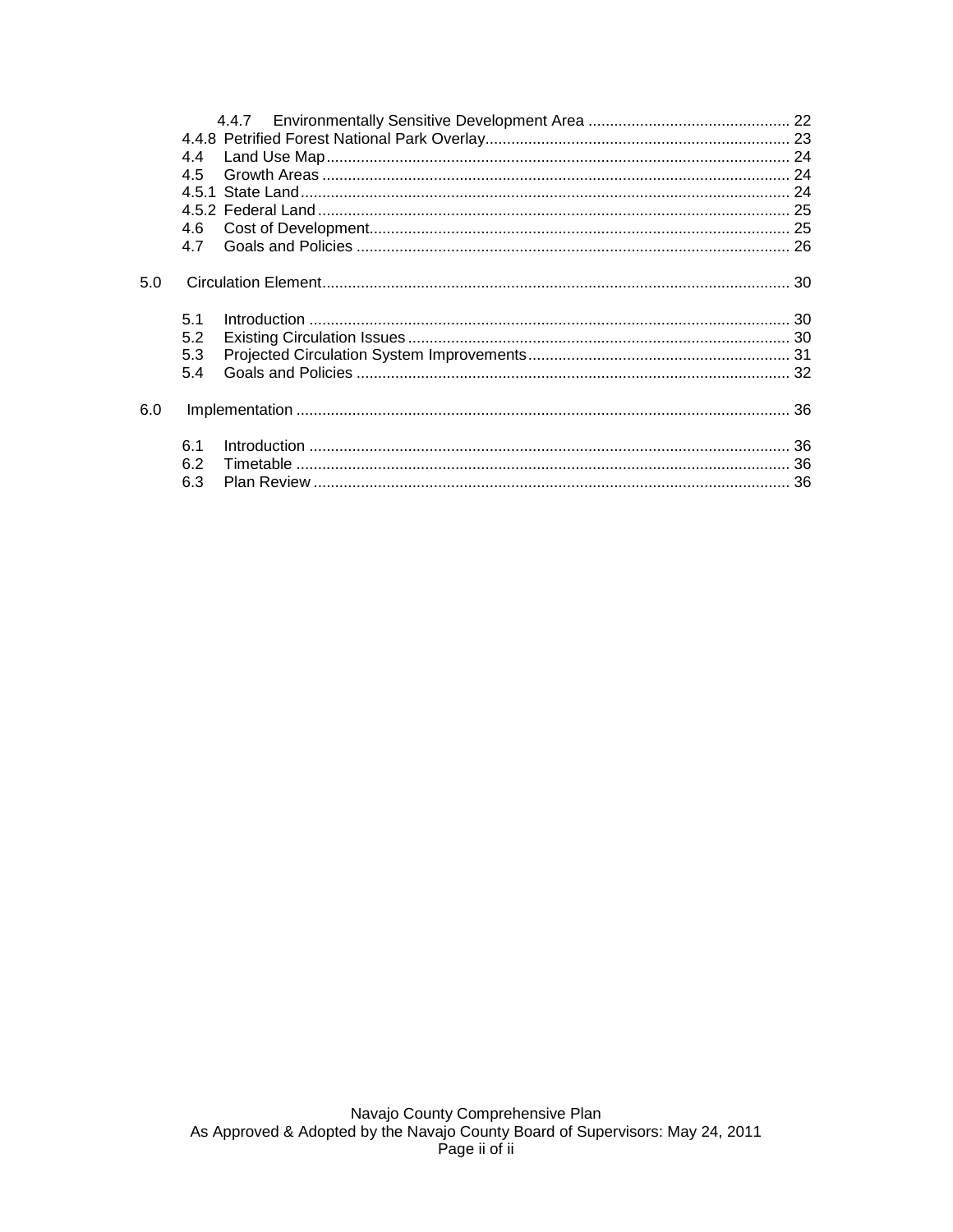# **1.0 Summary**

#### **1.1 Overview**

Navajo County is required by state law to have a comprehensive plan. The law says the purpose of the plan is to make sure public funds are spent wisely, natural resources are conserved, and the health, safety and welfare of the residents are enhanced. The County has always had such a plan. This is the latest version. It is a living document that can be amended anytime through proper procedures. It must be reviewed and updated at least every ten years. It is simply a guide to future growth and land use. The Plan assists the Board of Supervisors, the Planning & Zoning Commission and the County staff in making land-use decisions. It does not change any zoning or affect anyone's property rights. The "regulatory" documents (the "laws") are the Zoning Ordinance, the zoning maps and the related codes like the Uniform Building Code, etc. The comprehensive plan is a "philosophical" document that can help the County grow and preserve its customs, cultural and rural historical values in a logical and orderly way and respond to future challenges. It will assist the County in "Growing Smarter". It is a vision of the future in which each resident of the County has a stake and the County welcomes and encourages the participation of all residents as the plan evolves over the years. THIS PLAN DOES NOT CHANGE THE ZONING OF ANY PARCEL.

The planning process is structured to emphasize public involvement and incorporate comments, ideas, and direction of the public into the plan. This plan strives to create strong and vibrant communities within Navajo County by encouraging orderly development. The U.S. Census lists the 2010 population for Navajo County as 107,449 persons. The State of Arizona estimates that the population in Navajo County will increase to nearly 150,000 by 2050. Such growth, coupled with the increase in the number of second/vacation homes and the accompanying "phantom" population that is not reflected in census numbers or other official statistics, demands careful planning to accommodate the new residents and industry and to maintain the character and quality of life of the County that are important to current residents.

1.2 Definitions Used in This Plan

"Area Plan" is a designation given to a specific land area on the map that indicates as to how that area may develop over time using some specific land use designations, guidelines, goals and/or objectives. An Area Plan shall encompass at least 640 acres.

"Character Area" is a designation given to a general land area on the map that indicates as to how that area may develop over time using some general guidelines, possible density limitations, etc.

"Development" as used in this plan, means those areas where the property owner(s) desire to initiate a subdivision plat, or a zone change in order to process a subdivision plat, or initiate site plans for possible new commercial/industrial locations, etc., according to state statute and Navajo County Ordinances.

"Growth" means an area that is experiencing more parcel splits as per following the state statutes, or platting of subdivisions, or an increase of in-fill of vacant parcels, etc.

"Special Development" is land under unified control to be developed in a single development or a programmed series of phases that incorporate mixed uses of housing types, commercial operations, etc. A "Special Development" includes the provisions, operations, maintenance,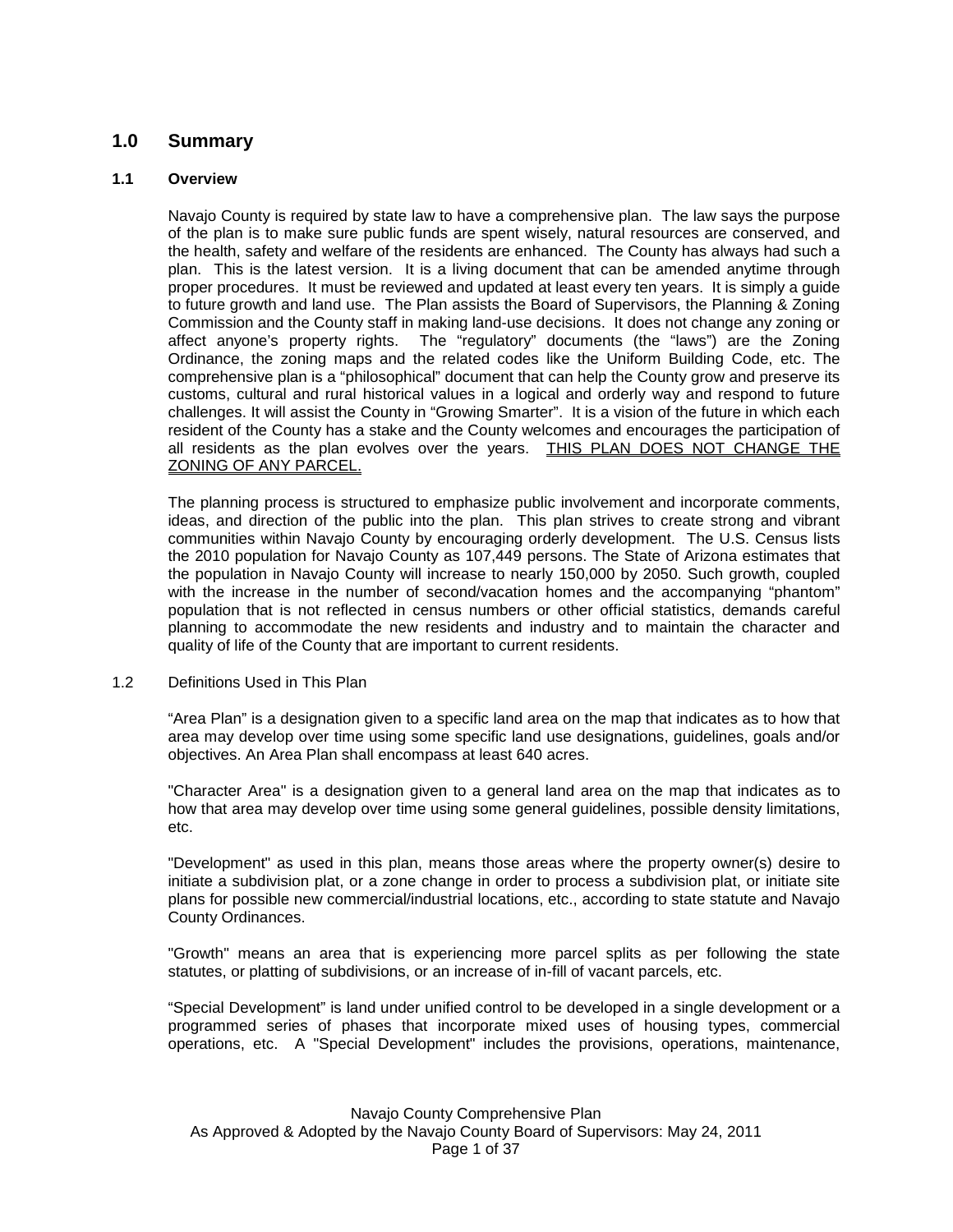facilities and improvements that will be for the common use of the development district, but which is not NORMALLY be maintained at general public expense.

"Subdivision" means improved or unimproved land or lands divided or proposed to be divided for the purpose of sale or lease, whether immediate or in the future, according to state statutes.

"Zoning Ordinance" means the ordinance adopted by Navajo County that regulates and controls the character and use of property to protect the public safety, health and welfare.

#### **1.3 How to Use the Plan**

The Comprehensive Plan provides a **guide** for decisions by the Planning and Zoning Commission and the Board of Supervisors concerning growth and development, which would include serving as a basis for decisions regarding updates to the zoning map and in approval of subdivision plats. It provides an understanding of existing and proposed land use for the public, decision-makers, and developers.

**This Plan is strictly advisory in nature; it is not a regulatory document**. Rather, it establishes a long range vision for development of Navajo County and is a foundation for change. Its goals and policies aim for an "ideal" scenario, meaning that occasionally one goal may be in conflict with another goal. Circumstances may also arise that are not directly addressed by the Plan. For example, the issues related to the geography of a particular site or the circumstances of a specific proposal are rarely straightforward. As such, the Plan provides guidance in the decision making process, but not the "final word".

One primary concern must be fair resolution of conflicting interests. All institutions - political, social, economic, and educational need to work together to address their varied interests, values, desires, and the perception of what goals, objectives, and strategies are needed for growth and development in the county. Public involvement is essential in the development of these broadly stated goals.

These broad goals are the foundation on which land use policies and proposals have been constructed to help provide a means of addressing some of the specific and widely differing individual interests and for integrating them on a countrywide basis through the vehicle of the Comprehensive Plan.

Some revisions to the text of the *County Zoning Ordinance* (the "Zoning Ordinance") may be necessary to make many of the goals, policies and concepts in this Plan effective. The Subdivision Regulations and Requirements may also be amended. This Plan is based on the premise that the County may review the Zoning Ordinance to see if adjustments are necessary, as requested or shown there is a demonstrated need; including adding to or revising some zoning districts definitions, possibility adding new designations, etc. The character areas in the Land Use Element, discussed below, suggest possible development standards that the County could include in its revisions to the Subdivision Regulations & Requirements to mitigate impacts between land uses, provide protection of existing land uses, give land owners and investors some assurance as to what development is possible on their land and adjoining properties, and continue to provide flexibility in the potential use of property.

#### **1.4 Land Use**

Given the vast area and primarily rural character of Navajo County, the character areas in the plan represent generalized land use, development, or preservation concepts that recognize and promote existing development patterns. The character areas take the place of more traditional

Navajo County Comprehensive Plan As Approved & Adopted by the Navajo County Board of Supervisors: May 24, 2011 Page 2 of 37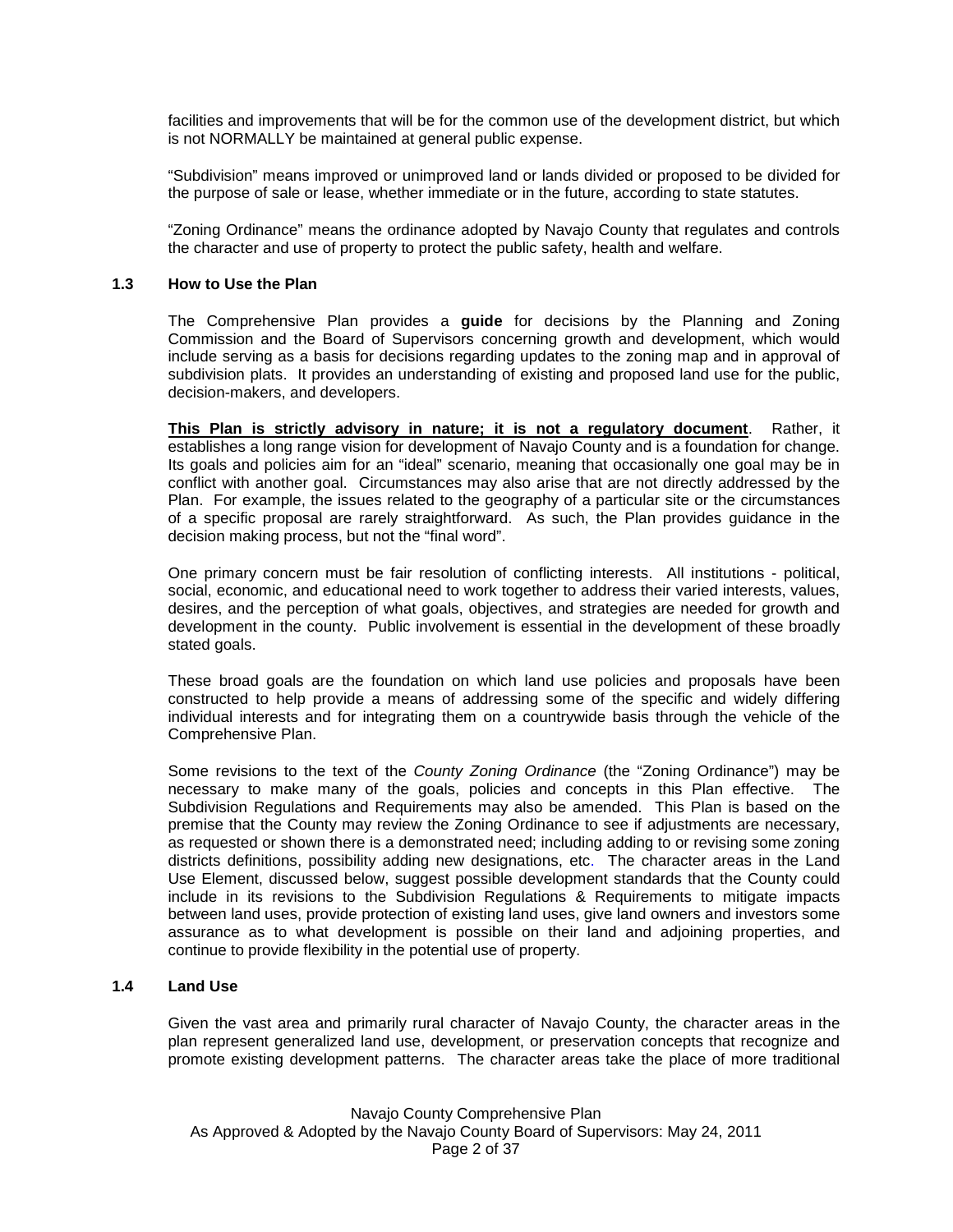land use categories as this Comprehensive Plan is intended to set a general framework for development in the County rather than establish a more precise guide that mirrors a zoning district map. Upon approval by the Board of Supervisors of this Plan, the County will use the Plan to develop Zoning Ordinance and/or Subdivision Regulations & Requirements revisions for Board of Supervisors consideration. As noted in Section 1.2, such revisions are necessary to effectuate the goals, policies and concepts contained in this Plan. The designated Area Plans indicate the proposed land uses within their respective areas.

#### **1.5 Circulation**

The circulation system will provide an efficient and safe movement of persons and goods within and through Navajo County. This system also is to be environmentally compatible with the surrounding conditions and supportive of economic development. Most of the development within the County has occurred, or will occur, along the major paved transportation corridors. As such, the circulation system is not only responsible for circulation but is also directing areas of growth within the County, with the intersections of well traveled transportation routes being the locations of greatest growth potential. Top priority should also be given to school bus routes.

#### **1.6 Applicability**

**This Comprehensive Plan applies only to unincorporated areas of Navajo County**. The Plan does not apply to the incorporated areas, unincorporated property that is addressed in an adopted area or community plan, and land that is currently part of the Hopi, Navajo, or White Mountain Apache Reservations or within the boundaries of a reservation. When the respective tribal nations develop plans that approach their borders of the non-reservation areas of the county, these plans should be dove-tailed at those boundaries into the Comprehensive Plan, as appropriate. Given these exceptions, the Plan focuses primarily on the central to southern portion of the County, with the majority of the covered area lying south of Interstate 40.

The following area or community plans, in the unincorporated areas of Navajo County, are referenced herein and support the Comprehensive Plan. This Comprehensive Plan does not address further the land covered in these area plans, as those plans are the controlling planning documents for their areas. The Comprehensive Plan Land Use Map, discussed in Section 4.4, references the area plans of:

Heber-Overgaard Pinetop-Lakeside/Navajo County Regional Plan Aztec Area Plan

#### **1.7 Previous Comprehensive Plans**

This Comprehensive Plan shall replace all previous Comprehensive Plans, and is an Amendment and update to the Comprehensive Plan adopted May 17, 2004. Upon approval by the Board of Supervisors, this amendment and update shall serve to replace in its entirety the Comprehensive Plan adopted on May 17, 2004.

#### **1.8 Amendments to the Comprehensive Plan**

An amendment to the Comprehensive Plan shall be necessary when a proposed land use for a property does not conform to land uses established in this Plan for the property's designated character area, discussed in the Land Use Element. The Board of Supervisors may establish a fee and a public hearing process for Comprehensive Plan amendments. The character areas included in this Plan allow a wide and extensive range of land uses. Virtually every existing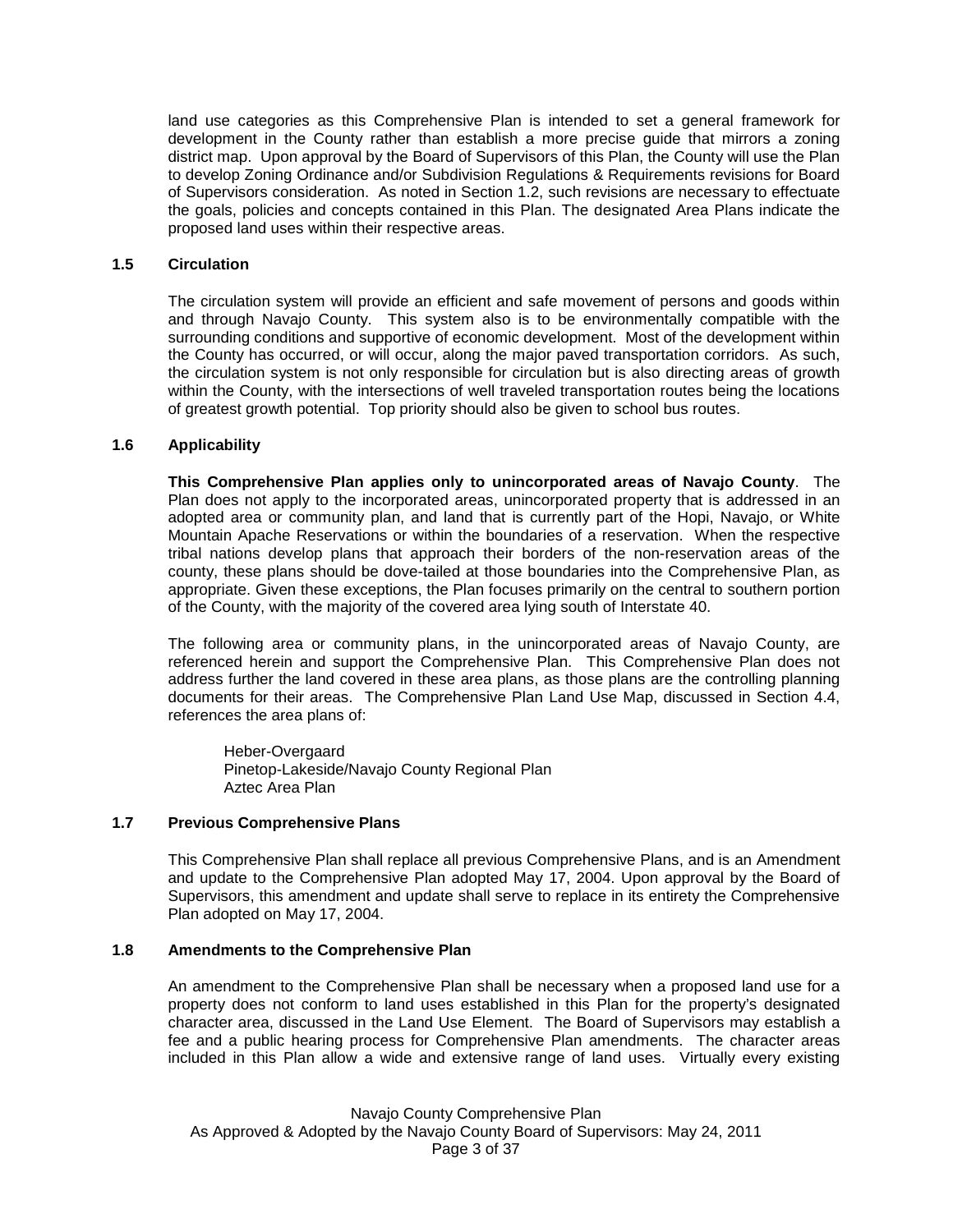zoning designation is allowed in every character area. Given this breadth of permissible uses in the character areas, few changes of land use will require a Comprehensive Plan amendment.

A Major Amendment is one or more of the following:

- A substantial alteration of the County's land use mixture or balance as established in the Comprehensive Plan Land Use Element for the area of the County to which the Comprehensive Plan applies.
- A change from the Recreation, Highway Service, or Environmentally Sensitive Development Area character areas to any other character area and encompasses more than 500 acres**.**
- A change to any of the other character areas and encompasses more than 1,000 acres.
- A new Area Plan, or a change to an Area Plan that meets any of the above criteria, except as may be otherwise noted within an Area Plan.

An amendment would not be required if the current zoning allows development. The public hearing process for a Major Amendment must satisfy the requirements of A.R.S. § 11-824.C.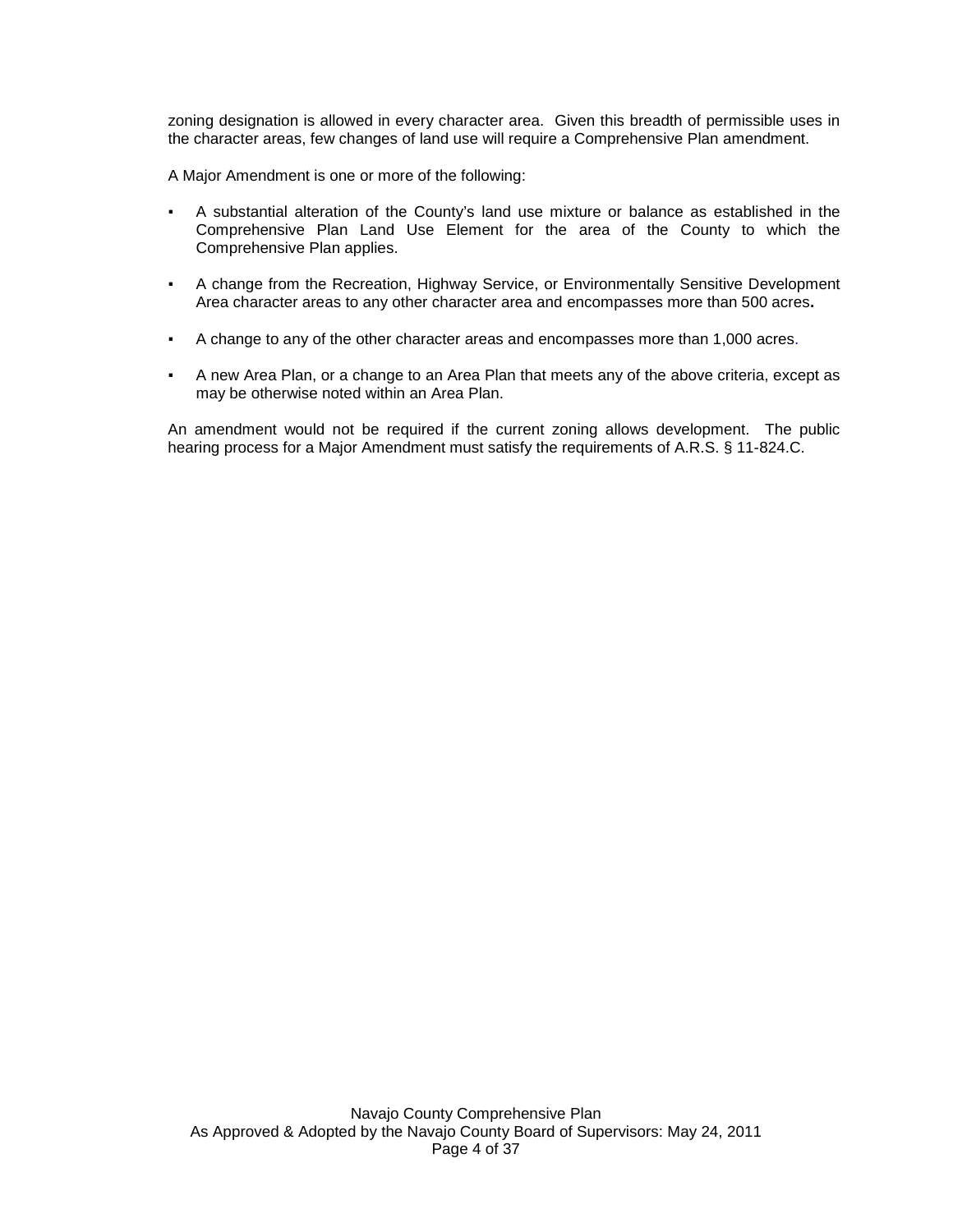# **2.0 Introduction**

#### **2.1 Role and Purpose of the Comprehensive Plan**

County government is required by state law to prepare a Comprehensive Plan for the unincorporated areas (A.R.S. §11-806). This Plan shall address challenges facing the County and presents opportunities for the continuing success and diversity of the region by:

- Encouraging coordinated physical development in accordance with the present and future needs of the county.
- Promoting stewardship of and respect for the natural and cultural resources of the County.
- Guiding growth to achieve efficient expenditure of public funds.
- **Protecting investments in private property.**
- Promoting the health, safety, convenience, and general welfare of the public.
- Encouraging economic growth and diversity.

The planning process is structured to emphasize public involvement and incorporate comments, ideas, and direction of the public into the plan.

The Statute requires counties to prepare a comprehensive plan to guide coordinated, adjusted, and harmonious development within the County. Navajo County has elected to include a Land Use Element and a Circulation Element. Navajo County is incorporating planning for growth areas and covering the cost of growth in its Land Use Element.

#### **2.2 Land Use Element**

The Land Use Element includes the following:

- Planning for land use that describes the proposed character areas of uses for land appropriate to Navajo County. The character areas reflect Navajo County's vision for the area and discuss the types of development, such as residential, commercial, recreational, that are expected to help the County and its residents realize this vision. This planning includes:
	- Consideration of air quality and access to incident solar and wind energy for all character areas.
	- Strategies that address maintaining a broad variety of land uses including the range of uses existing in the county at the time the plan is adopted, readopted, or amended.
- Planning for growth areas, specifically identifying those areas that are particularly suitable for infrastructure expansion and improvements designed to support a concentration of land uses, such as residential, commercial, and tourism uses. This planning includes:
	- A possible method to make infrastructure expansion more economical and to provide for a rational pattern of land development.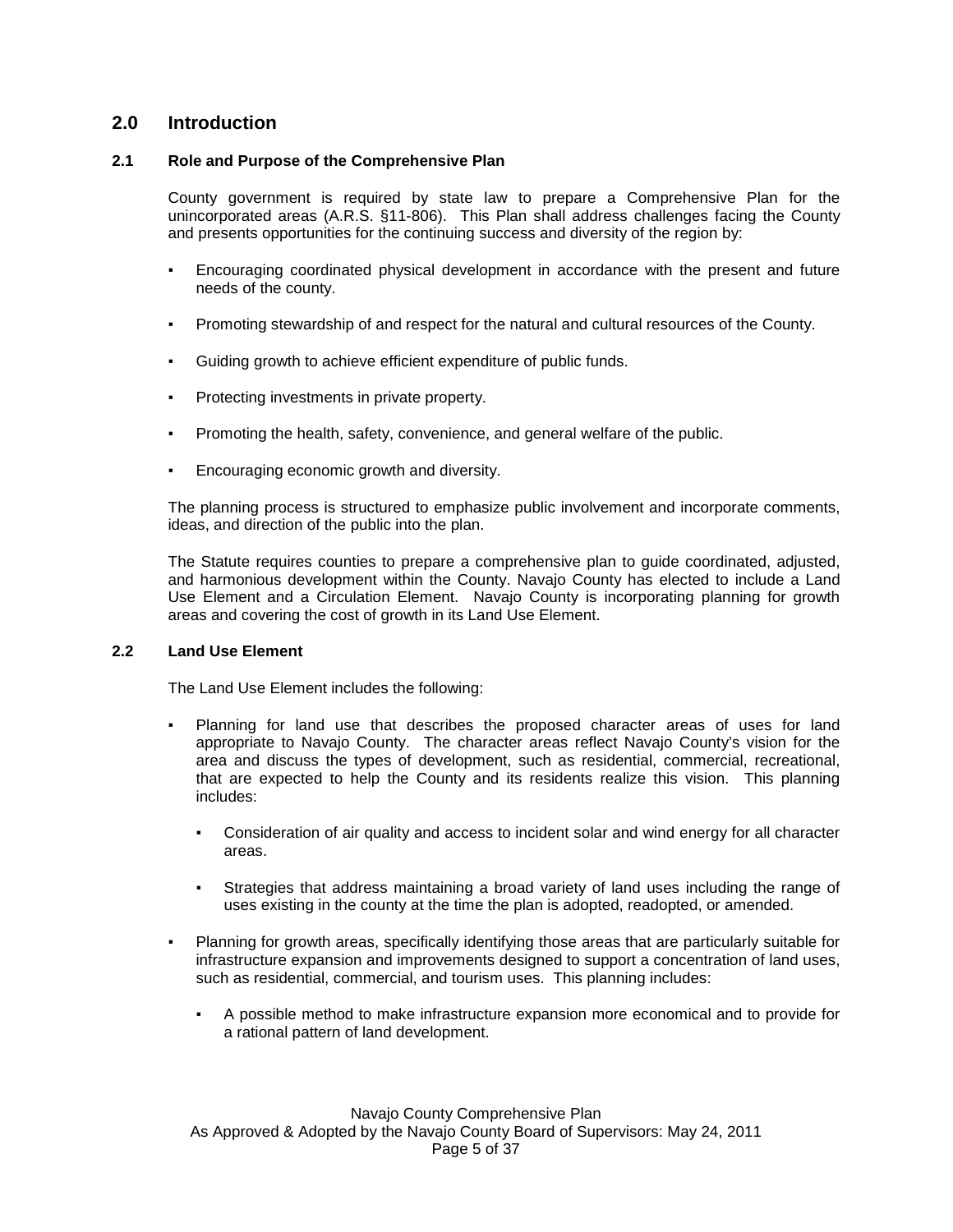- Goals to conserve significant natural resources and open areas in growth areas and to coordinate their location with similar areas outside of the growth areas.
- Possible promotion of public and private construction of timely and financially sound infrastructure expansion through the use of infrastructure funding and financing planning that is coordinated with development activity.
- Addressing the cost of development through identification of policies and strategies that Navajo County could use to require development to pay its fair share toward the cost of additional public facility needs generated from new development. The information includes:
	- A component discussing the mechanisms allowed by law to fund and finance additional public services necessary to serve a new development, including special taxing districts, development fees, in lieu fees and facility construction, dedications, and privatization.
	- A component discussing policies that will ensure that any financing/funding mechanism will result in a beneficial use to the new development, bear a reasonable relationship to the burden imposed on Navajo County to provide additional necessary public facilities to the new development, and be imposed in conformance to legal requirements.

#### **2.3 Circulation Element**

The Circulation Element includes the following:

- Planning for circulation consisting of the general location and extent of existing and proposed interstate highways, state highways, paved county highways, non-paved but maintained county roadways, and primitive roads, and other modes of transportation.
- Correlation of circulation planning with the Land Use Element to direct growth in Navajo County.

#### **2.4 Planning Process**

Planning is a process wherein the vision of what the County may look like in the future is put down on paper. Through public input, participation in meetings, etc., this vision is created as a guide to all.

The Navajo County Board of Supervisors adopted in January 2000 a public participation procedures ordinance as part of the growing smarter legislation. This directs the staff to involve the public as much as possible in order to obtain their input in such matters. The procedures require:

- Transmit the Draft Plan to the Board of Supervisors, each municipality in the County, all counties contiguous to the County, the Northern Arizona Council of Governments, the Arizona Department of Commerce – or any other state agency that is designated as the general planning agency for Arizona, and any person or entity that requests a copy in writing. This transmittal is to be completed at least 60 days before adoption of the Plan.
- A 60 day review period during which any interested party may submit written comments on the Plan to the County. During this period, the County must conduct at least one public workshop regarding the Plan to which interested parties and the public will be invited. The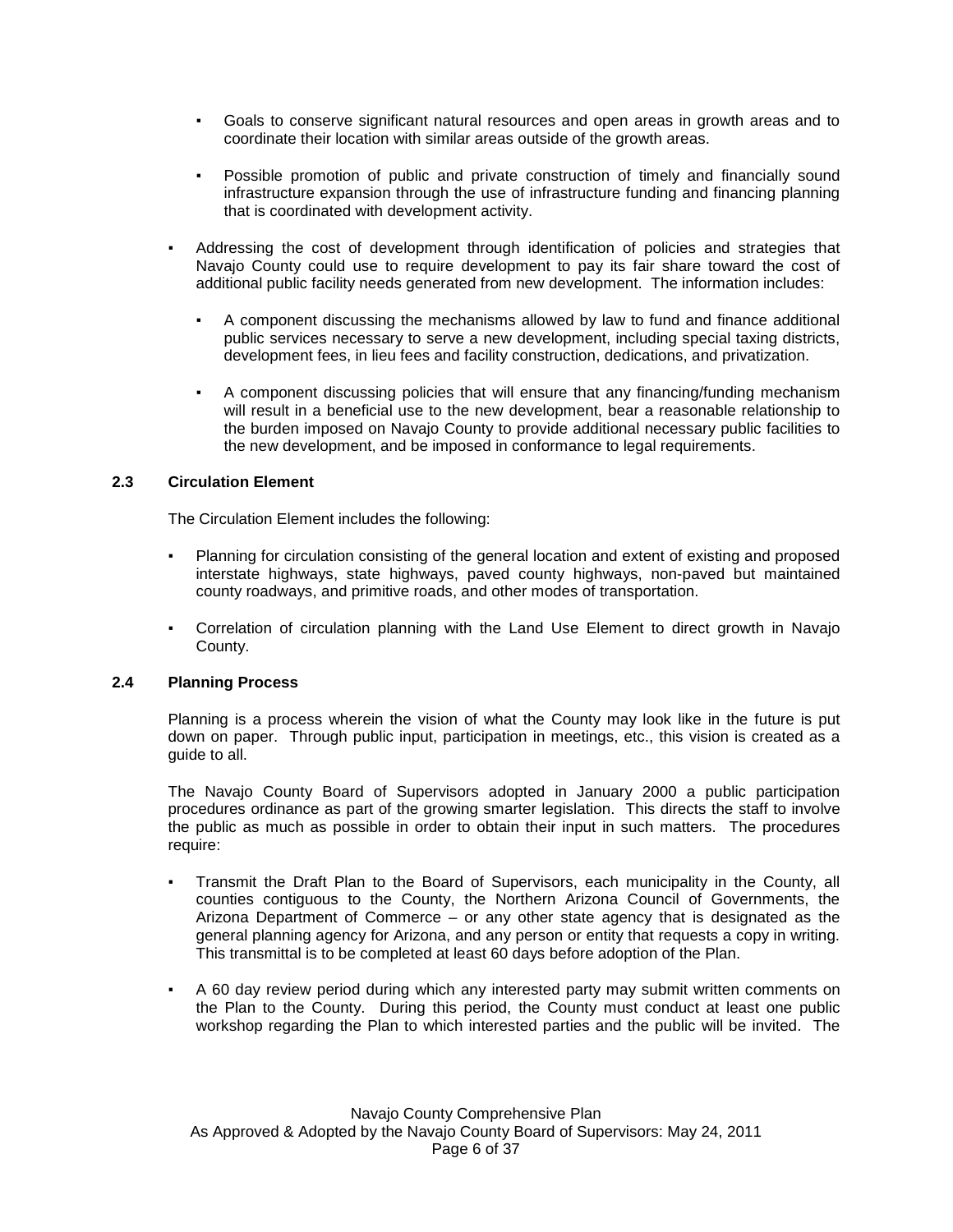invitations are to be extended to persons representing all geographic, ethnic, and economic groups in the County.

▪ Full public hearings before the Planning and Zoning Commission and the Board of Supervisors.

For this Amendment – which also serves as an update to the Comprehensive Plan adopted May 17, 2004, two public meetings were held (one in Holbrook and one in Show Low) to seek public input into the Comprehensive Plan. Additionally, the Planning and Zoning Commission held a public hearing to initiate the 60-day Amendment review process. Navajo County also placed notices in local papers and on its website seeking public involvement in the Amendment process.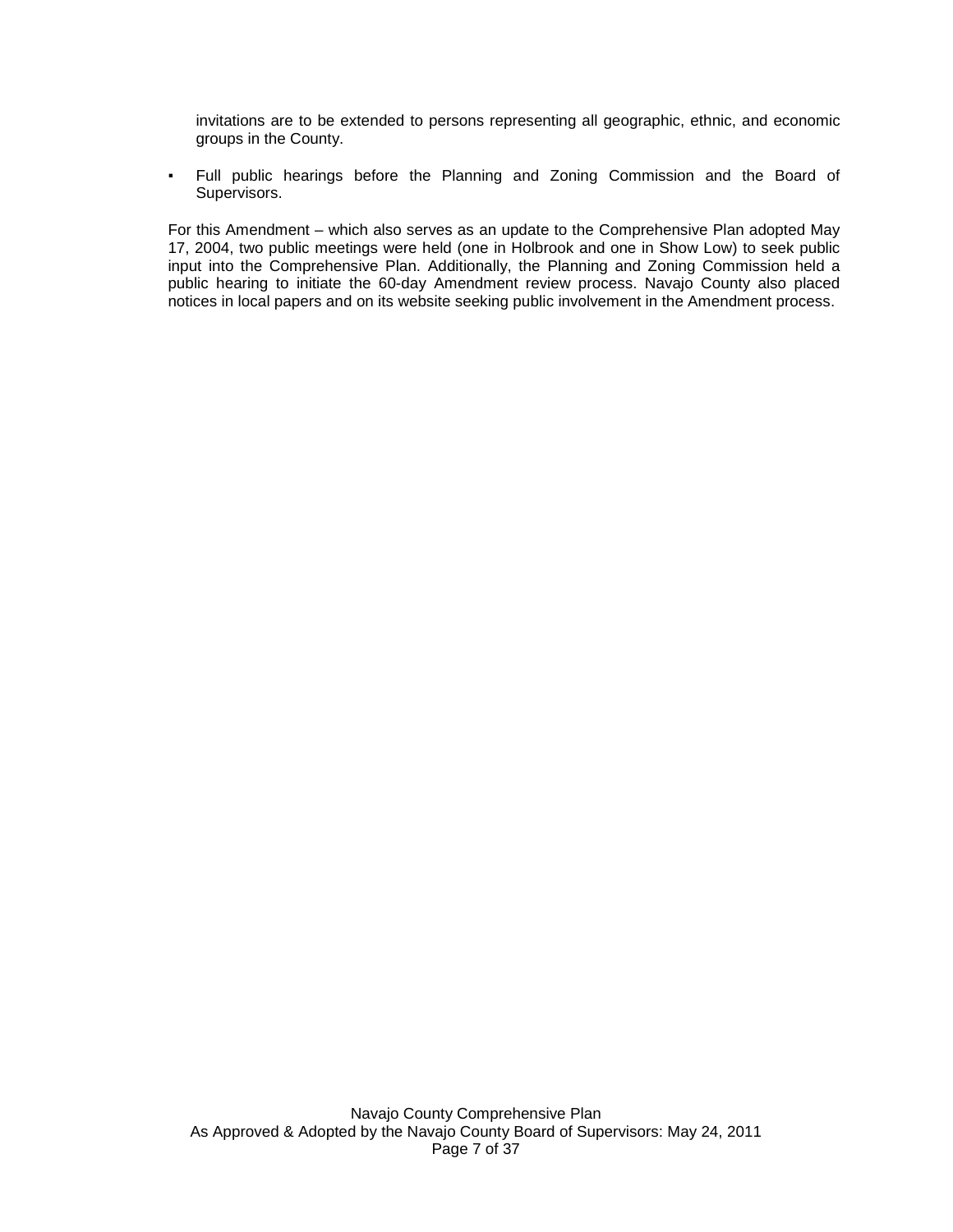# **3.0 Background Information**

#### **3.1 History**

Navajo County was formed on March 21, 1895, as the final act of the Territorial Assembly before it adjourned at midnight. What is now Navajo County was first included in Yavapai County, but in 1879, the area was added to the newly formed Apache County. By the time it became Navajo County, the area was developed. The railroad had crossed the county for more than a decade and North America's third largest ranch, the Aztec Land and Cattle Company near Holbrook had been established. Holbrook, the county seat, was founded in 1871.

#### **3.2 Population**

Navajo County is home to several incorporated towns and cities and numerous unincorporated communities. The information below details the populations in the County and incorporated areas according to the United States Census Bureau, with projected population changes from the Arizona Department of Economic Security ("DES").

The County population has increased steadily in the past four decades and is projected to increase by 2050 to a population of nearly 150,000 persons. The total County population has increased since 1970 as follows:

| <b>YEAR</b> | <b>POPULATION</b> |
|-------------|-------------------|
| 1970        | 47,715            |
| 1980        | 67,629            |
| 1990        | 77,658            |
| 2000        | 97.470            |
| 2010        | 107,447           |
|             |                   |

2050 147,269 (projected)

The United States Census shows a population in Navajo County's incorporated cities and towns as follows. The projections for 2050 is from the Arizona Department of Economic Security ("DES").

| <b>City/Town Population</b>       | 2000   | 2010   | Projected 2050 |
|-----------------------------------|--------|--------|----------------|
| <b>Holbrook</b>                   | 4,917  | 5,053  | 7,951          |
| Pinetop-Lakeside                  | 3,582  | 4,282  | 6,064          |
| Show Low                          | 7,695  | 10,660 | 13,353         |
| Snowflake                         | 4,460  | 5,590  | 6,700          |
| Taylor                            | 3,176  | 4,112  | 5,565          |
| Winslow                           | 9,520  | 9,655  | 16,319         |
|                                   |        |        |                |
| <b>Total (incorporated areas)</b> | 33,350 | 39,352 | 55,952         |

#### **3.3 Physical Setting**

The Mogollon Rim divides the County into two distinct regions. The high country in the northern part of the county is arid and desert-like with empty flat-topped mesas, isolated buttes and valleys, and smaller plateaus. The primary vegetation is sagebrush, short grasses, and some

Navajo County Comprehensive Plan As Approved & Adopted by the Navajo County Board of Supervisors: May 24, 2011 Page 8 of 37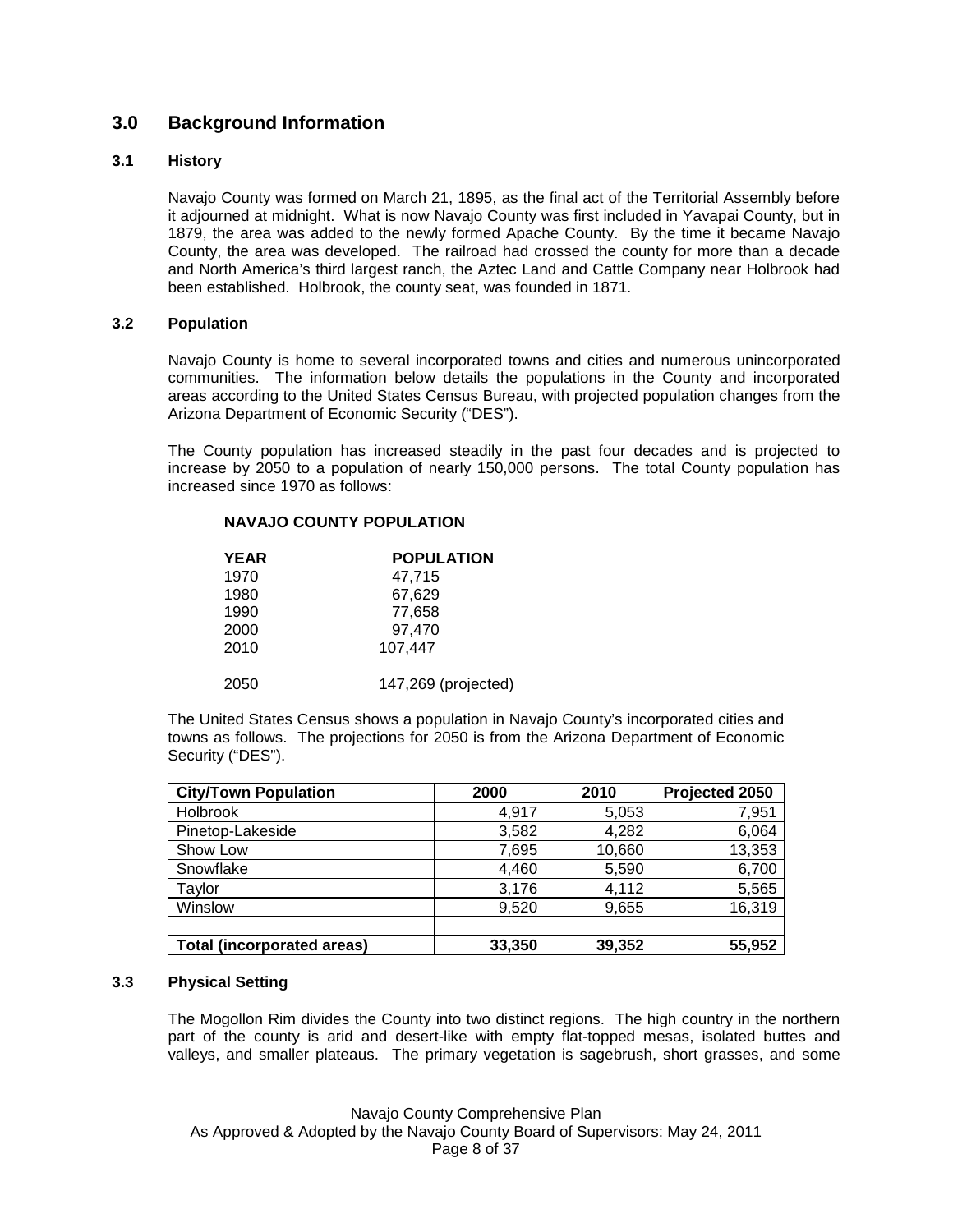juniper and piñon. The Little Colorado River is the key geographic feature of Navajo County. It flows generally west-northwest, from the Apache County border on the east to the Navajo Indian Reservation boundary across the northern portion of the county to the Coconino County border on the west. The southern portion of the county is rugged mountain area, heavily wooded with piñon-juniper and ponderosa pine, with many lakes and streams. Elevations vary from 4,850 feet near Winslow to 7,575 feet at the Mogollon Rim.

#### **3.4 Land Ownership/Governance**

The vast majority of Navajo County is not in private ownership. Almost 66 percent (66%) of Navajo County's 9,949 square miles is Native American Reservation Land. The US Forest Service ("USFS") and Bureau of Land Management ("BLM") together control 9% of the County; the state of Arizona owns 5.9%. Individual and corporate ownership accounts for only 18% of the County. See Exhibits 1A and 1B.

In areas outside the Reservations and the National Forest, land is held in a "checkerboard' pattern of sections of land. A significant portion of the checkerboard involves state holdings and all of the following: Tribal Land in fee ownership, private land, BLM holdings, and subdivided land, as illustrated on Exhibits 1A and 1B, Existing Conditions. Unlike other Arizona counties, state ownership includes no large blocks of contiguous sections. Two state properties are parks – Homolovi State Park outside Winslow and Fool Hollow Lake Recreation Area near Show Low. Some private holdings exist within the National Forest and within the Reservations.

The Native American land includes several Reservations – the Navajo, Hopi, and White Mountain Apache. The northernmost incorporated community in Navajo County is Kayenta, which is part of the Navajo Indian Reservation and was founded in 1909 as a trading post; Kayenta now serves as the gateway to Navajo Tribal Park at Monument Valley and a thriving Navajo community. Farther south is the Hopi Indian Reservation that is completely surrounded by the Navajo Reservation. The Hopi Pueblo of Old Oraibi is one of the oldest continuously inhabited settlements in the United States. The White Mountain Apache Indian Reservation is located south of both Show Low and Pinetop/Lakeside and extends south to the Gila County line and east to the Greenlee County line.

Navajo County contains the following incorporated communities: Holbrook, which is the County seat, Winslow, Snowflake, Taylor, Show Low, and Pinetop/Lakeside. Several other non-Reservation communities are unincorporated, including Heber, Overgaard, Clay Springs, Shumway, Linden, Cedar Hills, White Mountain Lake, Joseph City, Pinedale, Sun Valley/Adamana, and Woodruff. As noted in Section 1.5, Heber-Overgaard has an area plan and is the only unincorporated community not included in this Plan. The Pinetop-Lakeside/Navajo County Regional Plan also covers some unincorporated territory that is not included in this Plan.

### **3.5 Economy/Industry**

Navajo County's principal industries are tourism, coal mining, manufacturing, timber production and ranching. Other employers include all levels of government, Arizona Public Service's Cholla Power Plant southwest of Joseph City, the Burlington Northern Santa Fe Railway Company, and the Abitibi Consolidated Paper Mill west of Snowflake/Taylor. Economic expansion will be a critical component of growth in the County and will also provide better opportunities for the County's youth to remain in, or return to, the area after finishing their schooling.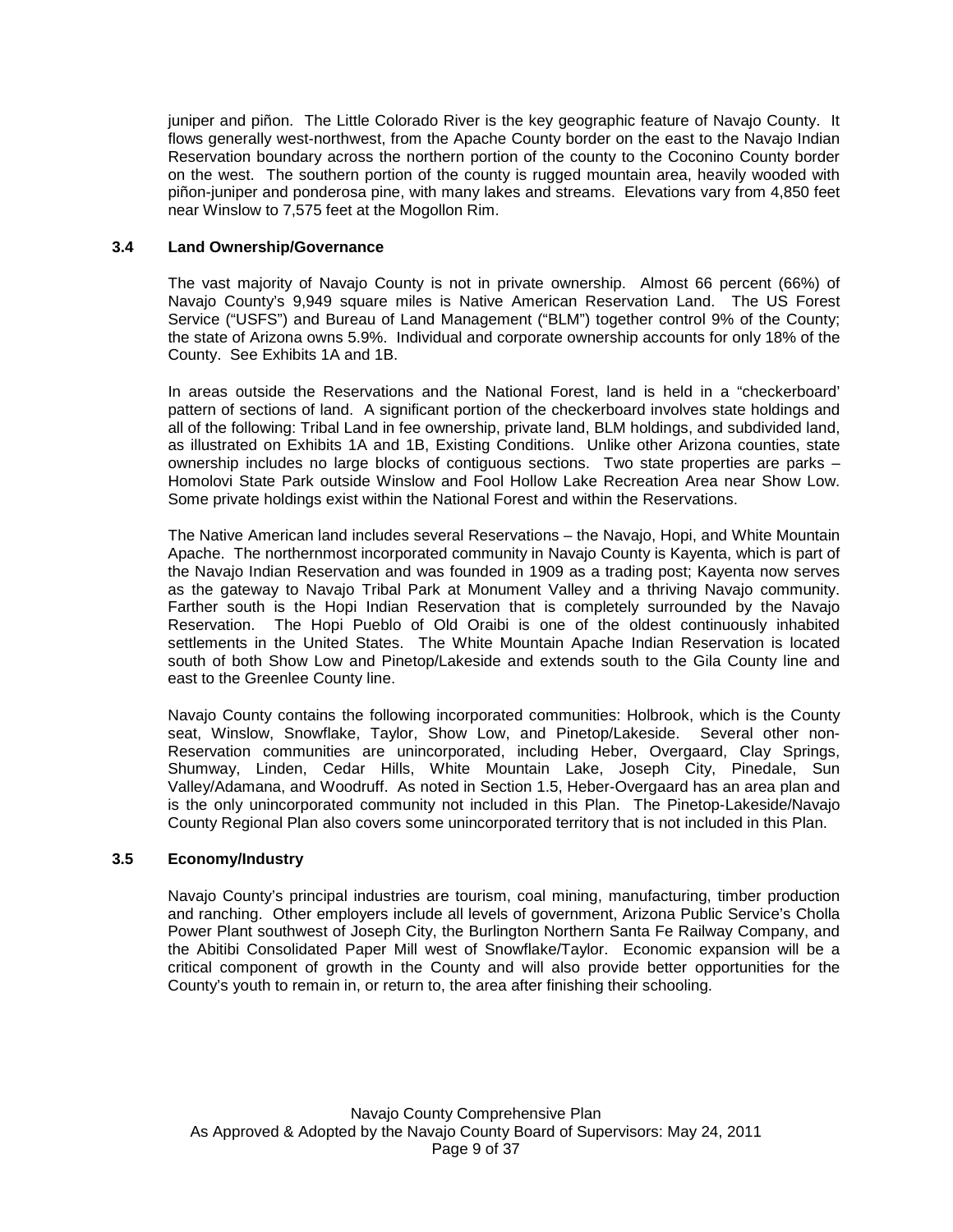#### **3.6 Climate**

The climate of Navajo County is classified as semi-arid or sub-humid. This dry climate is a consequence of the low relative humidity and abundant sunshine that are prevalent for much of the year. Relative humidity may fall as low as 10% in June, when the sun shines 80% to 85% of daylight hours. Two or three days of total cloud cover is rare at any time of the year, and five to eight consecutive days without a trace of clouds is a common occurrence during the dry months of May and June.

Typically, 37% to 48% of the total annual precipitation falls within the three-month period from July to September. Often this occurs in the form of monsoons, or torrential thunderstorms.

Along the Little Colorado valley, in the lower elevations, winter snowfall may in rare instances impede traffic movement. In the higher elevations though, snowfall often presents a danger both to the movement of traffic and to the unwary outdoor enthusiast.

Wind velocities of 35 to 50 miles per hour are commonly observed in Winslow (situated in the northern area of the County where relatively flat valleys and mesas have little dampening effect on the wind) during March and April, the windiest months. Even higher velocities have been measured; however, the duration periods are short.

#### **Table 1**

| &<br>Station    | Annual        | Annual   | Frost-free | Average High | Average Low | Average     |
|-----------------|---------------|----------|------------|--------------|-------------|-------------|
| Elevation       | Precipitation | Snowfall | period     | Temperature  | Temperature | Temperature |
| (feet)          | (inches)      | (inches) | (days)     | (F)          | (F)         | (F)         |
| Heber           | 17.7          | 46.6     | 115        | 64.9         | 30.2        | 47.6        |
| (6,600)         |               |          |            |              |             |             |
| <b>Holbrook</b> | 8.8           | 10.6     | 174        | 72.1         | 37.8        | 55.0        |
| (5,069)         |               |          |            |              |             |             |
| Lakeside        | 22.0          | 64.4     | 127        | 62.4         | 32.1        | 47.2        |
| (6,700)         |               |          |            |              |             |             |
| Pinetop         | 21.5          | 75.7     |            |              |             |             |
| (7,500)         |               |          |            |              |             |             |
| Show<br>Low     | 18.4          | 52.1     | 117        | 65.3         | 35.6        | 50.4        |
| (6, 382)        |               |          |            |              |             |             |
| Snowflake       | 12.2          | 20.7     | 132        | 69.0         | 33.4        | 51.2        |
| (5,644)         |               |          |            |              |             |             |
| Winslow         | 7.8           | 10.5     | 173        | 71.4         | 38.9        | 55.2        |
| (4,880)         |               |          |            |              |             |             |

### CLIMATIC DATA FROM SEVEN COMMUNITIES

Source: Soil Survey, Holbrook-Show Low Area, US Dept. of Agriculture

#### **3.7 Soils**

There are nine basic soil conditions, and associations, in Navajo County. Each of these soil conditions is characteristically found in association with a general set of climatic, topographic and related physical features. As soil conditions and associations are obviously a major influence affecting development potentials, it is important to understand them.

Navajo County Comprehensive Plan As Approved & Adopted by the Navajo County Board of Supervisors: May 24, 2011 Page 10 of 37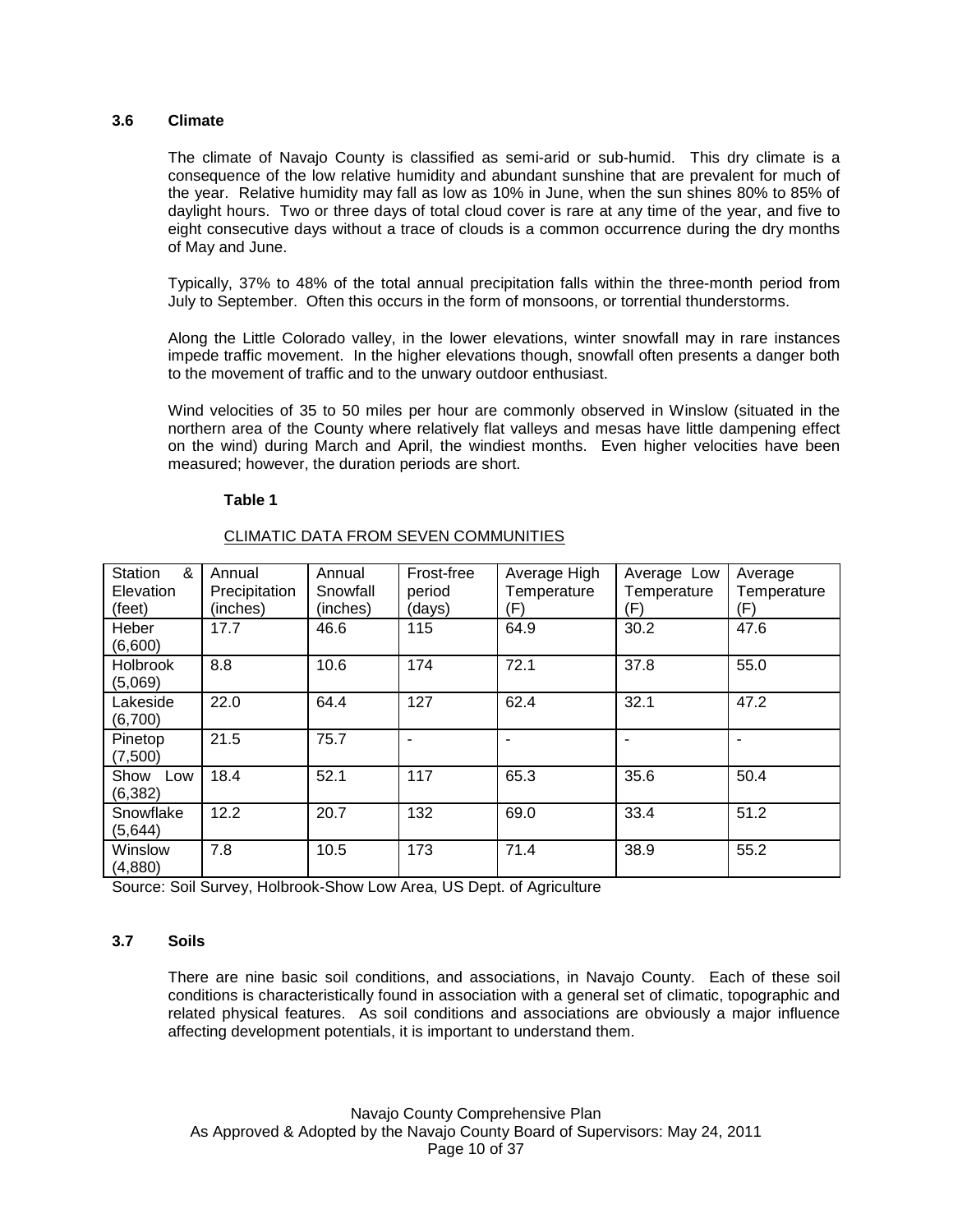#### 3.7.1 Deep Loamy and Sandy Soils

These soils are mainly members of the Moffat and Sheppard series. Moffat soils are loamy or sandy on the surface, with sandy clay loam subsoil with a distinct lime layer in the lower subsoil. These soils generally develop on gently rolling topography. Sheppard soils are deep and sandy and occur on the broad, high ridges of old dunes. Both of these soil types are found at elevations of 5,000 to 5,700 feet, atop the long narrow mesas that slope sharply down to the eroded shale of the Painted Desert. Vegetation is short-grass, typically, with sparse woody plants and weeds. Forage production is fairly high, although permeability is rapid. The total effect of this soil association limits profitable development.

#### 3.7.2 Shale Badlands

This area consists of dissected sandy, silty and clay-like shale and occurs below the deep sandy loamy mesas of Association #1 (See Map1, Appendix). About 85% of the area is devoid of vegetation and classifieds as badlands. Because of the polychromatic nature of the eroding Chinle shale, this area is known as the Painted Desert.

The rest of the Association #2 area consists of deep alluvial soils of the Navajo, Jocity and Ives series. These occur on narrow flood plains and fans, forming a shallow soil cover over the shale where surface-water and wind erosion is mitigated by the accumulation of log gravel and other stabilizing matter. All soils in this association are affected to some degree by the salts and alkali of the parent (underlying) shale. Elevation ranges from 4,500 to 5,500 feet and vegetation, when it manages to grow, is short-grass. Development possibilities on the 85% area devoid of soil and vegetation are extremely limited and quite limited on the deeper alluvial soil-covered areas.

#### 3.7.3 The Flood Plains

Alluvial soils on the flood plains of the Little Colorado River are members of the Jocity, Tours, Navajo, and Ives series. Textures range from clay to loamy fine sand and salinity varies from slight to severe, with slight to moderate alkali. A permanent water table is 6 feet or more below the flood plain's level to gently sloping surface (accumulation of windblown material around clumps of grass and shrubs makes the plain appear hummocky in many places). Vegetation is browse type. Permeability is very slow and almost all cultivation in the county occurs on these soils. Potentials for other developments are limited, however, due to the hazards of periodic flooding.

#### 3.7.4 Shallow Soils on Sandstone and Sandy Shale

These soils consist of the shallow, very shallow, and stony phases of the Moenkopi series and are found on interbedded sandstone and shale of the Moenkopi formation. Scattered through the western and central sections of this soil-association area are outcroppings and low ridges of dense sandstone; here the soil is very shallow. In the eastern sections, shallow soil overlays sand and clay shale. Elevations in this soilassociation area are between 5,000 and 5,500 feet, with short-grass vegetation growing on the gently rolling topography. Permeability is rapid to very rapid. Depending upon soil depth, cultivation and development is limited.

#### 3.7.5 Brown Sandy Soils on Sandstone

These soils are generally shallow and often stony. The surface is loam or fine sandy loam and the subsoil is loam and light clay loam. Usually, soils on sandstone are

Navajo County Comprehensive Plan As Approved & Adopted by the Navajo County Board of Supervisors: May 24, 2011 Page 11 of 37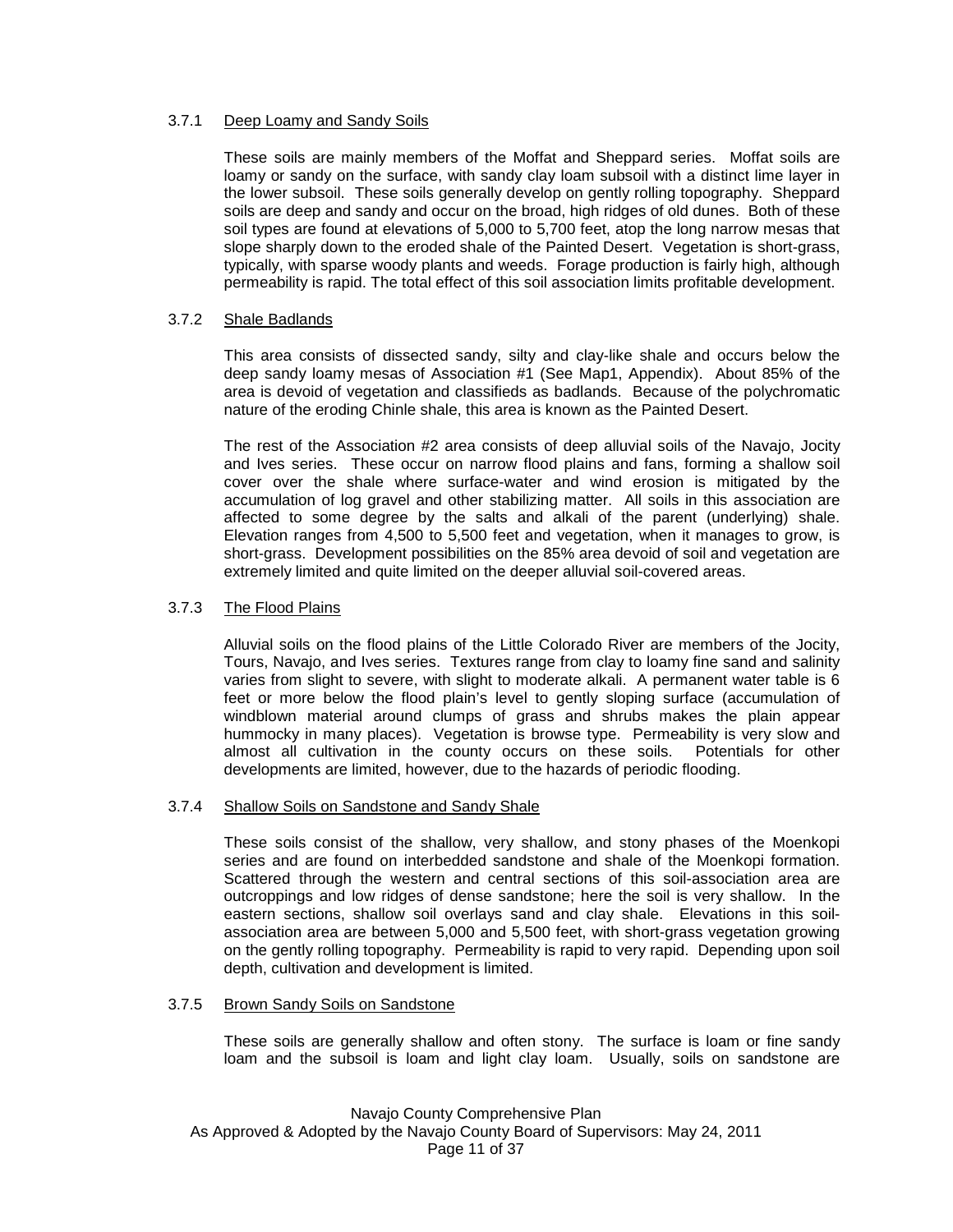calcareous throughout the profile and this is generally true of Association #5 soils. Certain small parcels, where the soil is on old outwash materials, have non-calcareous clay loam or clay subsoil. About 20% of this association area consists of sandstone outcroppings; these may be partially covered by thin layers of sand or loamy sand. The elevation range is 5,500 to 6,000 feet. Development potentials appear to be limited.

#### 3.7.6 Hilly, Gravelly, Shallow Soils

These soils are found in association with small, rounded hills and sharp breaks over a parent material which is a mixture of old gravelly outwash deposited on shallow sandstone and on silty or clay-like shale. Thickness of the gravelly outwash material now runs from a few inches to several feet. Texture of the surface soil ranges through loam, fine sandy loam and sandy loam to gravelly loam and gravelly sandy loam. The topography, at 5,500 to 6,000 feet, is gently to moderate rolling with 2% to 8% slopes. Vegetation is short-grass and soil permeability is slow. Development of the gently sloping areas is possible.

#### 3.7.7 Shale and Sandstone Rock Land

Small buttes, ledges and knolls with active erosion distinguish this association area. More than 70% of the land is barren shale and sandstone rock. The rest consists of very shallow soils of the Moenkopi series, supporting sparse vegetation of the piñon -juniper type. This area has very little development potential.

#### 3.7.8 Soil on Basalt and Cinders

In southeastern Navajo County is a 6,000- to 7,500-foot high plateau that is completely covered with basalt flows and cinder cones. Soils are very shallow to deep and textures range from clay to loam with the Springerville and Paiso series dominant. Some outcroppings of basalt are found. Vegetation reflects the differences in soil textures and varies from short-grass to forest. Development is possible and cultivation of the finertextured soils can be fruitful.

#### 3.7.9 Shallow to Deep Soils on the Mogollon Plateau

On the Mogollon Plateau, soil associations differ greatly because of the wide variations in parent material, which progresses from sandstone to shale or limestone to sand and gravel. Some of the plateau's soils belong to the Show Low, Millard, Elledge, Chevelon, Zeniff and Overgaard series. Alluvial soils are of the Heber, Mogollon and Jacques series. Also in evidence are shallow to moderately deep soils of sand or clay loam over limestone, sandstone and shale. Elevations range from 6,000 to 7,000 feet. Vegetation is forest (primarily Ponderosa Pine) and piñon -juniper.

#### **TABLE 2**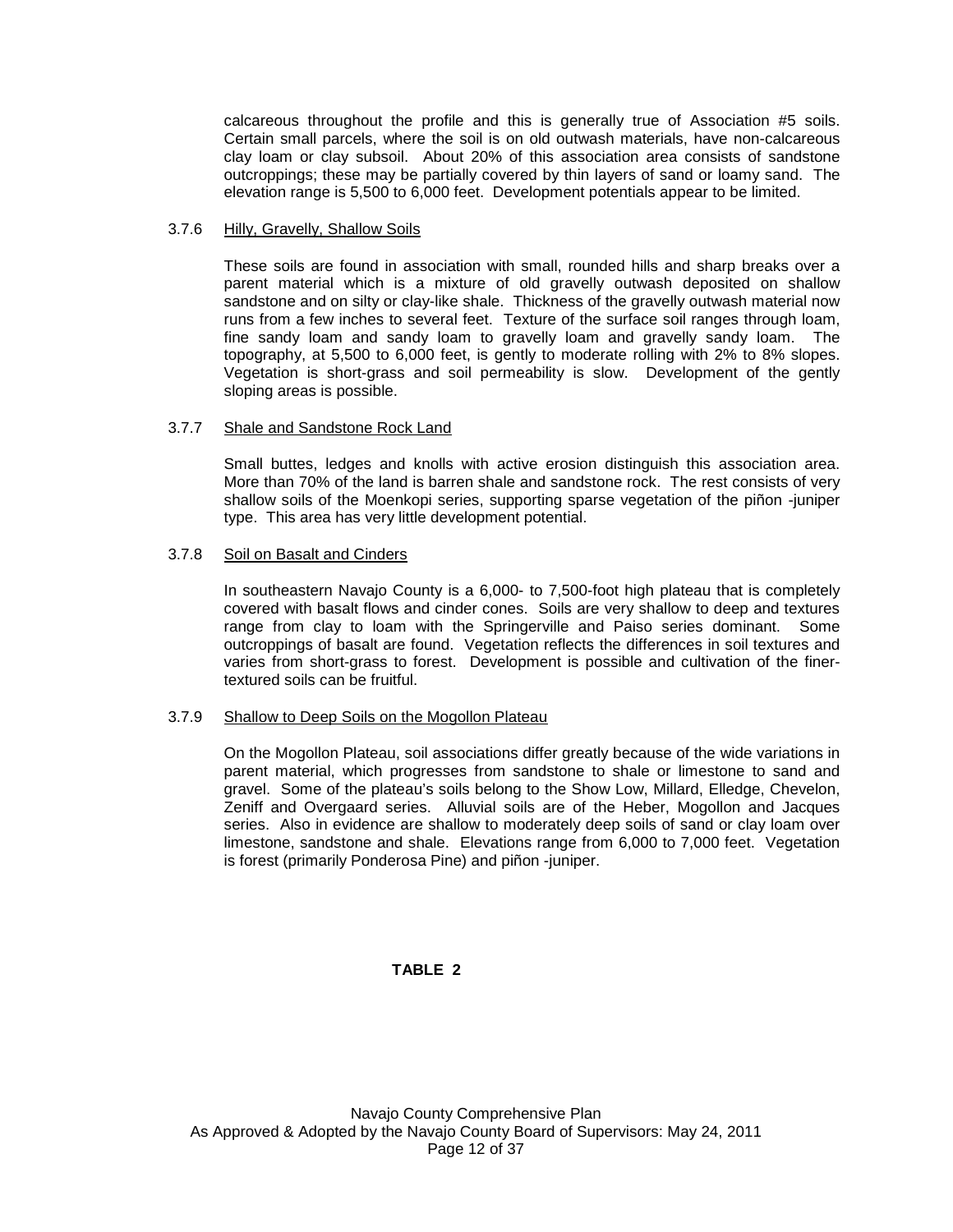## **DEVELOPMENT & AGRICULTURAL POTENTIALS OF NAVAJO COUNTY SOILS**

| Association                                                  | Septic                             | Sewage                           | Roads                                        | Irrigated<br>Cultivation                                                |
|--------------------------------------------------------------|------------------------------------|----------------------------------|----------------------------------------------|-------------------------------------------------------------------------|
| 1. Deep<br>loamy &<br>sandy soil of<br>the mesa              | Moderate to<br>slight              | Slight to<br>moderate            | Slight to<br>moderate                        | Slight to<br>moderate,<br>depending on<br>slope & texture               |
| 2. Shale<br>badlands                                         | Poor                               | Poor                             | Poor to<br>moderate, over<br>soil            | Poor, improving to<br>slight when soil is<br>present                    |
| 3. Flood<br>plains                                           |                                    |                                  |                                              |                                                                         |
| 4. Shallow<br>soils on<br>sandstone &<br>sandy shale         | Poor                               | Poor                             | Poor                                         | Poor                                                                    |
| 5. Brown<br>sandy soils<br>on<br>sandstone                   | Poor                               | Poor                             | Poor                                         | Poor                                                                    |
| 6. Hilly,<br>gravelly<br>shallow soils                       | Moderate to<br>slight              | Slight to<br>moderate            | Slight to<br>moderate                        | Slight to<br>moderate,<br>depending on<br>depth, slope,<br>texture      |
| 7. Shale &<br>sandstone<br>rock land                         | Poor                               | Poor                             | Poor                                         | Poor                                                                    |
| 8. Soil on<br>basalt &<br>cinders                            | Poor                               | Poor; but<br>moderate on<br>clay | Moderate for<br>loam, poor for<br>clay       | Poor, improving to<br>moderate for<br>some loam-soil on<br>cinder areas |
| 9. Shallow<br>to deep soils<br>of the<br>Mogollon<br>Plateau | Poor; but<br>moderate in<br>gravel | Moderate                         | Moderate for<br>gravel; poor for<br>red clay | Moderate to poor<br>for clay; slight to<br>poor for gravel              |

#### **3.8 Vegetation**

#### 3.8.1 Woodland Types

Navajo County supports several woodland vegetation zones. Lower elevation areas with limited precipitation support a Chaparral woodland type with Emory (live) oak, Manzanita and a variety of shrubby woodland vegetation. Where precipitation averages between seven and sixteen inches annually the Pinion-Juniper woodland type exists. Mid elevation areas, generally between 6,000 and 8,000 feet, with precipitation averages between sixteen and twenty-four inches annually support the Pine-Oak woodland type. Very limited areas of the upper elevation areas in the Pine-Oak transition into Mixed Conifer-Aspen where precipitation exceeds twenty-six inches annually.

Navajo County Comprehensive Plan As Approved & Adopted by the Navajo County Board of Supervisors: May 24, 2011 Page 13 of 37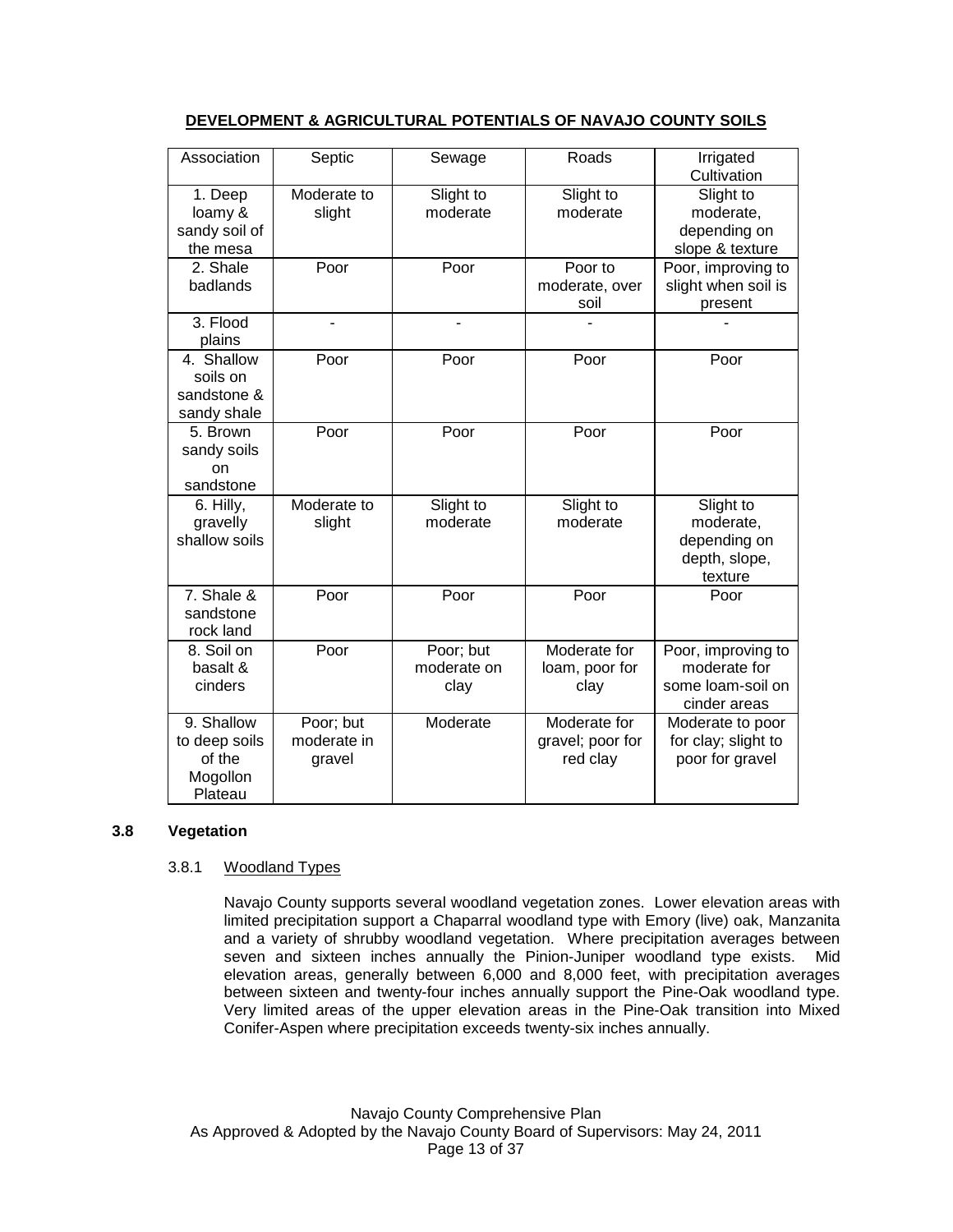#### 3.8.1.1 Chaparral Woodland:

The Chaparral woodland is very important to various areas of Navajo County due to browse, forbs and grass components it represents. In addition to the larger woodland types, Emory oak (*Quercus emoryi)* and Manzanita *(Arctostaphylos Manzanita),* there is an understory of numerous small woody shrubs, forbs and grasses. These provide a rich variety of browse and grazing opportunities for wildlife and domestic livestock. Vast areas of the Navajo, Hopi and White Mountain Apache Indian Reservations support this vegetative type. It provides critical economic sustainability in these three communities as well as in the non-tribal areas along the Little Colorado and Puerco Rivers across central Navajo County.

#### 3.8.1.2 Pinion-Juniper (P-J) Woodland:

The Pinion-Juniper (P-J) woodland type is the largest of the major woodland types in Navajo County. Primary woody plant types are pinion pine (*Pinus edulis),* the shaggy bark junipers *(*one seed, multiple seed, Utah and Rocky Mountain) varieties (*Juniperus monosperma, osteosperma, utahenisis,* and *scapulora)* respectively, and the alligator juniper (*Juniperus deppeana)* which is a transition species along the upper limits of the P-J woodland where it transitions into the Pine-Oak type. The alligator juniper is the only juniper species that is fire adapted. That is, it has adapted to frequent wildfire and propagates from the roots when the vegetative portion is burned. This woodland type is economically critical to all communities in the area and is especially important to the Native American communities as food (pine nuts from pinion

pines) and firewood. It supports a wide variety of wildlife providing both food and shelter. In terms of range this woodland type is the largest type and is found in all areas of Navajo County where precipitation is adequate from Utah in the north to the Black River in the south. Overall, the pinion pine and alligator juniper each represent about five percent of the total stems in this woodland type.

This vegetative type, especially the non-fire adapted varieties, has steadily encroached on the short-grass prairie areas across the landscape. It has been greatly aided in this process by several factors. Fire suppression, grazing (especially in the late 19<sup>th</sup> and early  $20<sup>th</sup>$  centuries when massive numbers of livestock were introduced to the area) and a generally wet pattern that persisted throughout much of the  $20<sup>th</sup>$  century. Grasses native to the area include, but are not limited to, alkali sacaton, sand mesa, and tall dropseed, galeta, western wheatgrass, blue grama, sideoats grama, black grama, prairie threeawn, and mountain muhly, vine mesquite, along with several annual and non native types in niche areas.

#### 3.8.1.3 Pine-Oak (Pippo) Woodland:

The Pine-Oak woodland in Navajo County consists of ponderosa pine (*Pinus ponderosa)*  as the dominant species, with significant numbers of gambel oak (*Quercus gambelii)*  throughout and considerable numbers of alligator juniper *(J. deppeana).* There are very small areas of imbedded Douglas fir (*Pseutotsuga taxifolia),* quaking aspen *(Populus tremuloides)* and the Chihuahua pine *(P. chihuahuana).* This woodland type represents a true forest within Navajo County and is located in two widely separated geographic areas. It is found in the high elevation areas of the Black Mesa on the Navajo Reservation where there are between 16,000 and 20,000 acres of this woodland type. In the southern portions of Navajo County there are over 700,000 forested acres of forest in the Pine-Oak type. This represents a portion of the contiguous ponderosa pine forest that extends several hundred miles from central New Mexico to the Grand Canyon in western Arizona.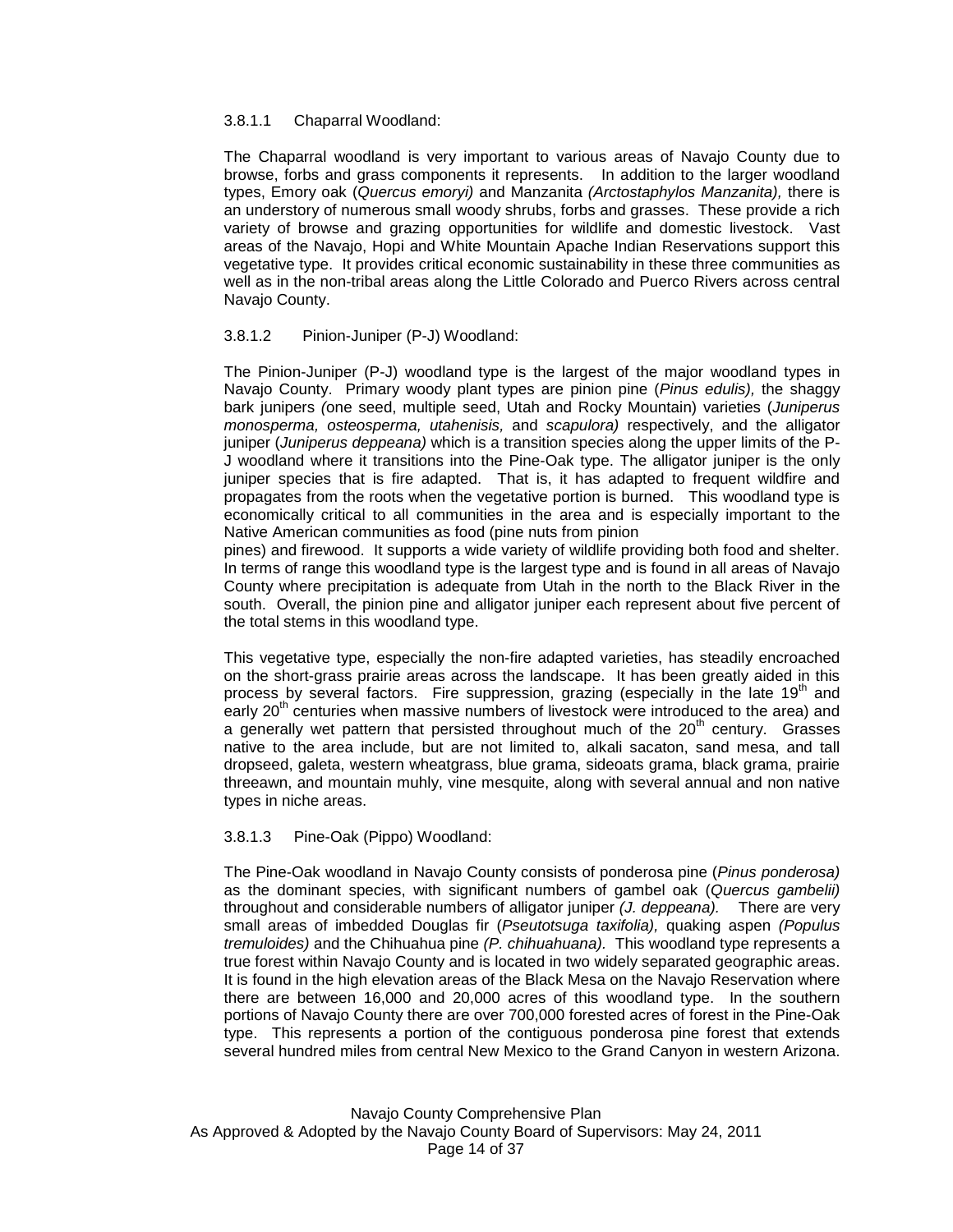Unfortunately, over 350,000 acres of this forest, in Navajo County, was severely damaged by the 469,000 acre, Rodeo-Chediski Fire in June 2002. Economically, the Pine-Oak woodland is the engine that drives the southern half of Navajo County. It has great value in terms of both extractive material and the amenity it represents for retirement, second home ownership, recreation, wildlife interactions, watershed and tourism to name a portion. It is also a critical component of the year round grazing program for many ranchers, both on and off the Native American Reservations.

The Pine-Oak woodland has degraded extensively due to European settlement of the area in the late 1800's. The impacts of this settlement and the consequent contributions to forest go beyond the issues of livestock grazing and timber extraction. Fire suppression, housing development, water diversions, road building, individual and group recreation, sensitive species protection and general misunderstanding of what the sustainable forest conditions were all contributed to the largely non sustainable and unhealthy forest we have in the Pine-Oak type today. Within this woodland type there are two anomalies that need to be noted. Pine-Oak vegetation will sting out of the higher elevations to as low as 5,500 feet along washes and waterways. In pre historic time these stringers were a critical component of regeneration when the forest expanded following long drought patterns. The other anomaly is a significant invasive component of Douglas fir in the south facing areas of the Mogollon Rim in Pinetop and Lakeside. These trees are unique in this area in that in the mixed conifer they are generally located on north slopes and in areas where precipitation exceeds 30 inches annually.

In the upper elevations where precipitation exceeds 30 inches annually there are limited areas of Douglas fir and aspen. These are located on the traditional north slopes and high precipitation areas of the county. For the most part, both of these species, with the exception noted above concerning the Douglas fire, are almost exclusively found on the White Mountain Apache Reservation at the highest elevations south of Hon Dah. One other hardwood type found in small numbers is the Arizona Black Walnut, located on the White Mountain Apache Reservation just south of Pinetop and Hon Dah. This species has been used very successfully as a landscape plant throughout the area.

#### 3.8.1.4 Grassland:

In those areas where woodland types do not dominate there are expansive areas of grassland in Navajo County. This is a shortgrass prairie grassland and is found in the areas boarding the Puerco and Little Colorado Rivers extending thirty or more miles to both the north and the south. This vegetative type thrives in the low moisture regions where the woodland types are not sustainable. There are a wide variety of grasses throughout this area with blue grama, black grama, cheat grass, six weeks fescue, threeawn, ring muhly, sand dropseed, Indian rice-grass, needle and thread grass, and alkali sacaton as the most important. There is a shrub, or browse, component throughout the area concentrated in draws, washes, sandridges and in areas of saline-alkali soils. Fourwing saltbush, greasewood, white sage (winterfat), shadscale, snakeweed, rabbitbrush and Mormon tea are the dominant woody browse plants in this area. Along stream areas where there is live water, surface or subsurface, typical riparian plant communities exist. Cotton wood, box elder, willow, salt-cedar, are the dominant trees species with a multitude of herbaceous broadleaf plants found across the landscape during the rainy season.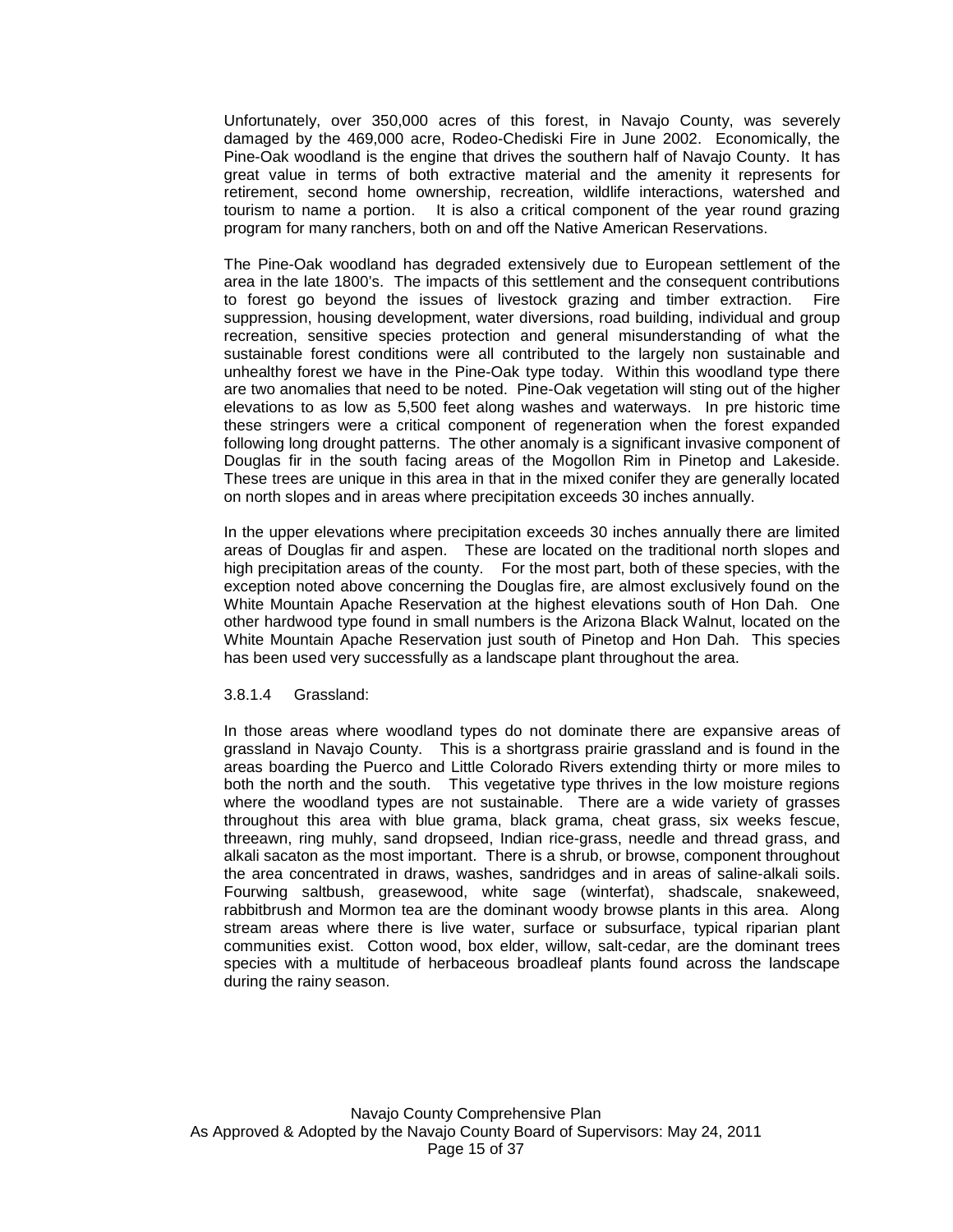#### **3.9 Rodeo-Chediski Fire**

Between June 18 and July 7 2002, Navajo County suffered a devastating and defining event – the Rodeo-Chediski Fire. This largest fire in Arizona history burned 467,099 acres – 167,215 acres on the Sitgreaves National Forest, 10,667 acres on the Tonto National Forest, and 289,217 acres on the White Mountain Apache Reservation. After the Rodeo-Chediski Fire, the need to actively manage the Sitgreaves National Forest became even more apparent. The loss of homes, woodland beauty, and tourist drawing power makes the long-term health and sustainability of the forest vital to the growth and development of Navajo County.

Clues were left in the wake of this historically large fire that point to patterns that future fires could possibly repeat. Through understanding these patterns the area can create plans to better manage future fires and protect this most valuable asset, the natural native growth. The pattern suggests that when larger fires start below the Mogollon Rim they tend to burn up canyons toward the Rim. If weather conditions and fuel permit, the speed and intensity of these fires will quickly reach the Mogollon Rim. As they reach the Mogollon Rim, they will most likely become crown fires, as a result of increased fuel availability, and will continue to burn across the top of the Rim, down canyons, particularly in northeasterly directions being driven by the prevailing winds.

Three things proved valuable in controlling and managing a fire of this magnitude. They were the existing population centers, paved roads, and areas previously treated through thinning, prescribed burn, or other methods. When these crown fires entered into areas on private and tribal lands that had been treated, these treated areas reduced the intensity of the fire. In some cases fire intensity maps prepared after the fire suggest that treated areas as small as forty acres may have been able to reduce the highly destructive crown fires to what might be considered healthy ground fires.

The fire crews worked to create defensible boundaries to contain the fire along State Route 60 and State Route 260. These paved roads provided easy access through the forest for fire fighters. The roads' widths served as strong firebreaks and in most instances were successful in containing the fire.

The existing populated areas provided incentive to manage the force of the fire. While many areas had to be evacuated and homes were lost, the existing population centers provided the fire fighting crews the impetus for protecting private property and the financial incentive needed to bring in crews from outside the area to assist in fighting the fire.

Navajo County believes these same three elements (populated areas, paved roads, and treated areas) could be used to manage the patterns and intensities of future fires. Actively treated and/or open recreation areas should be strategically placed and maintained throughout the forest. There are two topographic conditions where pre-determining the type and amount of existing vegetation in an area would have the strongest ability to manage the fire. The first are locations where two canyons merge together and the second are areas where canyons below the Mogollon Rim direct fire to breach the Rim and continue with renewed force on top. These actively treated and/or recreation areas should also be placed to catch fires driven by the northeasterly winds once on top of the Mogollon Rim. The Mogollon Rim Road and several of the forest roads connecting the Mogollon Rim Road and State Route 260 should be paved to allow broader firebreak areas. The improved access to the forest and additional defensible firebreaks would add to the ability to contain future fires.

The existing population centers (townships and other such communities) should be allowed to actively treat and thin a defensible area one mile outside each populated area or to the White Mountain Apache Tribal boundary. The intent of this thinning and treating is not to remove all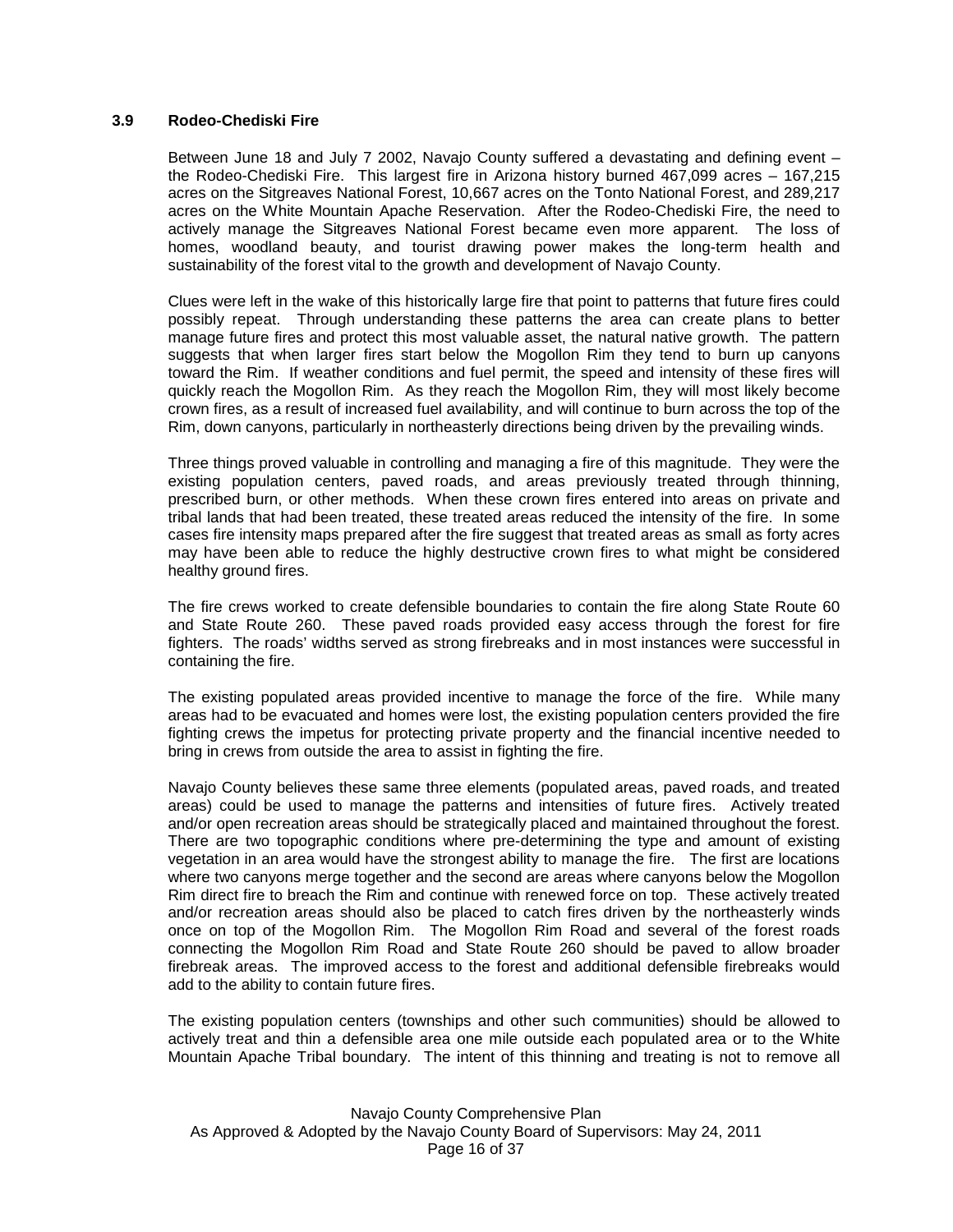trees from the area, but rather to protect the recreational value of the communities. These communities should be encouraged to develop and grow so that they have the financial resources to protect their assets from fire damage.

In addition to these three major controlling elements, a healthy management plan of the greater forest should be maintained. Professional treatment could not only add to the health of the forest by eliminating excess fuel, it could provide forest related jobs for the economy of the area.

The improvements to the roads, additions of treated or recreation areas, and the continued development of the existing population centers along with a healthy management plan for the greater forest area, will help protect the forest from destructive fires as well as protect the area's recreational and tourism industry.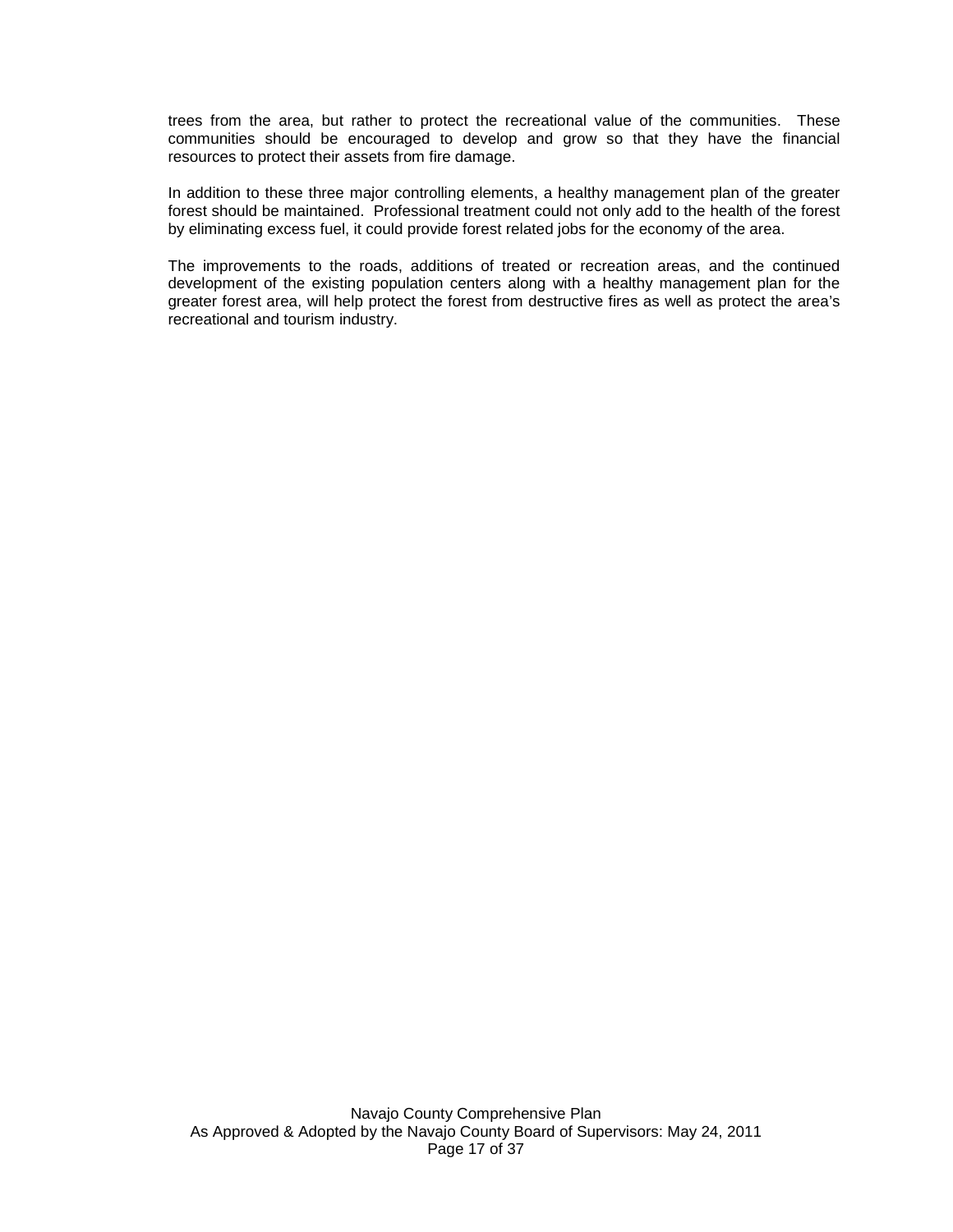# **4.0 Land Use Element**

#### **4.1 Introduction**

The Land Use Element is, by far, the most important element of the Navajo County Comprehensive Plan. Proper land use planning is critical to provide for an orderly and efficient transition of vacant, rural, or redevelopable land to urban land use.

This Comprehensive Plan recommends increased use of two land planning and development tools already in existence in the Navajo County Zoning Ordinance – development standards, as in the Subdivision Regulations & Requirements, and Special Development zoning, as discussed below. Land planning and development tools can address pressures and concerns that may be raised when new residents move into an area to protect individual property rights and property values. The tools can help ensure continued stewardship of the land so new development will respect the traditions and customs of long time residents.

One important concept or tool is the use of development standards. Navajo County already has such standards in its Zoning Ordinance and Subdivision Regulations & Requirements, and has also used conditions or stipulations on rezoning, Special Use Permit, and other approvals. The standards can help to limit impacts between different uses of land, such as between industrial, commercial and residential development. The development standards may include items such as noise limits, building setback requirements from property lines or adjacent development, screening requirements using walls or landscape materials to provide a visual buffer between land uses, landscaping requirements to ensure provision of trees in parking lots and next to streets and highways, paving requirements for access from a highway to a lot or development, standards for sizes of signs, etc. The development standards are intended to help neighboring land uses coexist with minimal intrusion on each other – again to preserve private property rights and property values. Development standards may also include trade-offs or incentives that allow a land owner to have a use that could have impacts on the surrounding area so long as the owner will provide specified tools (such as additional landscaping, limited hours of operation) to address those impacts**.** Other considerations of air quality and access to incident solar and wind energy may be included in the standards.

Another important concept is use of the Special Development zone to help ensure that future complex development minimizes its impacts on the quality of life and character of the area. With special development zoning a developer, or owner of a large tract of land, prepares a plan for the property discussing mixed land uses, the number of dwelling units, the types and intensities of commercial and industrial development, parcel sizes, open space, preservation of natural features; and provision of infrastructure (such as water, sewer and paved roads) and services (such as garbage collection and fire protection), to ensure that the new residents and businesses will be properly served without significantly impacting people already in the vicinity**.** 

The character areas established in the Land Use Element are broad, allow a wide range of uses, and are tied to most zoning districts. The vision of the Element is the protection of existing community character that maximizes balanced economic development. The Plan suggests accomplishing this vision by mitigating potential impacts of mixed land uses with setbacks, screening, landscaping and other enhanced performance standards and clarifying how to be a good neighbor by establishing expectations up front. The character areas differ primarily in the character of the land and community, such as being surrounded by national forest and pine trees, located along the interstate highway, part of range land that has traditionally been used for ranching or agriculture, etc. As development and growth occur in Navajo County, the Comprehensive Plan and the Land Use Element will evolve. With each update of the Comprehensive Plan, the land uses appropriate in each character area should be reviewed, with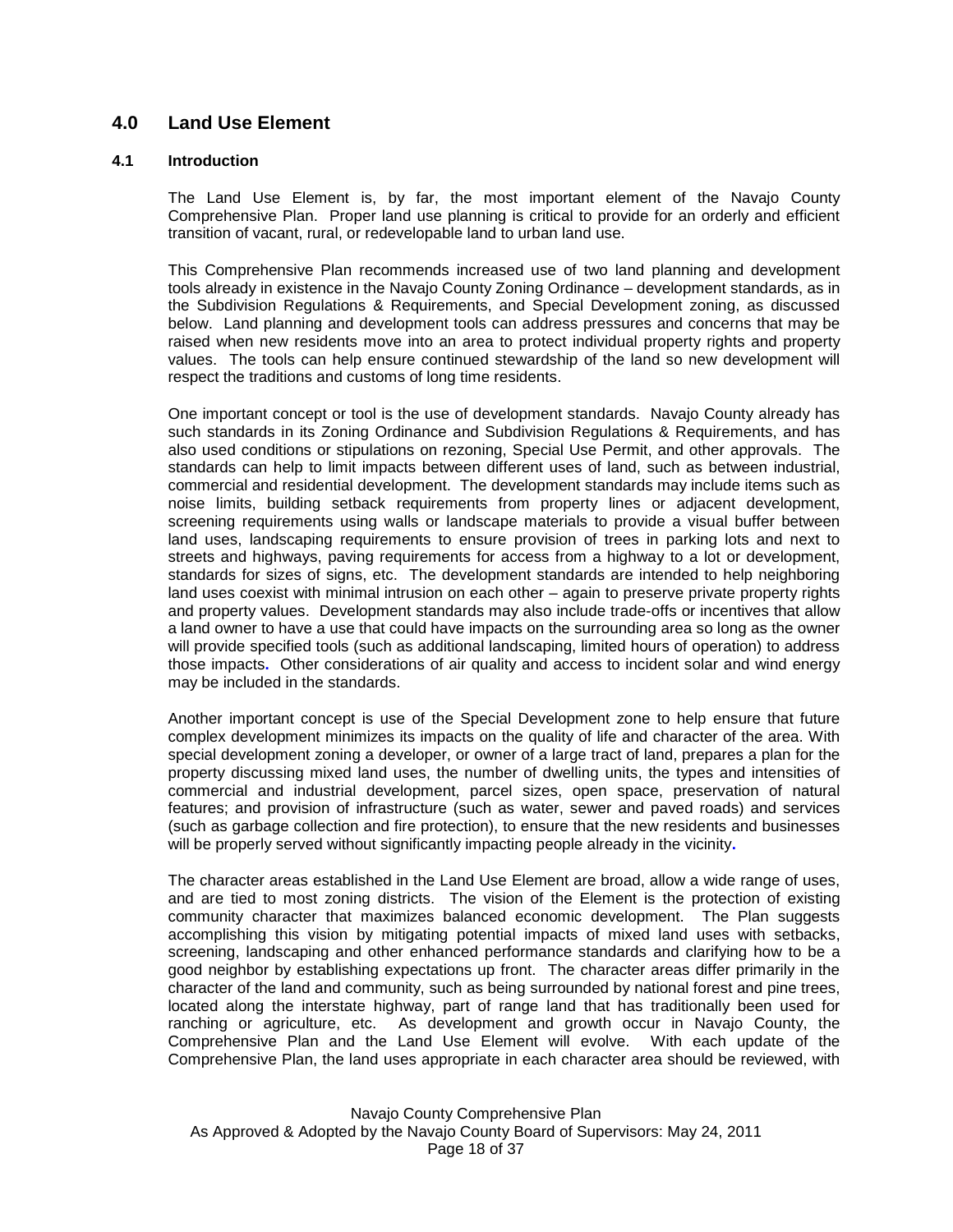the intent of more clearly defining appropriate uses, services, and aesthetic characteristics of each character area. A part of this review could be the elimination of some land uses from, and/or addition of some land uses to, some character areas. The Land Use Element in the Comprehensive Plan is intended to set the stage for the initial development and growth that will establish a framework for future planning decisions that can be responsive to the diverse character of the landscape and communities within the County.

#### **4.2 Zoning**

Navajo County has adopted the Zoning Ordinance as authorized by Statute. (A.R.S. § 11-802) The Zoning Ordinance includes zoning districts for classes of residential, rural, commercial, industrial, and special development uses. The districts establish development standards, including required yards/setbacks, height limits, minimum parcel area and dimension, and maximum parcel coverage to ensure provision of light and air quality for all development in Navajo County; the districts also include parking standards to expedite traffic flow.

A property owner can process a split of their parcel in accordance with state statues within the already established county zoning classification for the parcel. For example, a property owner of 20 acres in a Rural -1 zone can split the parcel by meeting all of the current state requirements. This Plan would have no effect on this action. Only when the owner desires to do a "development," as defined in Section 1.2, would they be required to do a proper submittal for a subdivision and possible a master plan.

Some revisions of the Zoning Ordinance may be necessary to implement this Comprehensive Plan. Chief among these changes may be the addition of a new commercial district to supplement the existing C-R/ Commercial Residential District.

Nothing in this element should be construed to affect minor land divisions i.e. parcel splits that meet state statutes, or to impede the standards allowed under current zoning district designations, or technical requirements of the Subdivision Regulations & Requirements.

#### **4.3 Area Plans**

This Comprehensive Plan includes three Area Plans as follows:

- Heber-Overgaard
- Pinetop-Lakeside/Navajo County Regional Plan
- Aztec Area Plan

Each of the Area Plans lists the proposed land uses for that respective Area Plan, which may or may not correspond to the land uses listed in the "Character Areas" below.

#### **4.4 Character Areas and Overlay**

This Comprehensive Plan includes eight character areas for Navajo County, discussed below. The designations detail the types of land uses envisioned for different parts of the County. As noted above, the Plan assigns no character area to: 1) the land currently covered in an adopted Municipal General Plan for the cities and towns, 2) an adopted area plan in the unincorporated area of the county, or 3) to a Native American Reservation. Each of the character area description lists the permitted zoning districts for the designation to help Navajo County decisionmakers implement the Plan. The Zoning Ordinance lists permitted land uses and other regulations for each zoning district. Although this Plan does not include that level of specific information, it does suggest some specific potential regulations that the County could use to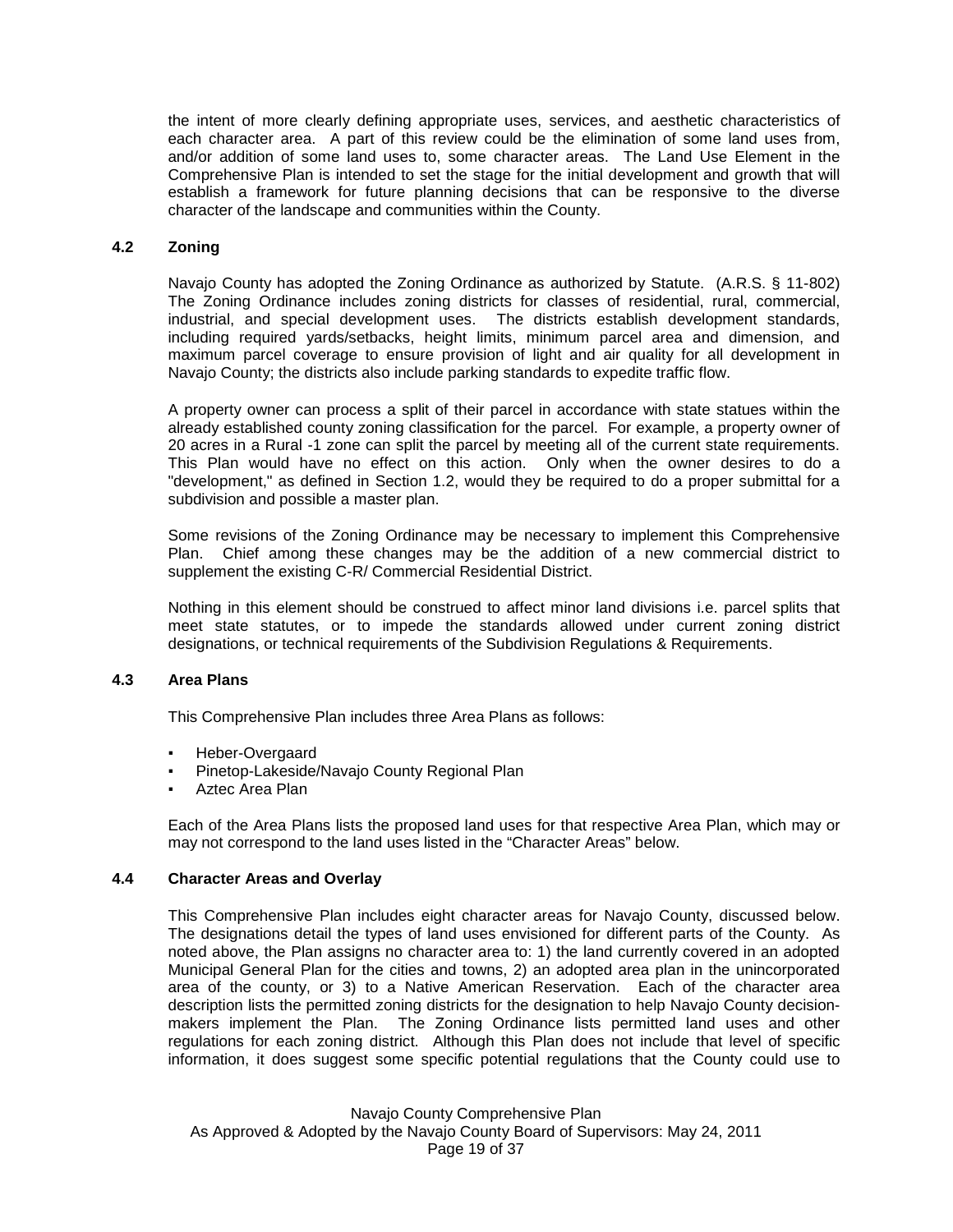implement the goals of each character area. **The character areas are not to be read as regulatory.**

#### 4.4.1 Rural Ranch

The purpose of the Rural Ranch character area is to preserve the open character of land traditionally used for ranching in Navajo County. A significant amount of the land designated as Rural Ranch has been divided into 36 or 40 acre parcels.

Rural Ranch may include both low density residential and limited commercial uses focused on adjacent highways. Commercial uses in Rural Ranch should be allowed only along paved access or rights-of-way and are encouraged at highway intersections. Any industrial or storage uses in Rural Ranch should be screened from views from rights-ofway.

A "development" may occur in any zoning district within the character area, provided it complies with the subdivision regulations. All zoning districts may be applied for within this character area via a zone change request.

#### 4.4.2 Range Land

The purpose of the Range Land character area is to allow cattle ranching, farming, and other traditional Navajo County agricultural uses. The character area is designated for lands that are large private tracts or other property that is, and likely will continue to be, used for ranching purposes.

A "development" may occur in any zoning district within the character area, provided it complies with the subdivision regulations. All zoning districts may be applied for within this character area via a zone change request**.** 

For example, a landowner Rural Ranch and in A-General Zoning desires to do a "subdivision." He could process a plat OR, he could also proceed to do a parcel split following state statutes and the Navajo County Zoning Ordinance and not come under the plan.

#### 4.4.3 Rural Edge

The purpose of the Rural Edge character area is to provide lower density residential development adjacent to Community Village. The character area is typically designated for property adjacent to existing or planned areas of higher density and for property generally within two miles of a highway, Projected Future Routes, or other significant roads in the area.

A development may occur in any zoning district within the character area, provided it complies with the subdivision regulations. All zoning districts may be applied for within this character area via a zone change request.

Rural Edge may include both low-to-medium density residential and limited commercial uses. Commercial uses in Rural Edge should be allowed only along paved access or rights-of-way and are encouraged at highway intersections. Any industrial or storage uses in Rural Edge should be screened from views from the rights-of-way.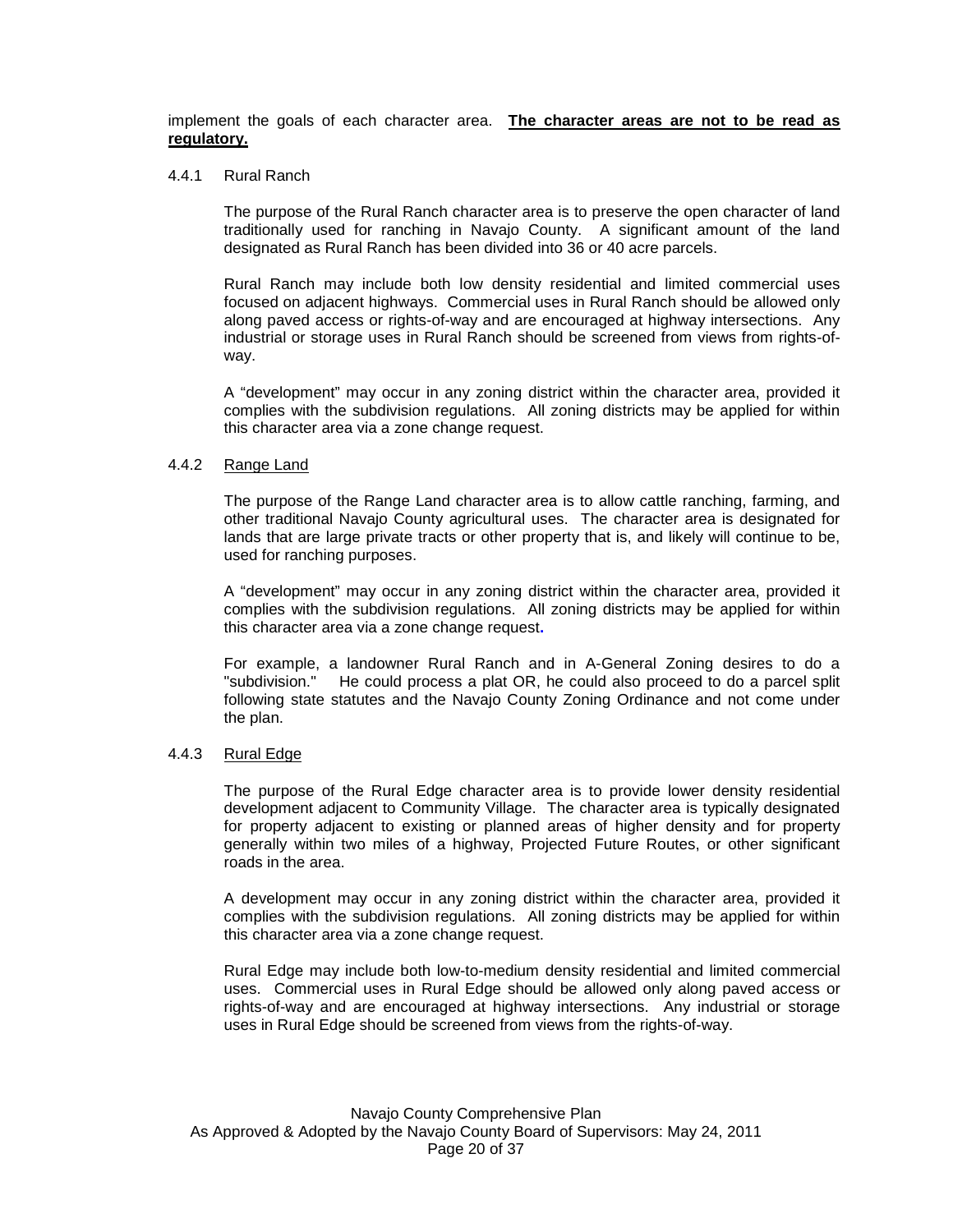For example, a landowner in Rural Edge may have a zoning designation of A-General, RU-5 or RU-1, etc. They could split the parcel according to state statutes and the Zoning Ordinance and this plan would have no affect, or develop a "subdivision" in compliance with the subdivision regulations.

#### 4.4.4 Community Village

The purpose of the Community Village character area is to provide large areas with higher density residential development with a mix of related commercial, industrial and institutional uses extending from highway corridors and highway intersections. Community Village is an appropriate and encouraged location for uses such as community college campuses and hospitals or medical clinics.

All "subdivision" development in Community Village should have paved access. Residential "subdivision" development has no maximum or minimum density requirement. The development list, described in Section 4.1, should mitigate impacts of the uses on established development and provide relief between residential and nonresidential uses. Industrial and storage uses should be screened from views from all rights-of-way and should have a setback of at least that required for the zone adjacent to non-industrial land uses.

Community Village is most appropriate adjacent to existing communities or as part of a local area community master plan. Community Village could either be 1) annexed to an incorporated municipality and developed in conformance with the municipality's regulations, or 2) developed subject to a this plan and the subdivision regulations & requirements.

#### 4.4.5 Highway Service

The purpose of the Highway Service character area is to provide transportation-oriented commercial development nodes along the interstate highway system and other highwayoriented development. In addition to transportation related businesses such as distribution centers and trucking terminals, Highway Service land uses will provide services to the traveling public, including long haul truckers and vacationers.

Access to Highway Service should be paved and should accommodate the turning radii of semi-tractor trailers for commercial development. The diameter of the commercial nodes should be between one and two miles, as indicated on the Comprehensive Plan Land Use Map, described in Section 4.4. Residential development in Highway Service should be part of a mixed-use development with commercial uses, if located closer than one-half mile to a freeway interchange. Any stand alone residential "development" could be approved with the development list as described in Section 4.1, and augmented on how the development accommodates large trucks and paving, open space, preservation of natural features, provision of water, sewer, sanitation, and other public services, and location of residential and nonresidential uses.

#### 4.4.6 Recreation

The purpose of the Recreation character area is to provide for monitored growth, particularly of vacation and recreation oriented uses, on properties surrounded by and adjacent to National Forest land. If National Forest land is transferred to private ownership, the Recreation character area is the most appropriate designation.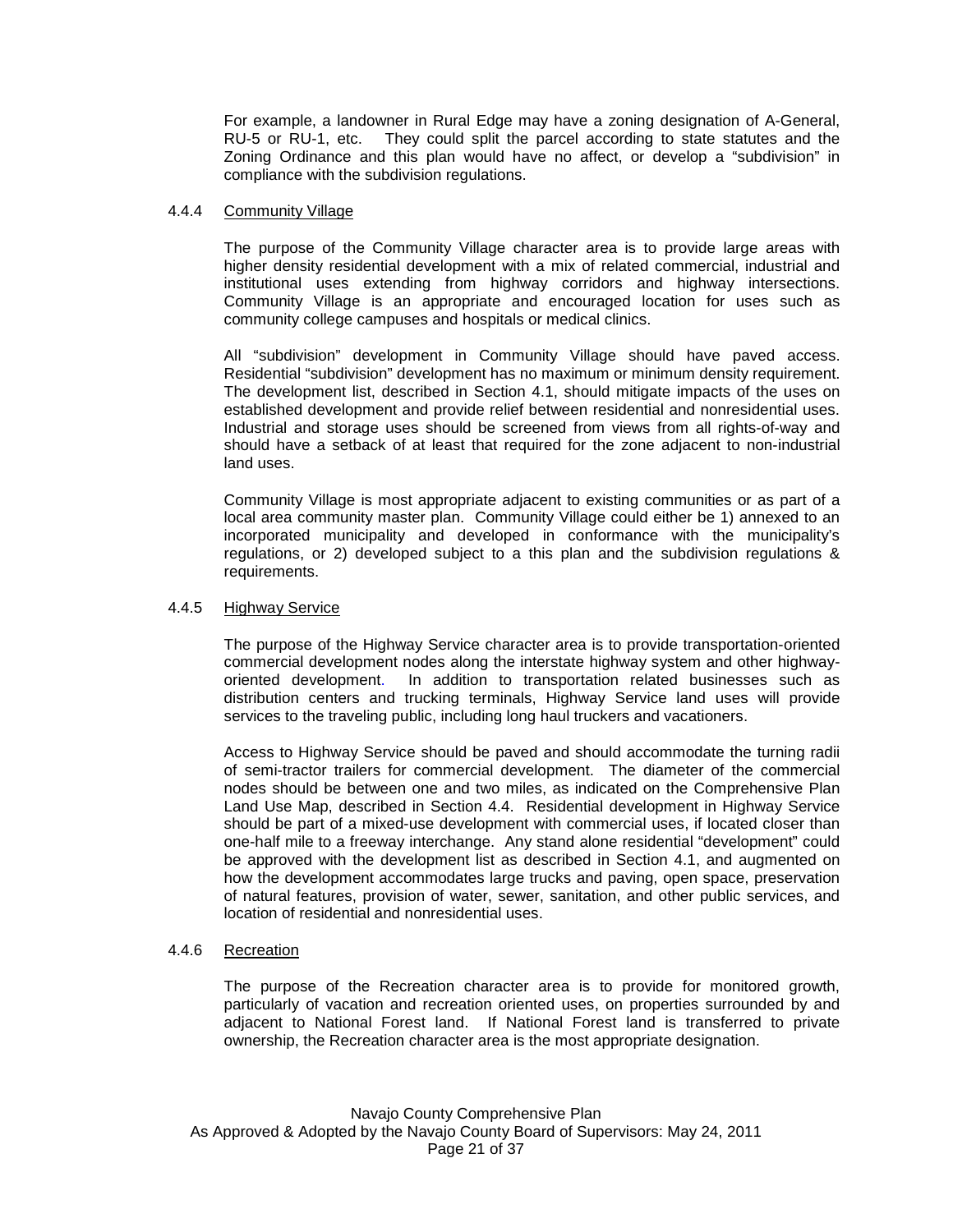Uses in Recreation could include guest lodgings in resorts, hotels, or bed and breakfast facilities, restaurants, and other tourist-oriented commercial uses, and residential uses, especially second homes and staff-related housing*.* Use of the development list, described in Section 4.1, that provide incentives for development that is sensitive to the forest would help soften impacts of the uses on the forest. All development should either 1) have or plant at least eight native trees per acre throughout the site as a visual buffer, or 2) provide and maintain natural meadows. However, all development in Recreation should be "fire-safe". Development should limit the amount of contiguous pavement to blend with the forest. Colors and lighting should be muted and fit the context of the forest. Billboards should be prohibited. On-premise signage should be low scale and unobtrusive while delivering the intended message. Residential subdivisions should have paved or other appropriately surfaced access from a highway to the parcel. All intense commercial uses should have paved or other appropriately surfaced access from the highway. No development in Recreation should exceed 30 feet in height, except mechanical towers, chimneys, smokestacks, communication towers, or observation towers, etc. as allowed within the framework of the Zoning Ordinance. All development should use natural materials that blend with the colors and textures of the forest.

All Navajo County zoning districts are appropriate in the Recreation Character Area.

#### 4.4.7 Environmentally Sensitive Development Area

The purpose of the Environmentally Sensitive Development Area ("ESDA") character area is to provide for limited growth of a full range of development/land uses on environmentally sensitive lands, such as property adjacent to the Petrified Forest National Park, the Petrified Forest National Park Overlay character area, and the Homolovi State Park – the publicly owned and specially designated properties set aside for their scenic, historic, and/or recreational value. Appropriate land uses could include vacation and recreation oriented uses and other uses that are designed to have limited visual or other impacts on the scenic value to surrounding property. The character area does not address properties in or adjacent to the National Forest. Existing land uses adjacent to the parks include ranching and scattered residential development, neither of which conflicts significantly with public enjoyment of the parks. However, additional safeguards are appropriate to ensure continued protection of the parks and their resources without placing unreasonable barriers on future adjacent development.

Permitted uses "for development" in ESDA should be approved with the development list as discussed in Section 4.1, that addresses paving of roads, open space, preservation of natural features, provision of water, sewer, sanitation, and other public services, and location of residential and nonresidential uses. Low intensity uses, such as restaurants, gift shops, and other similar quiet, indoor or outdoor uses, could serve as protection against theft and other abuse of the parks and their resources by establishing "eyes" on the edge of the park areas. Development standards should provide incentives for development that is sensitive to the surrounding area to help soften impacts of the uses on the parks. All "development" on properties in ESDA should provide visual buffers from the surrounding area. Colors and lighting should be muted and fit the context of the surrounding area. Billboards should be prohibited. On-premise signage should be low scale and unobtrusive while delivering the intended message. Residential "subdivisions" should have paved or other appropriately surfaced access from a highway to the parcel. All intense commercial uses should have paved or other appropriately surfaced access from the highway. No development in ESDA should exceed 30 feet in height above natural grade, except 1) mechanical towers, chimneys, smokestacks, communication towers, or similar unoccupied towers, 2) observation towers, or 3) development for which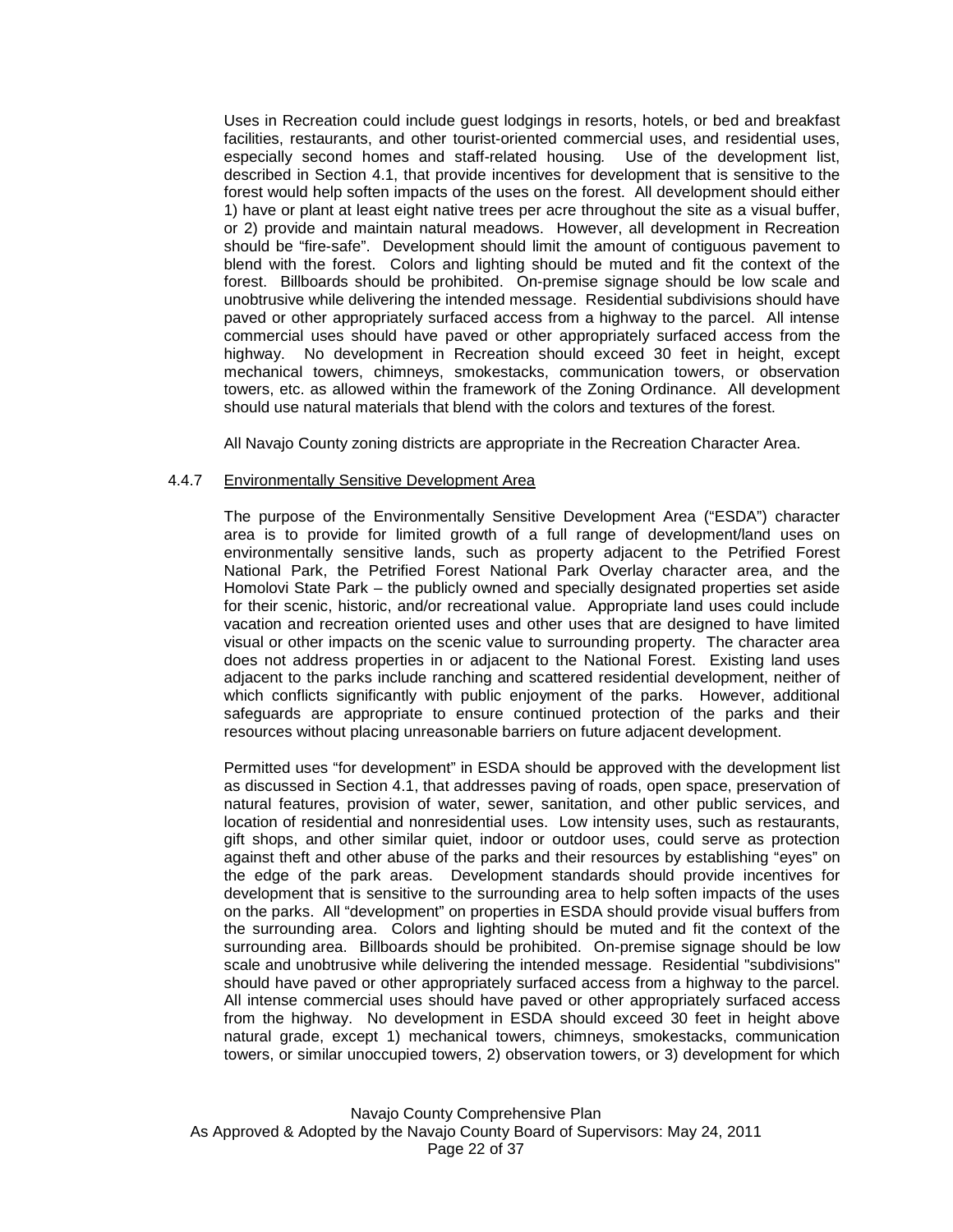the design accents or complements a natural slope with a greater overall height, such as a building that is designed to follow such slope. All development should use natural materials that blend with the colors and textures of the surrounding area.

All Navajo County zoning districts, except industrial districts and any intense commercial districts are appropriate in ESDA.

#### 4.4.8 Petrified Forest National Park Overlay

The purpose of the Petrified Forest National Park Overlay ("PFNPO") is to recognize the area into which the Petrified Forest National Park may expand and the sensitivity that development in this area, which is on the fringe of the Park, should have to the Park. The National Park and the Painted Desert cover approximately 94,189 acres, a small portion of which is in Navajo County. In order to protect the resources of the Park, it is possible that the Park will be extended into the PFNPO area sometime in the near future.

The PFNPO is not a character area; the overlay is used in combination with the Comprehensive Plan's character areas. An overlay would allow everything permitted in the area with which it is combined, except as modified in the overlay; if an overlay specifically prohibits something allowed in the underlying, or combined, character area, the overlay should take precedence and control the land. The PFNPO should allow most of the range of uses from the character area with which it is combined so long as the development list generally described in Section 4.1 is satisfied. The encouraged uses in the designation should be tourist-oriented, including motels and other temporary lodging, shops, and restaurants. Industrial and more intense commercial uses, such as those that produce significant noise, dust, or odor, should be prohibited.

All "development" in PFNPO should be approved with the development list discussed in Section 4.1 that addresses paving of roads, open space, preservation of natural features, provision of water, sewer, sanitation, and other public services, and location of residential and nonresidential uses. These standards should provide incentives for development that is sensitive to the Park to help soften impacts of the uses on the Park. All development on properties in PFNPO should provide visual buffers from the Park. Colors and lighting should be muted and fit the context of the Park. Billboards should be prohibited. On-premise signage should be low scale and unobtrusive while delivering the intended message. All intense commercial uses should have paved or other appropriately surfaced access from the highway. No development in PFNPO should exceed 30 feet in height above natural grade, except 1) mechanical towers, chimneys, smokestacks, communication towers, or similar unoccupied towers, 2) observation towers, or 3) development for which the design accents or complements a natural slope with a greater overall height, such as a building that is designed to follow such slope. All development should use natural materials that blend with the colors and textures of the Park.

All Navajo County zoning districts, except industrial districts and any intense commercial districts are appropriate in PFNPO. This overlay is depicted on the Comprehensive Plan Land Use Map as a hatched area over the character area with which it is being combined. Although uses from the other designation should be allowed, the Overlay performance standards should control. The County will work with the Park to design an informal review process to provide the Park an opportunity to comment on development plans for property adjacent to its boundaries.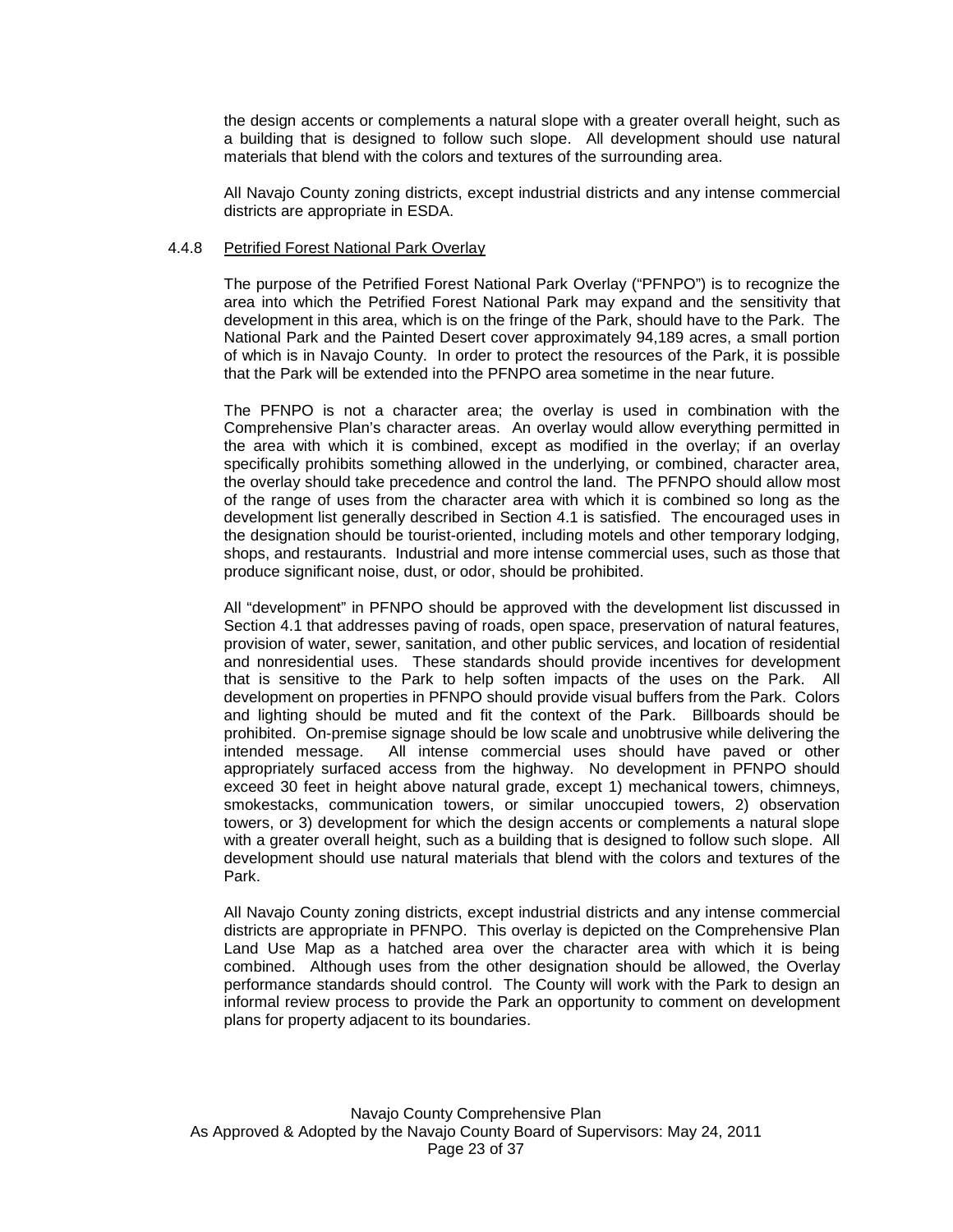#### **4.4 Land Use Map**

The Comprehensive Plan Land Use ("CPLU") Map graphically represents Area Plans and proposed character areas for Navajo County. A small version of the CPLU Map is shown on Exhibit 2. The official CPLU Map is maintained in a larger format and is incorporated into this Plan by reference.

To properly administer the CPLU Map, several things must be kept in mind. The first is that the CPLU Map is dynamic. The current projections for land needs are based on past and present trends, and assumptions about the future. However, community needs and priorities tend to change over time, so amendments to the CPLU Map must be possible.

The second is that the CPLU Map is "general". **The character areas on the CPLU Map are not intended to follow property lines and are not zoning districts.** Interfaces between different designations are purposefully non-site-specific so as to discourage using CPLU Map designations as the sole basis for making decisions on zone change applications.

**As noted above, the Plan assigns no character area to the land currently covered in an adopted Municipal General Plan, Local area plan or to property currently on a Native American Reservation.** The Local Area plans address development in their boundaries and are incorporated into this Comprehensive Plan by reference.

#### **4.5 Growth Areas**

Arizona Growing Smarter legislation requires counties with a population over 200,000 persons to include in their comprehensive plans a section on planning for growth areas. The growth section is to identify the areas, if any, that are particularly suitable for planned multi-modal transportation and infrastructure expansion and improvements designed to support a planned concentration of a variety of uses. Navajo County's population is just over 100,000. However, planning for growth is important for Navajo County to ensure economical expansion of infrastructure, improve transportation circulation, conserve significant natural resources and open spaces, and provide a rational pattern of land development.

Infill development will probably accommodate most growth in Navajo County in the near term via parcel splits that meet state requirements. Such development involves developing vacant land in or adjacent to established neighborhoods and communities. In Navajo County, this growth could occur adjacent to incorporated communities. Development is expected on private property before it is necessary to develop state or federal lands.

Over time, growth is expected extending from the current transportation corridors and on blocks of private land that have not been divided by following the Arizona Statute or a possible Navajo County Minor Land Division Ordinance.

Approximately 16 percent of the land in Navajo County is publicly owned – approximately ten percent by the federal government and approximately six percent by the state government. Twothirds of the County is in Indian Reservations. The balance of the land is privately owned. This Comprehensive Plan addresses possible growth on private property and on federal or state land. Issues with publicly held land are discussed below.

#### 4.5.1 State Land

The state holds land in trust for disposition or lease to generate revenue for its beneficiaries, including the public school system. The majority of state lands in Navajo

Navajo County Comprehensive Plan As Approved & Adopted by the Navajo County Board of Supervisors: May 24, 2011 Page 24 of 37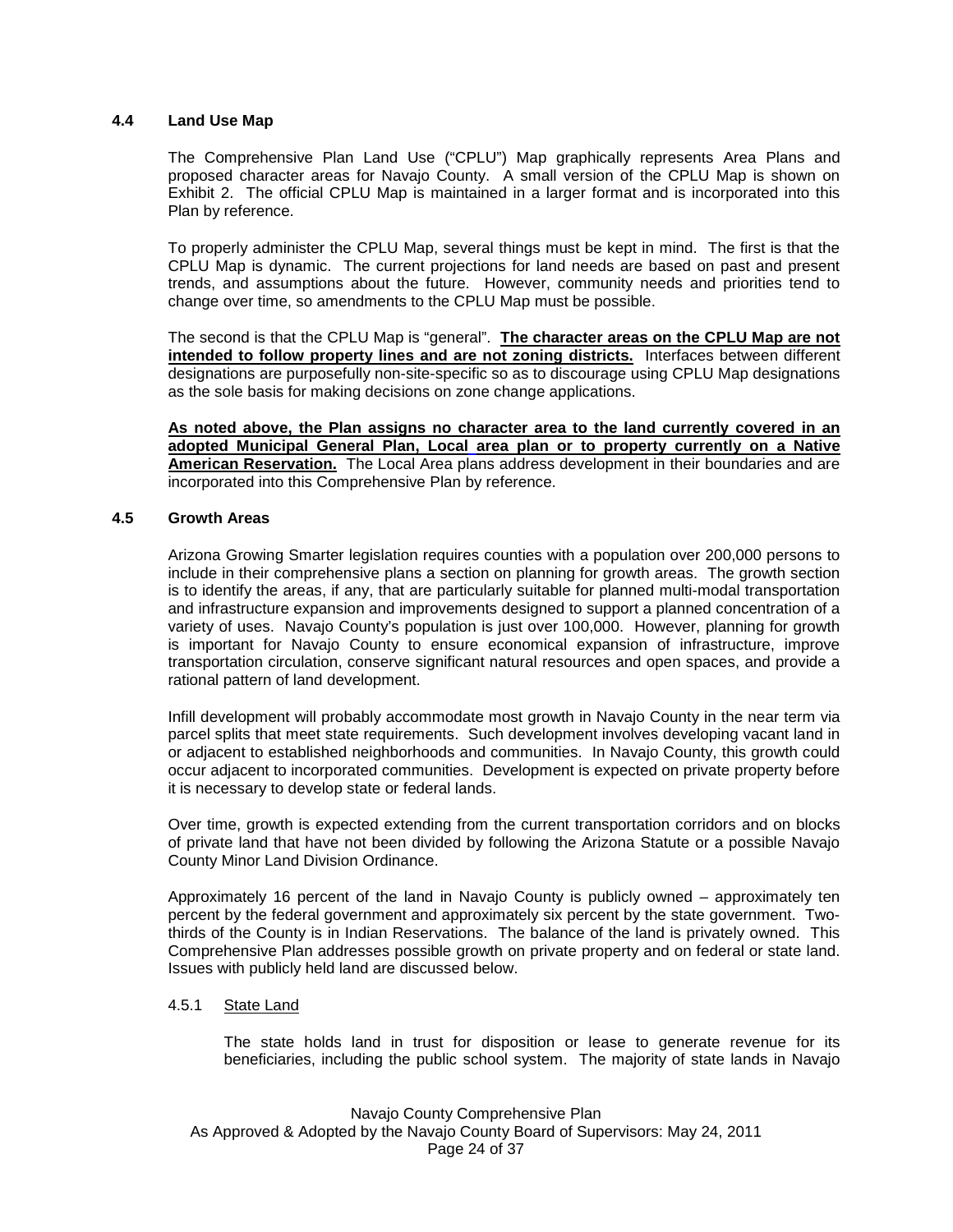County are used for grazing, state parks, and recreation. The state has an active program of disposition through sale or lease for development in urban areas; the program is less active in rural areas.

The Growing Smarter legislation requires that counties confer with the Arizona State Land Department ("ASLD") to ensure coordinated planning in the county. (A.R.S. § 11- 806.G) ASLD is required to develop draft conceptual land use plans for all state trust lands. However, ASLD does not intend to develop conceptual plans for rural areas in the near term and does not plan to begin an active disposition program in such areas. Navajo County encourages such planning in or adjacent to the Community Village and Recreation character areas to ensure appropriate use and development of those lands.

Some state lands in Navajo County are likely locations for growth in the long term, due to their proximity to current transportation corridors or projected future routes. A portion of this land is in checkerboard ownership. Disposition of this land would be critical to long term growth, especially for the Highway Service and Community Village character areas. It will be necessary to work with ASLD at the appropriate time for the disposition.

The Growing Smarter legislation established a program to conserve some of the state trust land. (A.R.S. § 37-312) Under this program, a county may nominate state trust land for classification as "suitable for conservation" if it has significant environmental or open space value. While the land has this temporary classification, a municipality, county, or other group must raise funds to purchase the land for conservation purposes. Such classification could be appropriate for some state trust land in Navajo County, such as that in the Petrified Forest National Park Overlay, and could impact growth.

#### 4.5.2 Federal Land

Federal lands owned by the United States Forest Service and the Bureau of Land Management can be exchanged for private lands. Many private inholdings within the national forests have been exchanged for federal forest land in or near developing communities to allow private development near such communities and to improve the integrity of the forest through consolidation of federal holdings. The land exchange process can be an effective growth management tool as it can 1) facilitate development near existing communities with infrastructure that is available or can be extended and 2) discourage development in remote or environmentally sensitive areas. This process makes available for development land in appropriate locations while adding protection to important habitat. An owner of private inholdings in a national forest initiates the exchange process. The federal agency with which land would be exchanged must complete an environmental assessment of the land. If an exchange occurs, it must be based on equal fair market value.

#### **4.6 Cost of Development**

Planning to address the cost of development is important in Navajo County given its limited resources; it is critical that new development pay its own way. As noted above, Arizona's Growing Smarter legislation requires counties with a population over 200,000 persons to include in their comprehensive plans a section on the cost of development. Although Navajo County's population is just over 100,000, the County determined that including a framework for programs to help cover the cost of development is advisable. This cost of development section identifies policies and strategies that the County could use to require that development pay its fair share toward the cost of additional public facility needs generated by new development.

Navajo County Comprehensive Plan As Approved & Adopted by the Navajo County Board of Supervisors: May 24, 2011 Page 25 of 37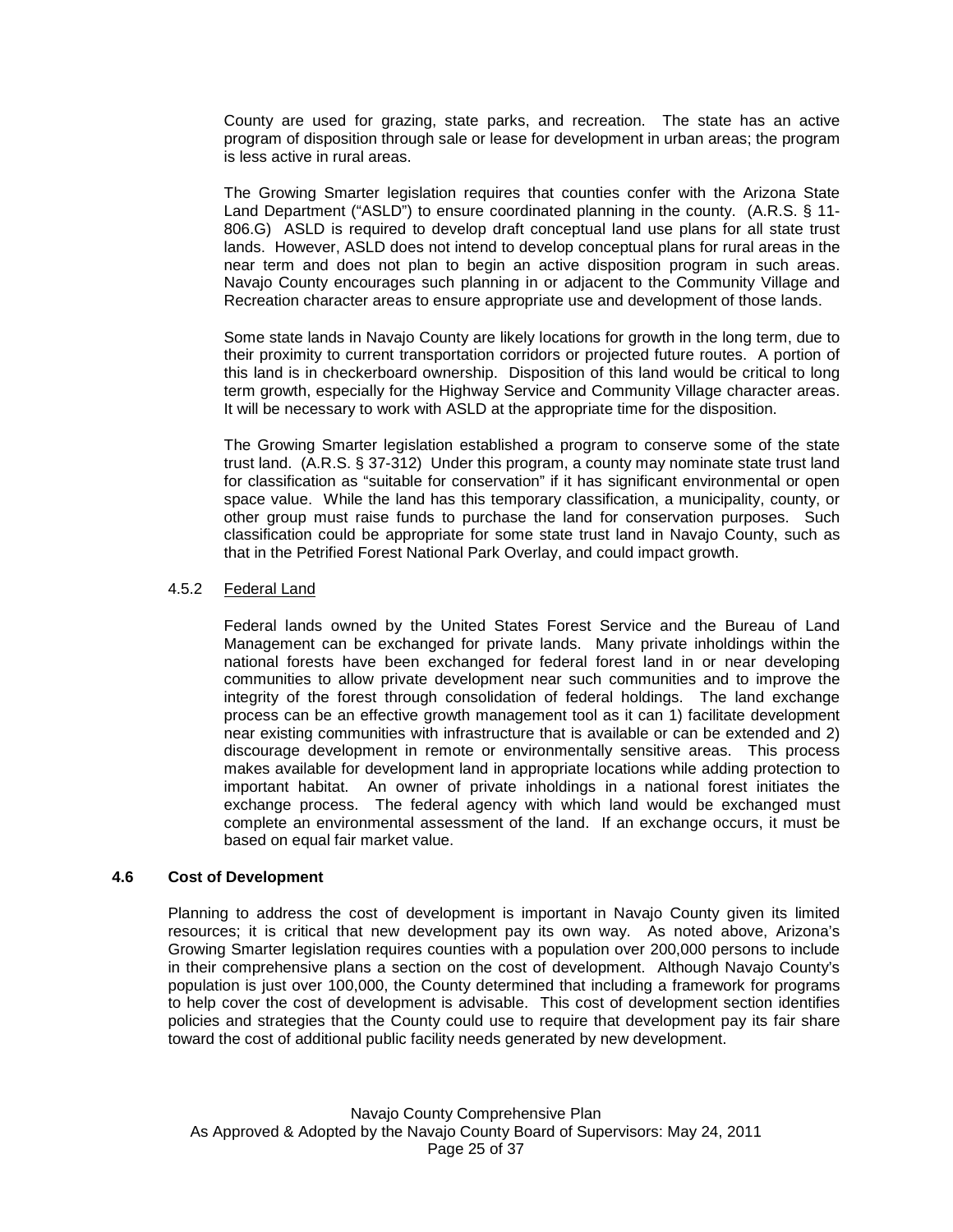To date, developers in Navajo County have been **and will continue to be,** responsible to pay for on-site infrastructure and those off-site improvements necessary for the project, such as roadway improvements. Several funding mechanisms are available to fund infrastructure improvements, including special districts for roadway improvements.

Arizona gives counties the ability to assess development fees on new development. (A.R.S. § 11-1102) To take advantage of a development fee program, a county must adopt a capital improvements plan; it may then assess development fees within the development fee planning area to offset capital costs for water, sewer, streets, parks, and public safety facilities that the plan indicates are necessary for county public services for development in the area. Development fees must: 1) result in a beneficial use to the development that is being assessed; 2) be placed in a segregated account to be used only for authorized purposes; 3) be credited for facilities covered by the development fee if the developer dedicates such facilities; 4) bear a reasonable relationship to the burden of capital costs resulting from the need for public services for the development; and 5) be assessed in a nondiscriminatory manner. The fees are typically assessed at the time a building permit is issued. For residential development, the Statute requires the payment to be made when a building permit is issued.

In rural areas with very low-density development, administration of a development fee program is difficult. Given the small number of permits issued in such an area, little money is collected and the contribution to capital projects is also small; a fee that is proportionate to the benefit of the improvement to the area would often be exorbitant. It is possible that assessment of development fees would be practical in growth areas or planned communities.

#### **4.7 Goals and Policies**

#### *Goal 1:* **To maintain and update the Land Use Element of the Navajo County Comprehensive Plan**

Policy 1-A: Review the Land Use Element of the Navajo County Comprehensive Plan at least every five years, and amend the Plan whenever it is determined that a change is warranted.

Policy 1-B: As growth occurs in Navajo County, revise the Land Use Element, considering addition of greater definition and precision to guide development in the County.

Policy 1-C: Improve technology for Navajo County staff to manage and coordinate growth and development and to update planning and zoning documents.

Policy 1-D: Develop a program for amendments, including Major Amendments, of the Comprehensive Plan. Amendments filed by the private sector should be subject to payment of a processing fee.

#### *Goal 2:* **To administer the Land Use Element of the Navajo County Comprehensive Plan so as to further the purposes of the Plan.**

Policy 2-A: Approve zone changes that are consistent with the Land Use Element's character areas, as shown on the Land Use Map. However, the Land Use Element and Map shall not be used as the sole justification for making decisions on zone changes.

Policy 2-B: When interpreting character area boundaries, due to the general and non-site specific nature of the Land Use Map, the Planning & Zoning Commission shall consider the character of surrounding uses, past interpretations, and applicable goals and policies of the Comprehensive Plan.

Navajo County Comprehensive Plan As Approved & Adopted by the Navajo County Board of Supervisors: May 24, 2011 Page 26 of 37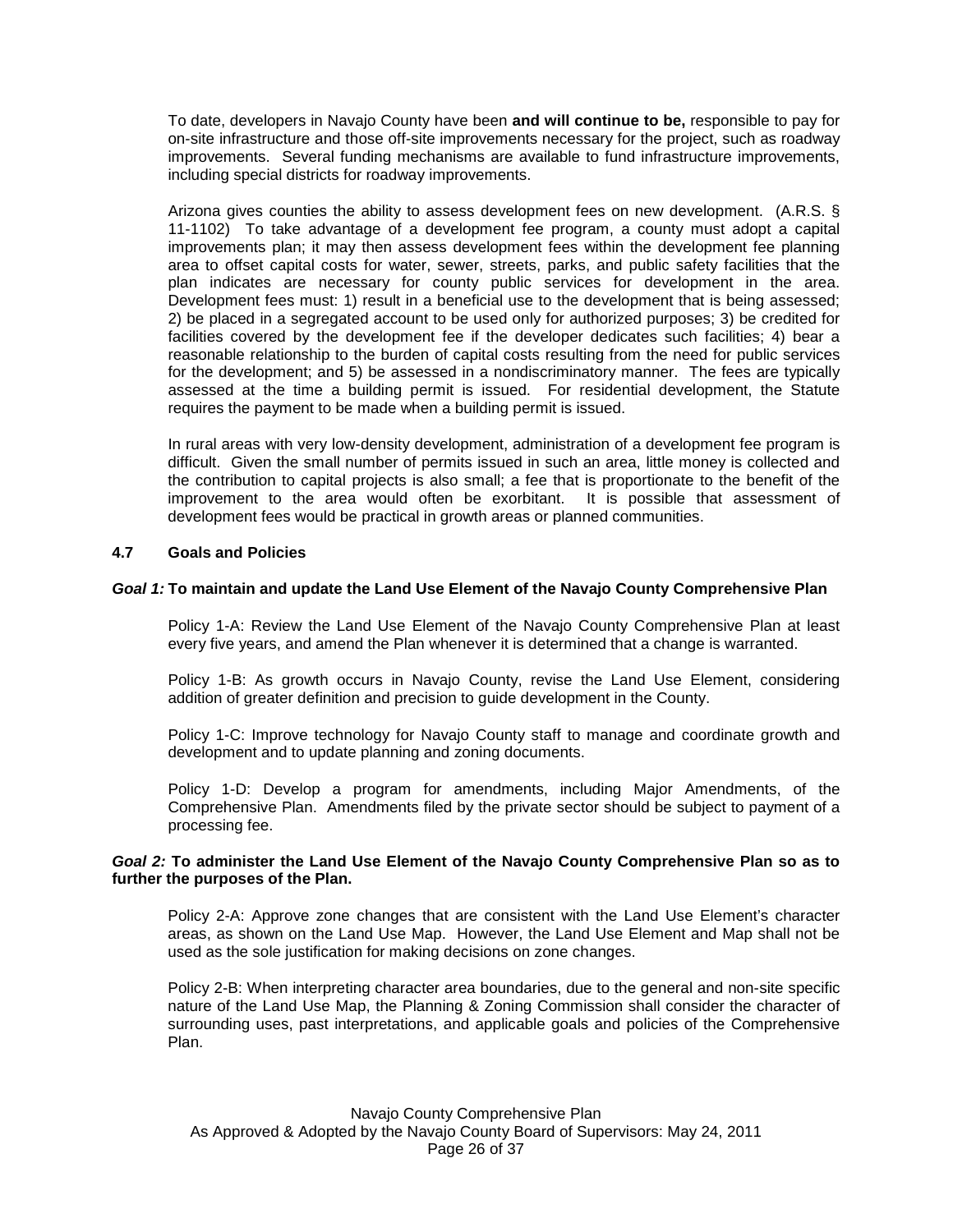Policy 2-C: Revise the Navajo County Zoning Ordinance, as desired and necessary, to support newer aspects of this Comprehensive Plan, including possible addition of new and different commercial districts, revision of development standards to mitigate impacts between uses, etc.

#### *Goal 3:* **To preserve and protect archaeological and historic resources for their aesthetic, scientific, educational, and cultural value.**

Policy 3-A: Where probable cause for discovery of cultural or archaeological resources exists, encourage property owner(s) to contact the Arizona State Historic Preservation Office.

Policy 3-B: Propose an informal review process for the Petrified Forest National Park and the Homolovi State Park to comment on development proposed for property adjacent to the parks.

*Goal 4:* **To provide equal opportunity for safe, decent, sanitary, and affordable housing for all residents of the County, regardless of race, color, religion, mental or physical disability, sex, sexual orientation, marital or family status, or national origin, in conformance with the Federal Fair Housing Act of 1988 and the Americans with Disabilities Act of 1990 and to provide a range of residential uses that offer housing opportunities for all County residents.**

Policy 4-A: The County's approval standards, special conditions, and procedures regulating development shall be clear and objective and shall not have the effect of discouraging needed housing through unreasonable cost or delay.

Policy 4-B: To promote greater flexibility and economy of land use, provide opportunities in the Zoning Ordinance for alternative housing types and patterns, planned developments, mixed uses, and other innovations that reduce development costs.

Policy 4-C: Encourage new construction methods and housing types in order to increase the housing supply for all socioeconomic groups.

Policy 4-D: Consider developing standards for development density that reflect the needs and goals of existing communities, whether incorporated or unincorporated, such as establishing medium to high density residential zoning for Community Villages and Rural Edge areas and low to medium density for developing rural areas.

Policy 4-E: Continue encouraging development of alternative sewer systems, such as mounds, package plants, peat moss containment, and other similar systems that provide an alternative to traditional sewer and septic systems.

#### *Goal 5:* **Improve the overall appearance of the County.**

Policy 5-A: Maintain natural scenic qualities of the County by identifying and protecting cultural resources; protecting wildlife habitat; natural plant communities and riparian areas; and encouraging protection of scenic vistas.

Policy 5-B: Consider adoption of a minor land division ordinance in accordance with Arizona Statutes (A.R.S. § 11-809).

Policy 5-C: Develop a program to educate Navajo County residents and property owners regarding property maintenance requirements and increase enforcement to encourage residents and owners to maintain their properties in a manner that meets code requirements and is aesthetically pleasing.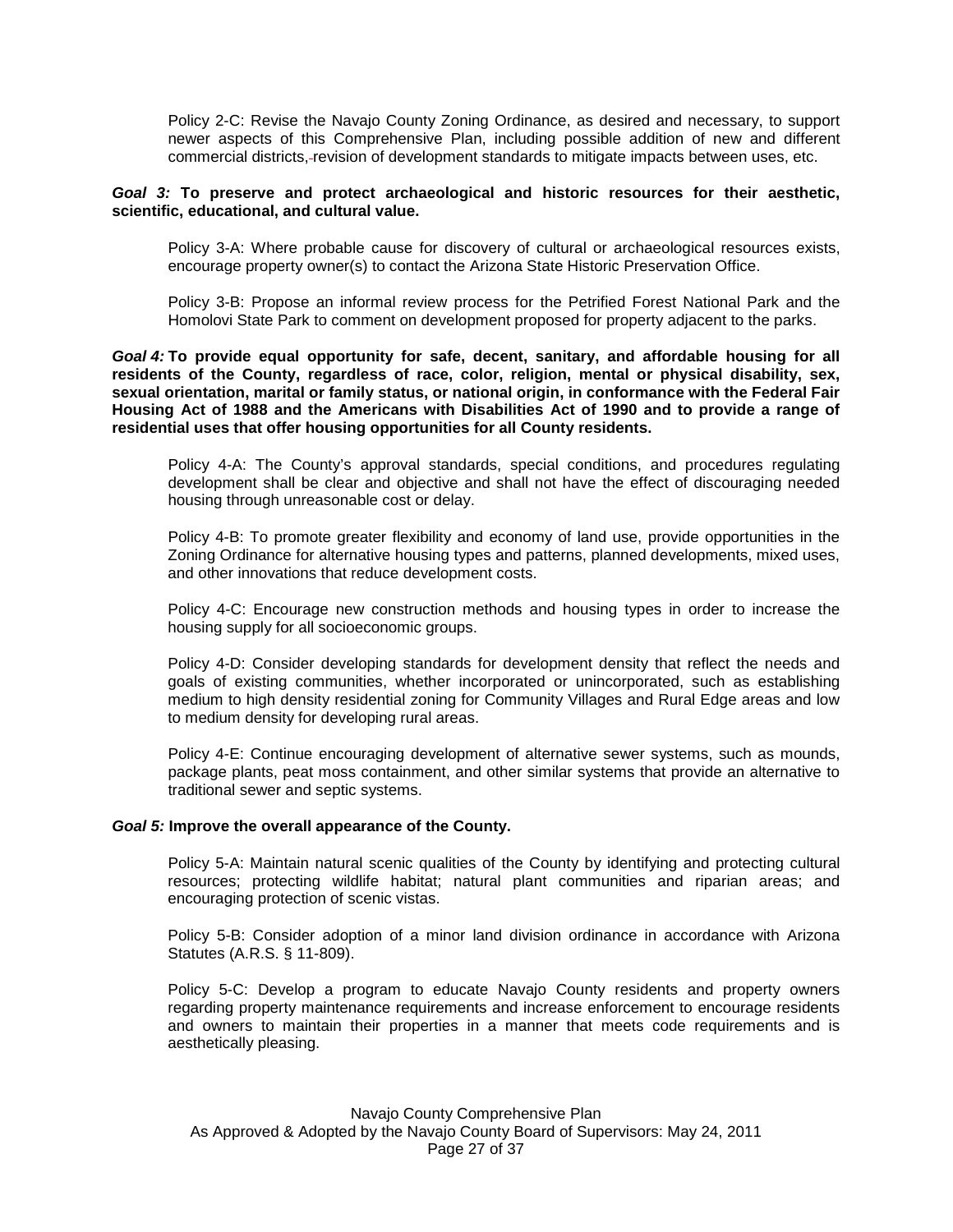#### *Goal 6:* **Maintain compatible land use patterns while encouraging free market development.**

Policy 6-A: Encourage the use of, and provide incentives (such as density bonuses) for, implementation of community master plans.

Policy 6-B: Consider, if needed, providing for buffers between different land uses including, but not limited to, setbacks, walls or fences, and landscaping.

Policy 6-C: Require paved or other appropriately surfaced access to commercial and industrial uses.

#### *Goal 7:* **Facilitate commercial and industrial development, including business and technology uses, where appropriate to increase the sales tax and employment opportunities.**

Policy 7-A: Encourage strategic placement of commercial development so as to attract and locate shopping and employment uses that have paved or other appropriately surfaced access and are easily accessible, particularly in or near established communities and cities, and in communities with air and/or rail access.

Policy 7-B: Encourage the development of non-resource specific industrial uses along major roadways, rail heads, and airports and the development of resource specific industrial uses in appropriate remote locations.

Policy 7-C: Encourage small, specialty enterprises that support recreation and tourist activities near the National Forest, the Petrified Forest National Park, the Homolovi State Park, and the Native American Reservations.

Policy 7-D: Plan for economic development to improve the business environment in the County and encourage young residents to remain in the County as they mature and enter the workforce.

#### *Goal 8:* **Reduce the danger from fire for all residents living in a wildland urban interface or near a National Forest boundary.**

Policy 8-A: Encourage developers and owners to incorporate fire safe development standards including defensible spaces and construction materials.

Policy 8-B: Encourage adoption of the Urban Wildland Interface Code, which addresses creation of defensible spaces, by local Fire Districts.

Policy 8-C: Discourage high-density development in areas where fire protection and other emergency services are not readily available.

Policy 8-D: Continue to require multiple access routes into new large subdivisions and other major developments for emergency purposes and to improve traffic circulation pursuant to the Subdivision Regulations & Requirements.

Policy 8-E: Continue the review by the Fire Districts in the approval of subdivisions and development projects within their respective jurisdictions.

Policy 8-F: Encourage the implementation of fire prevention education programs.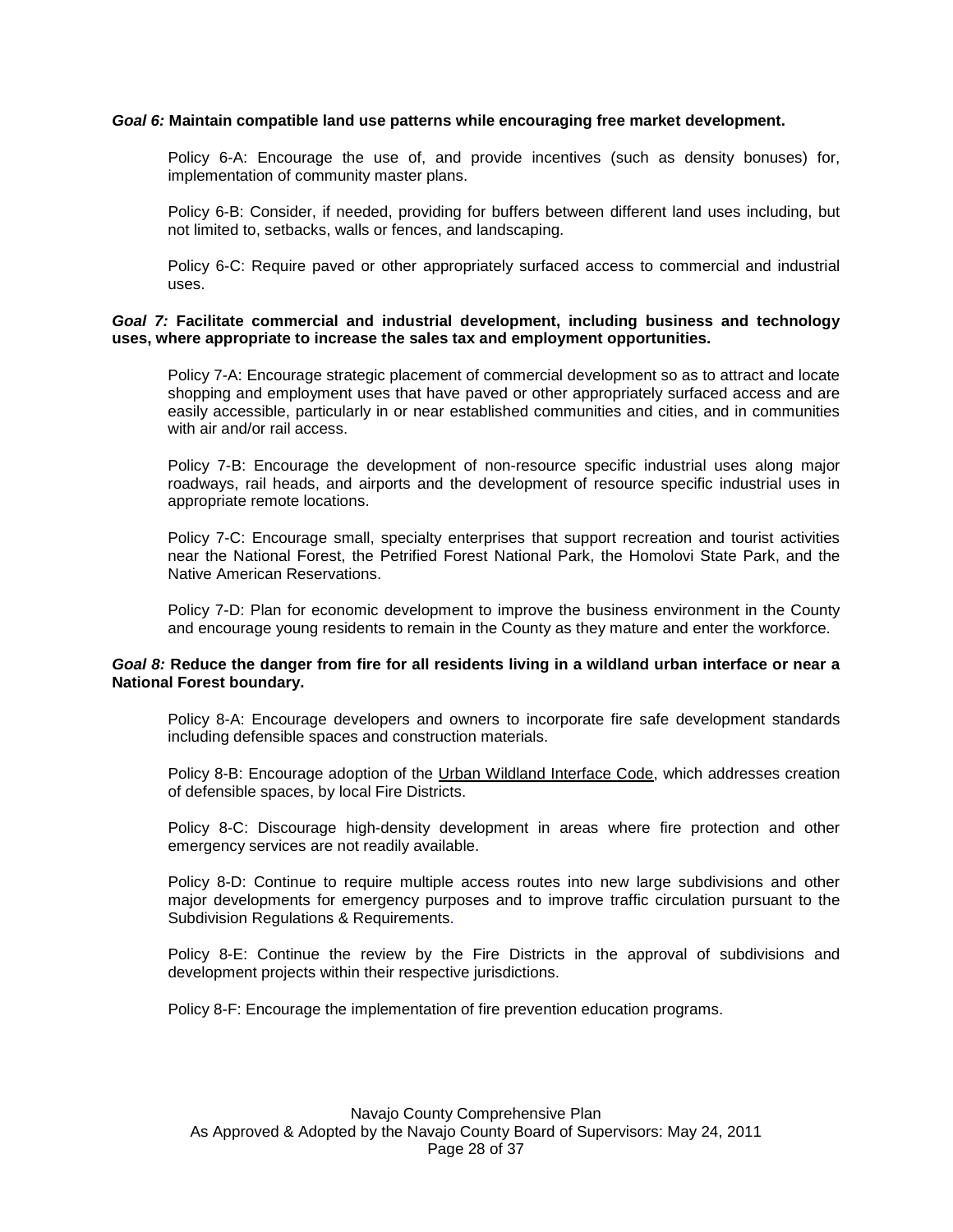Policy 8-G: Encourage use of fire defensible building materials, such as metal roofs, alternative siding designed to resemble wood, and other alternative, fire-resistant materials.

Policy 8-H: Encourage adoption of a Community Fire Plan.

#### *Goal 9:* **Actively plan to accommodate growth in Navajo County in an appropriate manner.**

Policy 9-A: Consider adoption of development fees to cover costs associated with new development as allowed by statute.

Policy 9-B: Encourage higher density and intensity development in those areas of the County where services, including but not limited to water and sewer systems, paved rights-of-way, and schools, are available or can be created with new development.

Policy 9-C: Encourage conserving agricultural land and open space through density transfers or other programs.

Policy 9-D: Encourage in-fill opportunities in the County to capitalize on existing infrastructure and reduce some growth related costs.

Policy 9-E: Encourage municipalities, sewer companies, water companies, telephone companies, and electricity companies to adopt five and ten year phasing plans for the expansion of public facilities and development in their service areas.

Policy 9-F: Encourage development/installation of technology improvements including, but not limited to, high speed Internet lines and other communications improvements in Navajo County.

Policy 9-G: Coordinate planning efforts with Apache County and the Native American Reservations in Navajo County to improve regional competitiveness for development and uses in the County.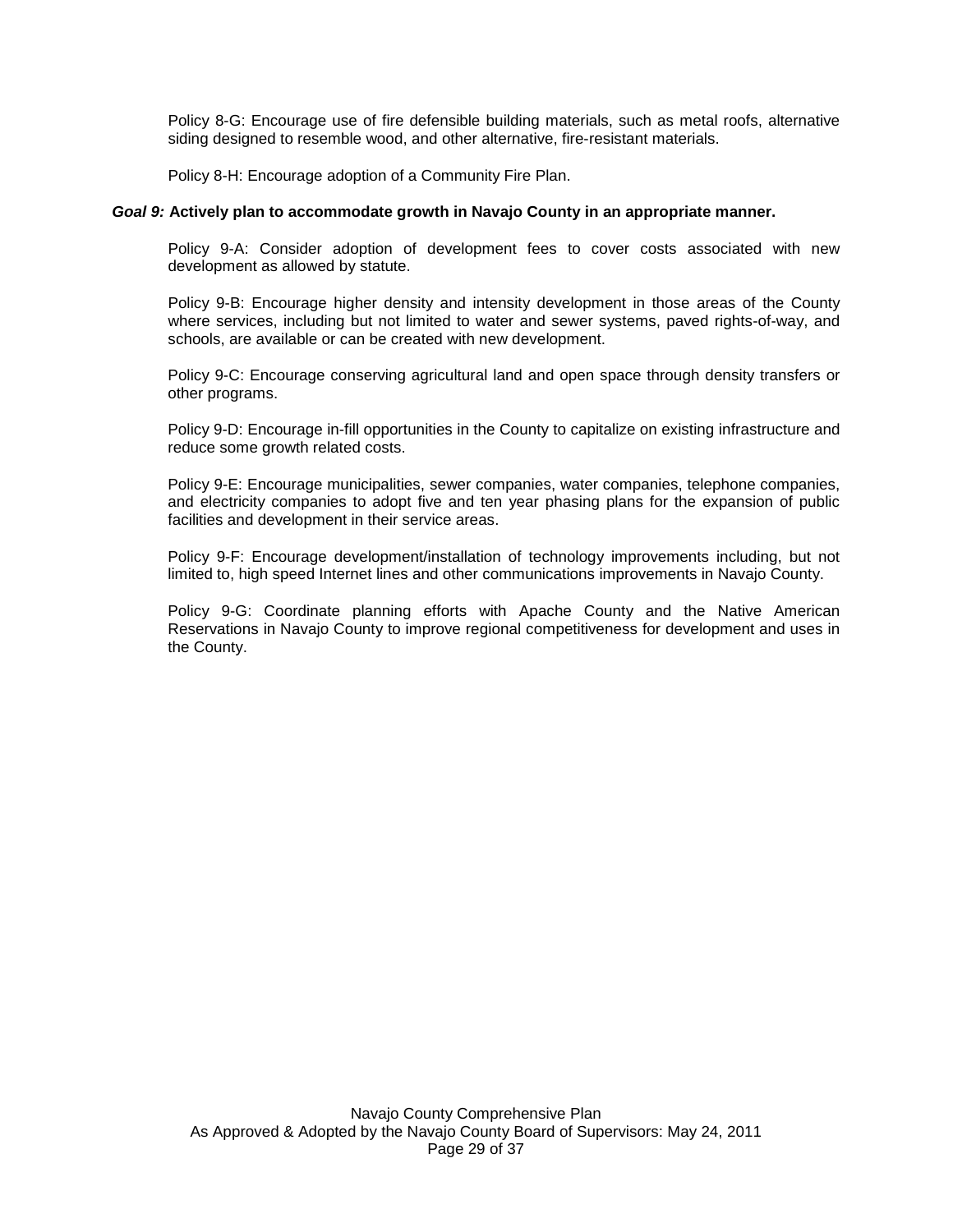# **5.0 Circulation Element**

#### **5.1 Introduction**

As growth and development occur in Navajo County, enhancements to its circulation system will be necessary. With time, more roads will be paved and air and rail service will improve. The changes to the system will provide better connections from the southern end of the County to Interstate 40 and the communities along the Interstate. New roadways will also improve access from the eastern portions of the County, and Arizona, to the Phoenix metropolitan area. Expansion of air and rail service will improve connections of the County to the region and the nation. The purposes of the Circulation Element is to respond to new growth, and to: 1) provide safe, adequate roadway capacity to meet circulation and access needs; 2) maintain and improve the airport and rail services as viable inter-regional transportation linkages; and 3) direct growth to areas with existing or Projected Future Routes. This Element is based in part on the relationship between land use and circulation to direct both land use development and circulation infrastructure improvements.

This Element includes a brief description of existing circulation infrastructure and goals and policies to help guide improvements to the system as growth and development occur in Navajo County. To date, roadways in the County have been constructed where needs have arisen rather than being installed in anticipation of growth. This approach will probably remain, given limited resources to make improvements. Although this Comprehensive Plan projects or estimates locations for new elements of the circulation system, the timing of making these improvements will be determined largely by needs from new development.

The Northern Arizona Council of Governments ("NACOG"), a nonprofit membership corporation that represents local governments including Navajo County with a variety of services, helps plan and improve the circulation system in the County. NACOG distributes federal circulation planning and construction funds to local agencies in the County and examines circulation planning from a regional perspective. Continued contact and work with NACOG will be critical to ensure implementation of this Element.

#### **5.2 Existing Circulation Issues**

Circulation planning in Navajo County is challenging given the size of the area, its limited population, and the presence of large ranching tracts, extensive forest lands, large parcels of publicly owned property, and large Native American Reservations. The dominant mode of travel in the County is vehicular; the trips occur on both paved and unpaved roadways. Rail and airport facilities exist in the County to connect the area to the region and nation. All of these methods of transportation serve residents, tourists, and industry.

The circulation system in the County is inadequate in some outlying areas to accommodate long term growth. Although some roads carry vehicular traffic east-west and north-south, large portions of the County are not easily accessible and are, at best, served by privately owned/ maintained roads. The County cannot improve or maintain private roads. Many of the existing paved roads are narrow and two-lane, which limits their carrying capacity. Some of the roads that appear to be paved are only cold mix asphalt with chip seal without a roadway bed or foundation needed for long term stability. Additional and/or improved roads will be needed to serve safely and adequately the land uses proposed in this Comprehensive Plan. The road system and the land uses depend on each other as they evolve – as development occurs, more roads will be necessary and as more roads are provided, growth will occur along them. The "Southern Navajo/Apache County Sub Regional Transportation Plan" and the "Navajo County Central Area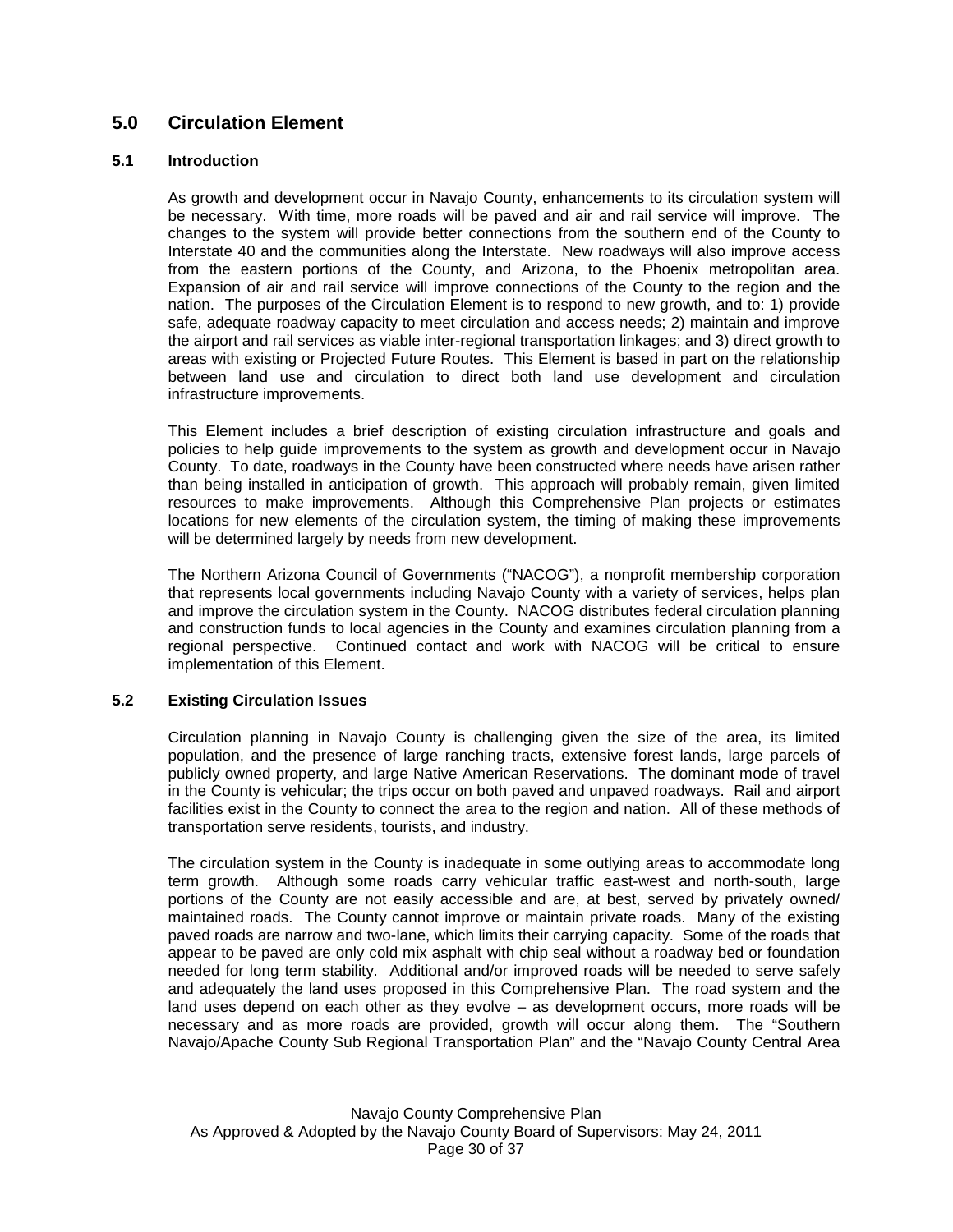Transportation Study" shall serve as a guide for the future framework for roadways and the circulation system in Navajo County. These regional transportation documents should be referred to for additional information.

Navajo County contains several airports that can provide the framework for enhanced opportunities for air connections to and from the County. The Burlington Northern Santa Fe railroad lines near Interstate 40 connect the County to the region and nation for east-west traffic; a spur line allows limited rail service south of Holbrook. Although not extensive, these rail lines can also assist in expansion of rail service in the County.

The existing circulation system, which is illustrated in Exhibit 3, includes the elements listed below. The roadways depicted on Exhibit 3 are those that the County and its residents deem to be of major importance for current circulation; it does not include all roadways in the County.

- Federal Interstate 40.
- U.S. Highways 60, 160, 163, and 180.
- State Highways, including State Routes 61, 73, 77, 87, 98, 99, 260, 264, 277, 377, and 564.
- County Paved Roadways, which are paved and maintained, covering more than 300 miles.
- County Maintained Roadways which are non-paved and maintained, covering approximately 400 miles.
- County Primitive Roadways, which are non-paved and not regularly maintained, covering many additional miles. The County must place signage along such primitive roads to warn the public that they use the roads at their own risk.
- Forest Service Roadways, which are non-paved and not regularly maintained, through the National Forest.
- Major airports, including: Winslow-Lindberg Regional Airport, Holbrook Municipal Airport, Taylor Municipal Airport, and Show Low Regional Airport. Private airstrips, such as Mogollon Airpark, are not shown on the map.
- The Burlington Northern Santa Fe Railroad line, which carries both freight and passenger traffic – the latter with twice daily stops of Amtrak's Southwest Chief in Winslow.
- A railroad line between Holbrook and Snowflake and then running west to the Catalyst Paper Mill.

The many miles of private roads that are in Navajo County are shown on Exhibit 4 as minor roads for reference only. Although the roads are an important part of the circulation system for limited portions of the County's population; the County has not attempted to map them given the absence of public responsibility for the roads.

#### **5.3 Projected Circulation System Improvements**

This Comprehensive Plan projects several possible additions or expansions to the existing circulation system. These changes are shown on Exhibit 4 and include the elements discussed below. All existing roads are not shown on Exhibit 4 as its focus is on the roads for which a major

Navajo County Comprehensive Plan As Approved & Adopted by the Navajo County Board of Supervisors: May 24, 2011 Page 31 of 37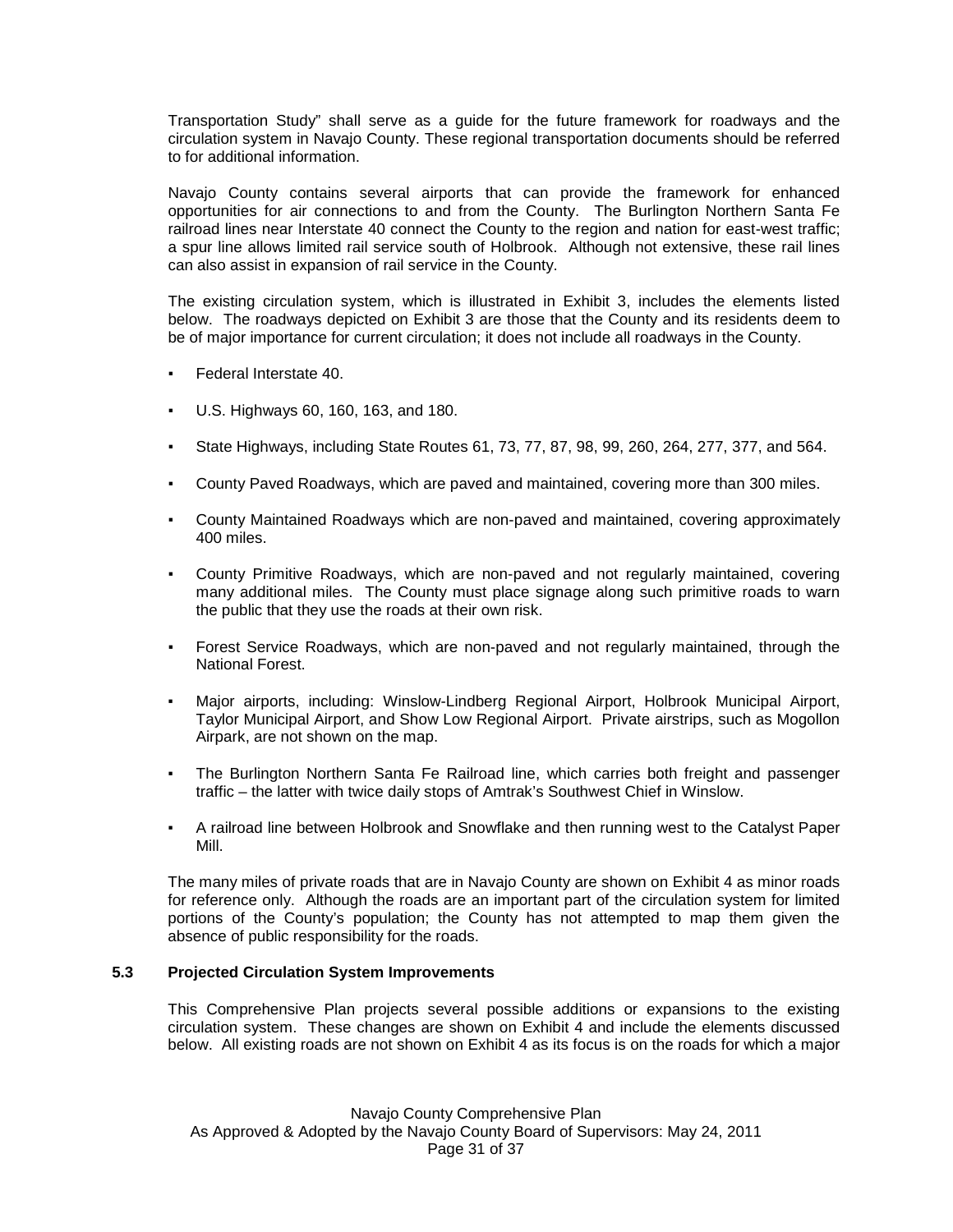role in the circulation system is anticipated as development and growth evolve in Navajo County. Exhibit 4 also includes the recommendations for roadways as noted in the "Southern Navajo/Apache County Sub Regional Transportation Plan" and the "Navajo County Central Area Transportation Study", which serve as guides for the future framework for roadways and circulation system in these areas of Navajo County. These regional transportation documents should be referred to for additional information.

The roadway designations (Federal Interstate, Federal/State Highway, and Projected Future Routes) constitute the road classification/hierarchy addressed with these projected improvements. The Projected Future Routes, which are shown to generally run both east-west and north-south, could be Federal or State Highways, County Paved Roadways, or County Maintained Roadways, which may be paved over time as development occurs, use of the roads increases and funds become available through grants, etc. The Projected Future Routes could carry significant amounts of traffic through the County. Minor and primitive roads will continue to be used in Navajo County but are not stressed in the proposed improvements given the relatively limited traffic they carry.

- Projected Future Routes for north-south and east-west vehicular traffic. The roads could include improved access: to the Petrified Forest National Park; between the southern portion of the County and the communities along Interstate 40; and along the Mogollon Rim. The roads could also be stronger links to neighboring counties. Some of the roads could serve areas that have been or will be divided into 36 or 40 acre parcels; other roads could serve the future community centers and existing incorporated and unincorporated communities. Some of the County roads may, over time, be paved. This Plan does not suggest which of the County roads may be paved as that will be a function of the timing of development. Those that become State Highways would be paved. The plan shows various existing roads evolving into several Projected Future Routes. The road network east of State Route 77 could eventually develop due to continued housing growth of the area known as Cedar Hills, both northward and ALSO southward east of White Mountain Lake to U.S. 60. The network around Chevelon Canyon, north of Heber and the Forest Service, continues to experience infill and the existing roads could blossom there as well. Existing forest roads could expand usage between the Mogollon Rim to the northern edge of the Forest Service boundary. The area south and southeast of Woodruff could see growth along current roads or new roads that development might cause to happen.
- Improvements to or expansions of the existing airports may be appropriate or necessary as the population in the County grows and the area develops.
- A possible new spur railroad line that connects the proposed Community Village south of the Petrified Forest National Park to the spur railroad line in Apache County between Navajo and St. Johns and to the spur railroad line between Holbrook and Snowflake. The new line could assist industry in Navajo County through delivery and pick up of goods or products and by serving as an additional method for workers to commute between their homes and job sites.

#### **5.4 Goals and Policies**

#### *Goal 1:* **Provide a range of circulation options that are safe and efficient and that complement local communities and the natural environment.**

Policy 1-A: Use available statutory authority to plan for, construct, maintain, and improve circulation facilities and infrastructure.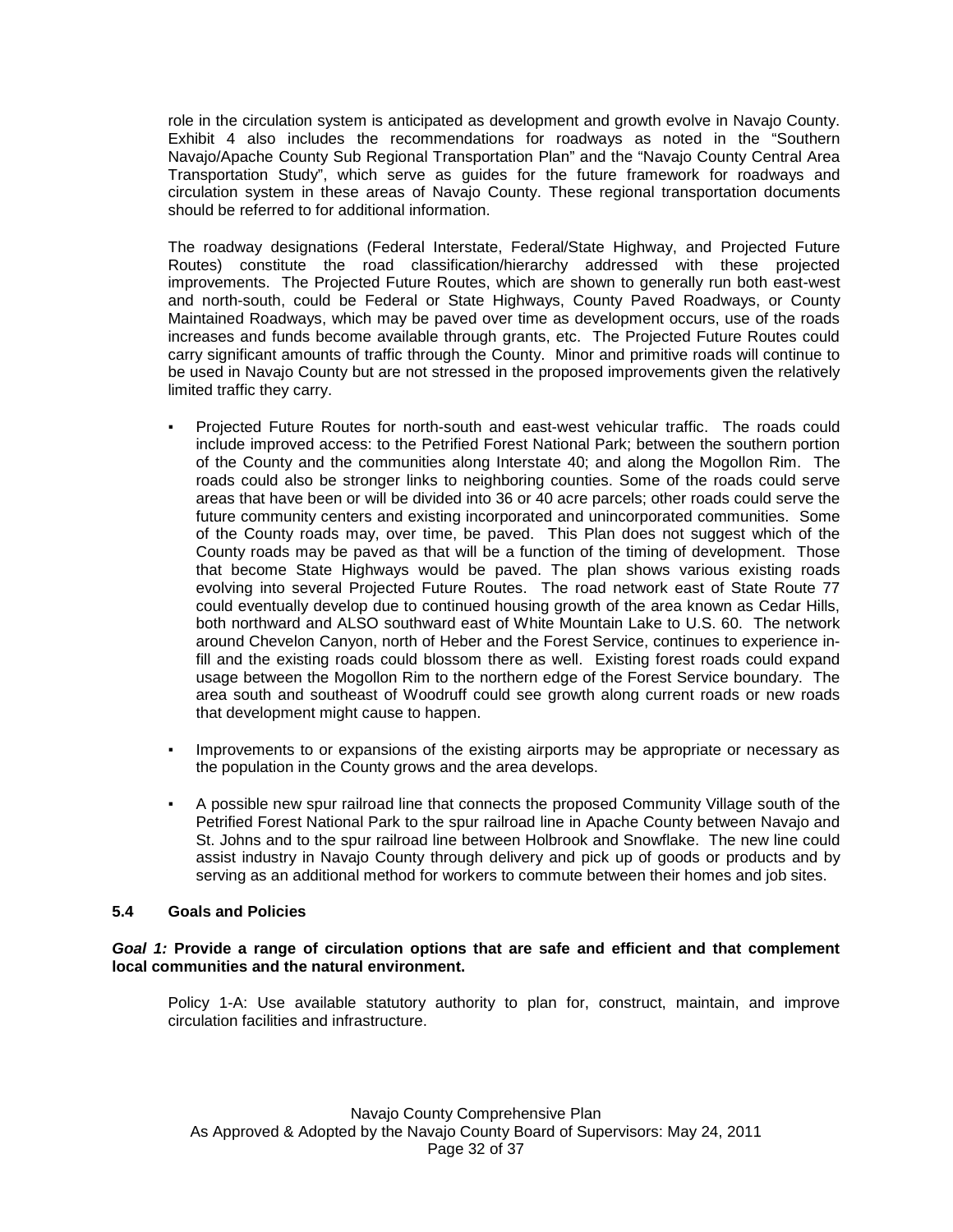Policy 1-B: Coordinate land use and circulation planning to encourage comprehensive and efficient development and growth patterns that support adjacent land uses, complement the character of adjacent communities and neighborhoods, and mitigate impacts on the natural environment.

Policy 1-C: Continue to improve the circulation system through the Capital Improvement Plan to facilitate the movement of goods, services, and people throughout Navajo County to support existing businesses and economic investment and reinvestment.

Policy 1-D: Coordinate circulation planning with jurisdictions, including public lands, both within and outside of Navajo County, especially with Apache County, Coconino County, and the Native American Reservations, for projects within three miles of the Navajo County boundary, and with any involved federal or state agency to improve connections to those jurisdictions and to provide a continuous and integrated circulation system.

#### *Goal 2:* **Ensure quality design and development of the circulation system.**

Policy 2-A: Plan and develop the circulation system in a consistent, high-quality manner in accordance with the road classification/hierarchy and facility design guidelines.

Policy 2-B: Review existing circulation infrastructure when considering capacity improvements to encourage preservation, improvement, and redevelopment of that infrastructure, where appropriate.

Policy 2-C: Encourage the development of multi-modal and public or private transit facilities as an alternative to new roadway improvements along high-traffic corridors, especially along routes to and from the Forest recreation areas and for commuter use to carry workers to their job sites.

Policy 2-D: Develop circulation infrastructure to promote energy efficiency, protect air quality, and preserve historic, scenic, cultural, and environmental resources.

Policy 2-E: Work with involved entities or public agencies to include special design considerations for circulation improvements that provide access to major tourist destinations, including but not limited to interpretive signs, traffic turnouts, landscape treatment, protection of view corridors, and preservation of natural and cultural resources.

Policy 2-F: Require developers of private circulation infrastructure to meet minimum County standards.

Policy 2-G: Require dedication of rights-of-way through the subdivision process, community master plan, or other review and approval processes.

Policy 2-H: Continue with the appropriate FHWA, AASHTO, and/or other federal guidelines as the minimum construction criteria for new roadways.

#### *Goal 3:* **Improve and maintain circulation infrastructure to meet the needs of residents and to protect the natural environment.**

Policy 3-A: Minimize air, water, and noise pollution and disruption of surface water drainage in compliance with federal, state, and local regulations when designing, constructing, and operating circulation infrastructure.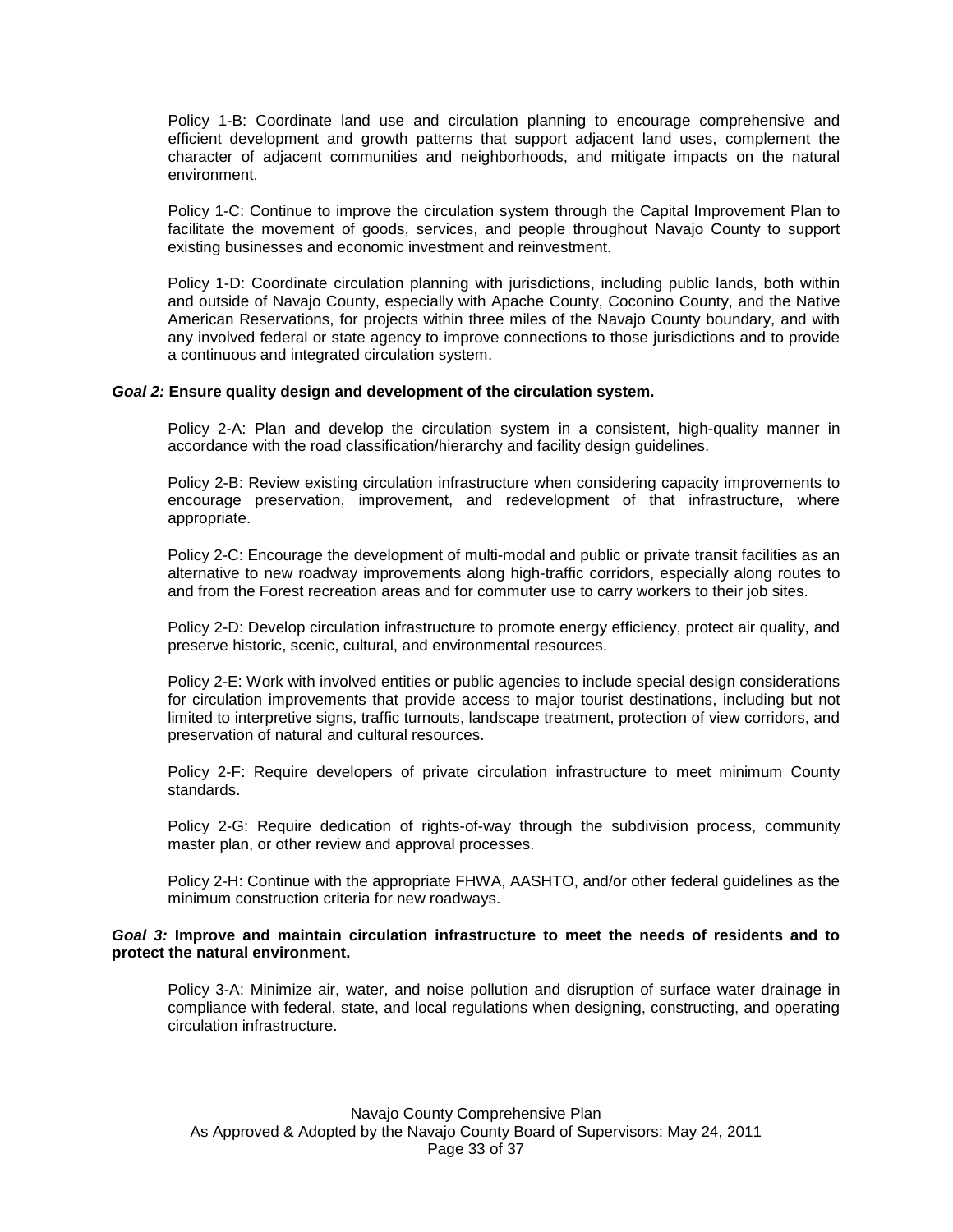Policy 3-B: Minimize the introduction, movement and proliferation of nonnative, invasive plants through visual inspection, washing, and use of staging areas for construction equipment during infrastructure construction and maintenance.

Policy 3-C: Maintain safe, adequate, and convenient access through infrastructure improvement work sites for all travelers.

Policy 3-D: Use maintenance techniques, such as snow and ice removal, that are consistent with conservation and ecosystem protection.

Policy 3-E: Encourage the use of improvement districts to improve circulation infrastructure through County provision of all appropriate administrative and financial assistance.

Policy 3-F: Require new roads to conform to the natural topography as closely as possible while balancing aesthetics with safety concerns.

#### *Goal 4:* **Provide for safe travel and access to property.**

Policy 4-A: Consider using the Capital Improvement Plan to direct circulation infrastructure improvement funds to improve safety of high-accident locations.

Policy 4-B: Continue working with developers and property owners to achieve safe and legal access for all properties.

Policy 4-C: Require developers to install or pay for necessary circulation infrastructure improvements to support access to and within major developments or subdivisions.

Policy 4-D: Design circulation infrastructure to accommodate current and future public safety/emergency vehicle needs through provision in new development of connections to existing or potential infrastructure.

Policy 4-E: Include consideration of and planning for pedestrian, equestrian, handicappedaccessibility and bicycle use when designing circulation infrastructure improvements through addition of trails, sidewalks, signage, pavement markings, or other treatments.

Policy 4-F: Make paving of primary transportation corridors and access to developed areas a high priority in the County as provided in the Capital Improvement Plan.

Policy 4-G: Approve subdivisions or rezonings only where existing street facilities are adequate or where the developer agrees to pay for off-site improvements necessitated by the proposed development. Consider adoption of either a development fee program that would provide credits for such off-site improvements or another financing mechanism to reimburse a developer for a portion of its expenses when later development occurs that benefits from the improvements.

#### *Goal 5:* **Improve non-motorized circulation networks and provide more opportunities for alternative modes of travel.**

Policy 5-A: Encourage planning for non-motorized circulation infrastructure in new development projects.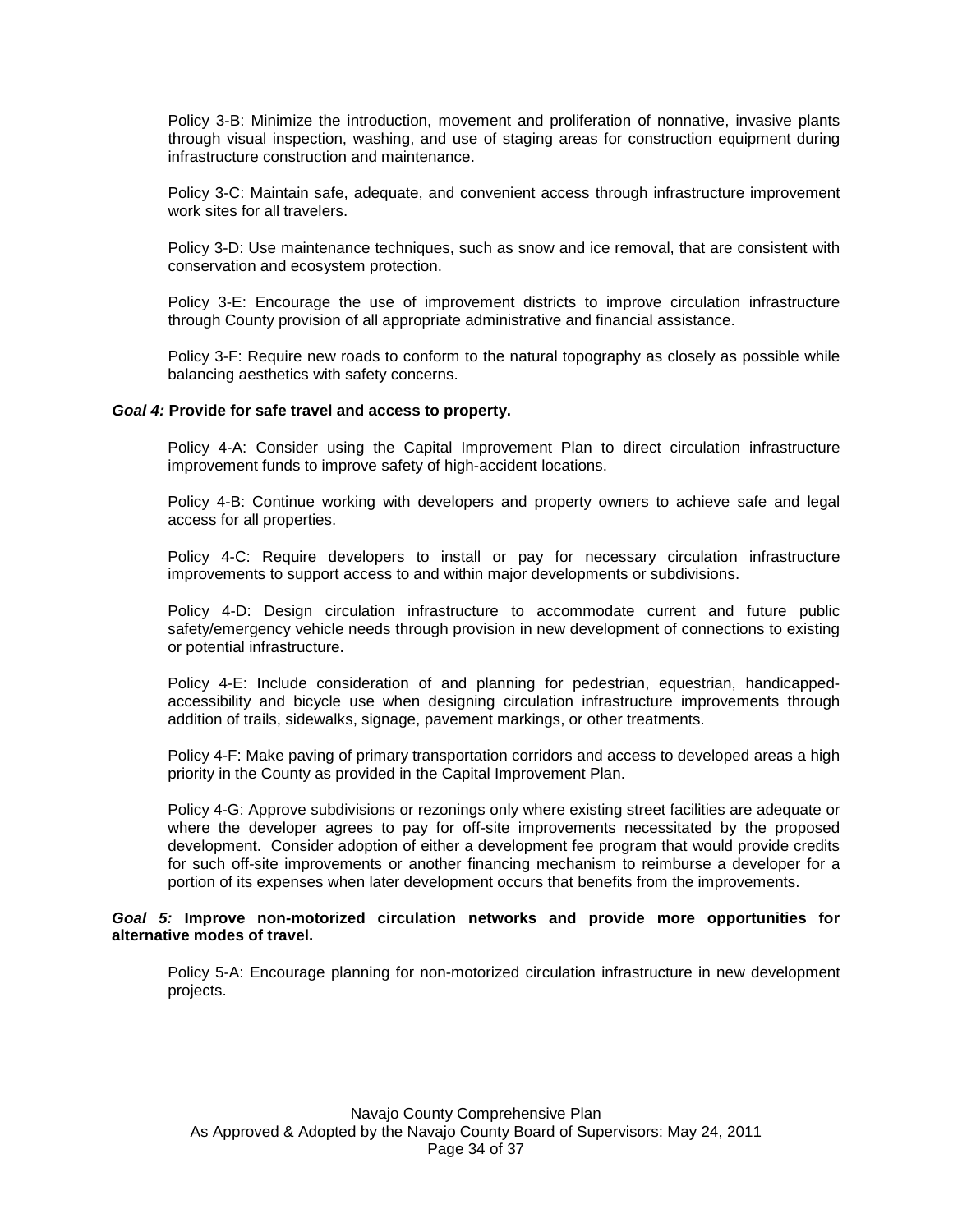Policy 5-B: Work with relevant state and federal agencies and property owners to connect existing neighborhoods and communities with trails, non-motorized circulation infrastructure, and multi-modal facilities.

Policy 5-C: Encourage major developments and subdivisions to install pedestrian and bicycle connections to continue the development of a cohesive system of non-motorized circulation infrastructure when such facilities exist on adjacent developments or subdivisions.

Policy 5-D: Encourage consideration of including non-motorized circulation infrastructure in highway development or redevelopment projects.

#### *Goal 6:* **Improve transit service opportunities in unincorporated portions of Navajo County.**

Policy 6-A: Consider opportunities to add/expand public and/or private transit services, including use of railroad spurs, as population grows in the County.

Policy 6-B: Support tribal efforts to establish and maintain inter-city transit between Native American Reservations and surrounding communities.

Policy 6-C: Work with public and private agencies to provide transit services to transit-dependent people.

#### *Goal 7:* **Support airport facilities and air travel with limited impacts on the surrounding environment.**

Goal 7-A: Review proposals for airport facilities to ensure compatibility with local land use patterns, this Comprehensive Plan, and County Area Plans.

Goal 7-B: Support improved service at existing airports to move passengers and goods between Navajo County and the region and nation.

Goal 7-C: Work with expanding, renovating, or new airport facilities, including private facilities, to mitigate impacts from aircraft noise on surrounding properties.

Goal 7-D: Work with local communities and the Federal Aviation Administration to address concerns with aircraft noise above Petrified Forest National Park and Homolovi State Park to provide areas of natural quiet for visitors and residents.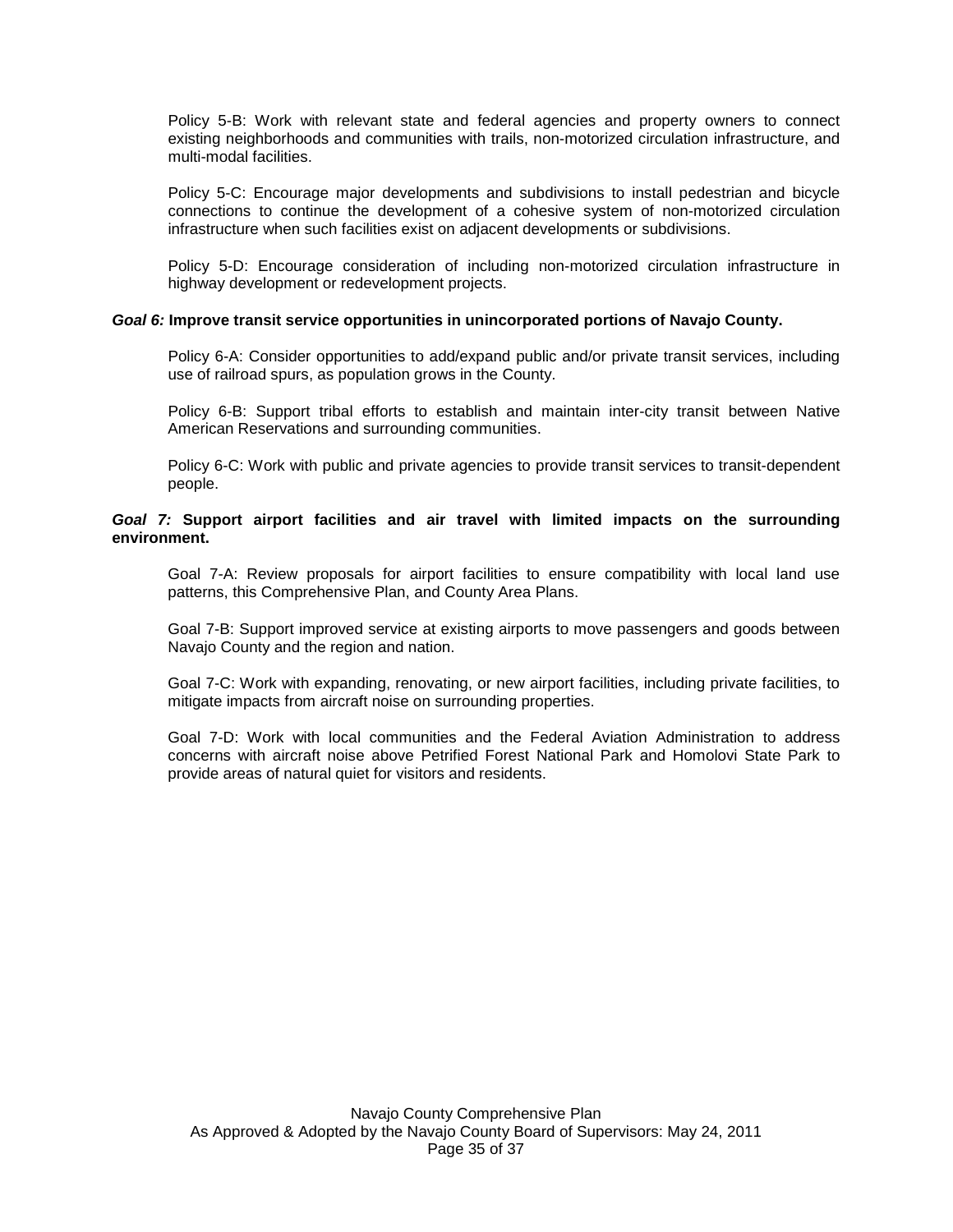# **6.0 Implementation**

#### **6.1 Introduction**

Adoption of the Navajo County Comprehensive Plan is not the final step in the planning process. In order for the Plan to have meaning and to impact the County's future, it must be implemented through adherence to the goals set forth in the Plan and work to achieve the policies established for each goal. Realizing the vision of the Plan will require continued input and assistance from many stakeholders, including Navajo County's property owners, residents, businesses, and public agencies. The County will use its Public Participation Plan to gather this input.

This section establishes a timetable for those actions that are most important to the initial success of this planning effort and for ongoing review of this Plan to keep it current and meaningful. The success of implementation of the Plan is subject to political, fiscal, economic, and social conditions; mid-course corrections of the Plan likely will be necessary. The Planning and Zoning Department will take the lead role in this implementation effort.

#### **6.2 Timetable**

The following action items are most critical to the initial success of the Plan and should be accomplished by the listed dates. Although fiscal constraints could impact this schedule, an aggressive schedule is set to highlight the importance of these tasks to Plan implementation.

- Address fire safety issues through the development and implementation of a Community Fire Plan.
- Amendments of the Navajo County Zoning Ordinance to add neighborhood commercial districts, etc.
- Prepare informal review process for the Petrified Forest National Park and the Homolovi State Park to comment on development proposals adjacent to the parks.
- Develop a program to educate Navajo County residents and property owners regarding property maintenance requirements and increase enforcement to encourage residents and owners to maintain their properties in a manner that meets code requirements.
- Prepare methods to address installation of trails/non-motorized and handicapped-accessible transportation in new development.

The County may expand this list as items are completed during its review of the Plan. Many of the Plan's policies will require ongoing work and monitoring and may begin immediately, such as working to improve technology for Navajo County staff, reviewing zoning changes against the Plan, requiring dedication of right-of-way as part of the subdivision process, and encouraging all utilities to adopt five and ten year phasing plans to accommodate growth in the County.

#### **6.3 Plan Review**

Arizona Statutes restrict the effective period for a comprehensive plan to 10 years from the date of adoption (A.R.S. § 11-824.B). The Board of Supervisors must readopt the comprehensive plan for up to another 10 years or adopt a new plan on or before the  $10<sup>th</sup>$  anniversary of the adoption.

Navajo County Comprehensive Plan As Approved & Adopted by the Navajo County Board of Supervisors: May 24, 2011 Page 36 of 37